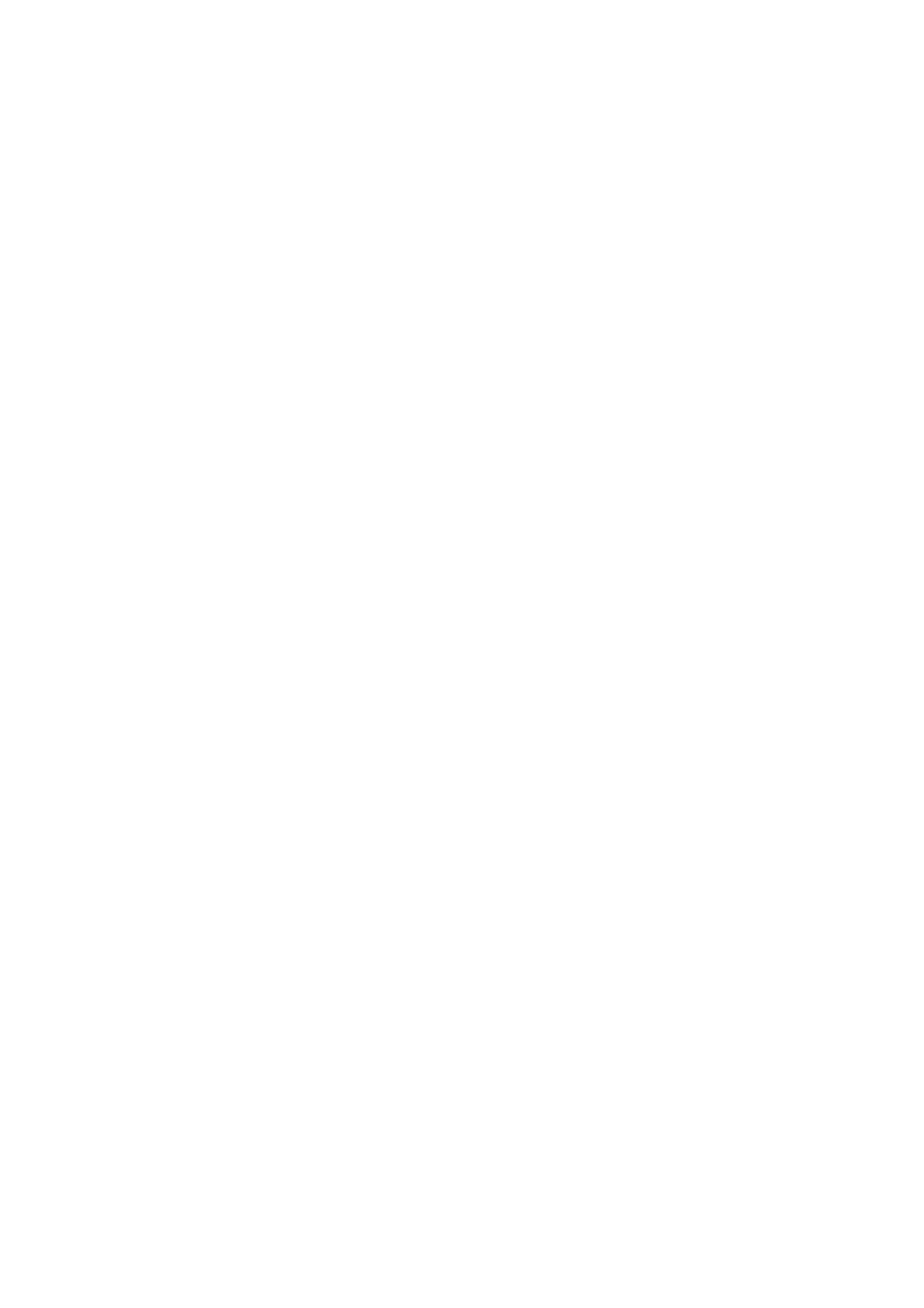# **Report B: Changing Policy Agendas and Contexts**

**Yorkshire Forward: South Yorkshire Social Infrastructure Programme** 

 $\overline{\phantom{a}}$ 

**Peter Wells Chris Dayson** 

**Centre for Regional Economic and Social Research Sheffield Hallam University** 

**with** 

**Rob Macmillan Third Sector Research Centre University of Birmingham** 

SYSIP Evaluation Team

Contact: Peter Wells Centre for Regional Economic and Social Research Sheffield Hallam University Unit 10, Science Park Howard Street Sheffield, S1 1WB email: p.wells@shu.ac.uk tel: 0114 225 3073

November 2010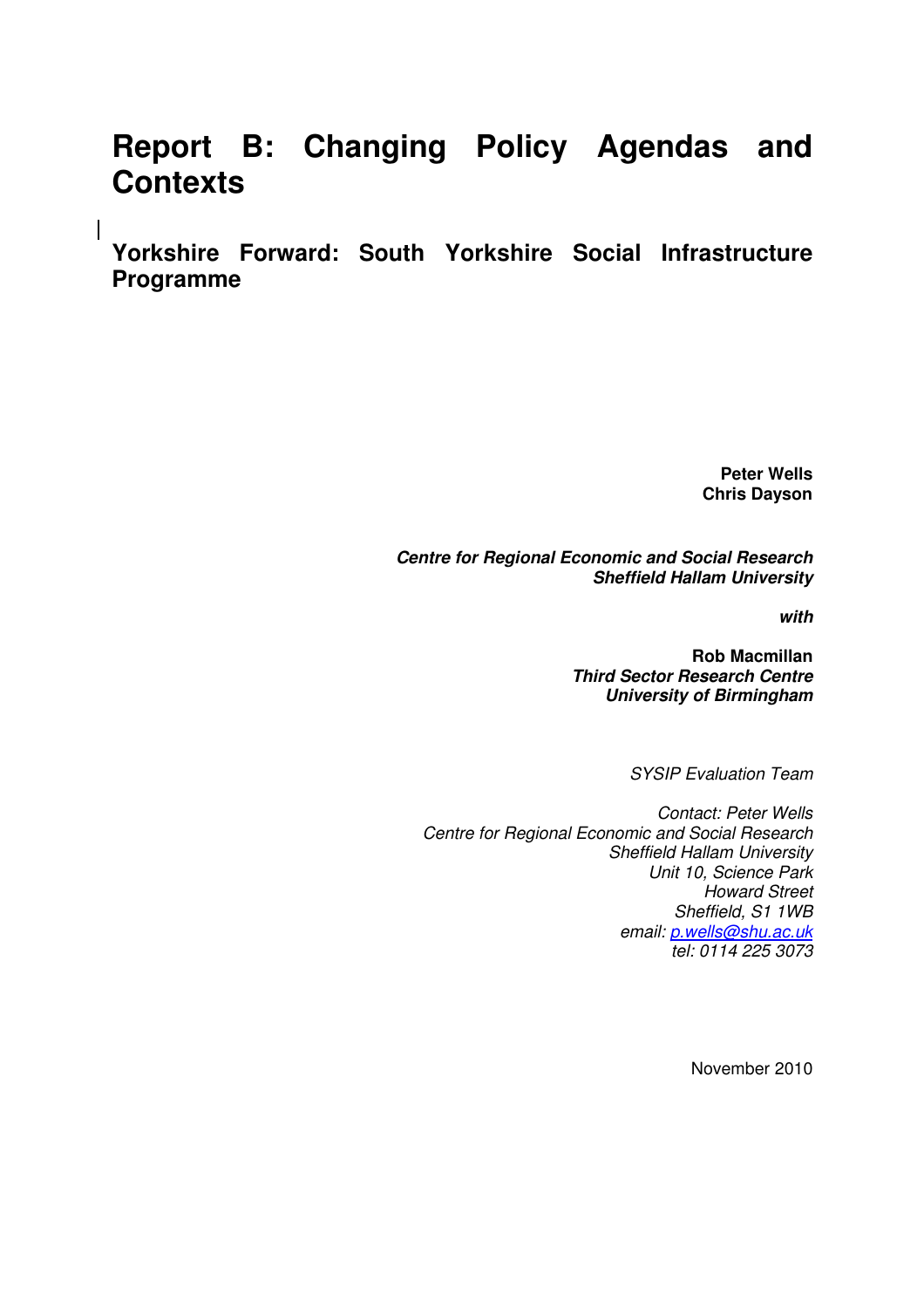# **Contents**

| 2. |                                                                        |
|----|------------------------------------------------------------------------|
| З. |                                                                        |
| 4. |                                                                        |
| 5. | Financial Crisis, Recession and the Outlook for Public Expenditure  21 |
| 6. |                                                                        |
| 7. | Epitaph for SYSIP: Uncertain Times for Social Infrastructure? 28       |
| 8. |                                                                        |
|    |                                                                        |
|    |                                                                        |
|    |                                                                        |
|    |                                                                        |
|    |                                                                        |
|    |                                                                        |
|    | Financial Crisis, Recession and the Outlook for Public Expenditure     |
|    | 26                                                                     |
|    | <b>Epitaph for SYSIP: Uncertain Times for Social Infrastructure?</b>   |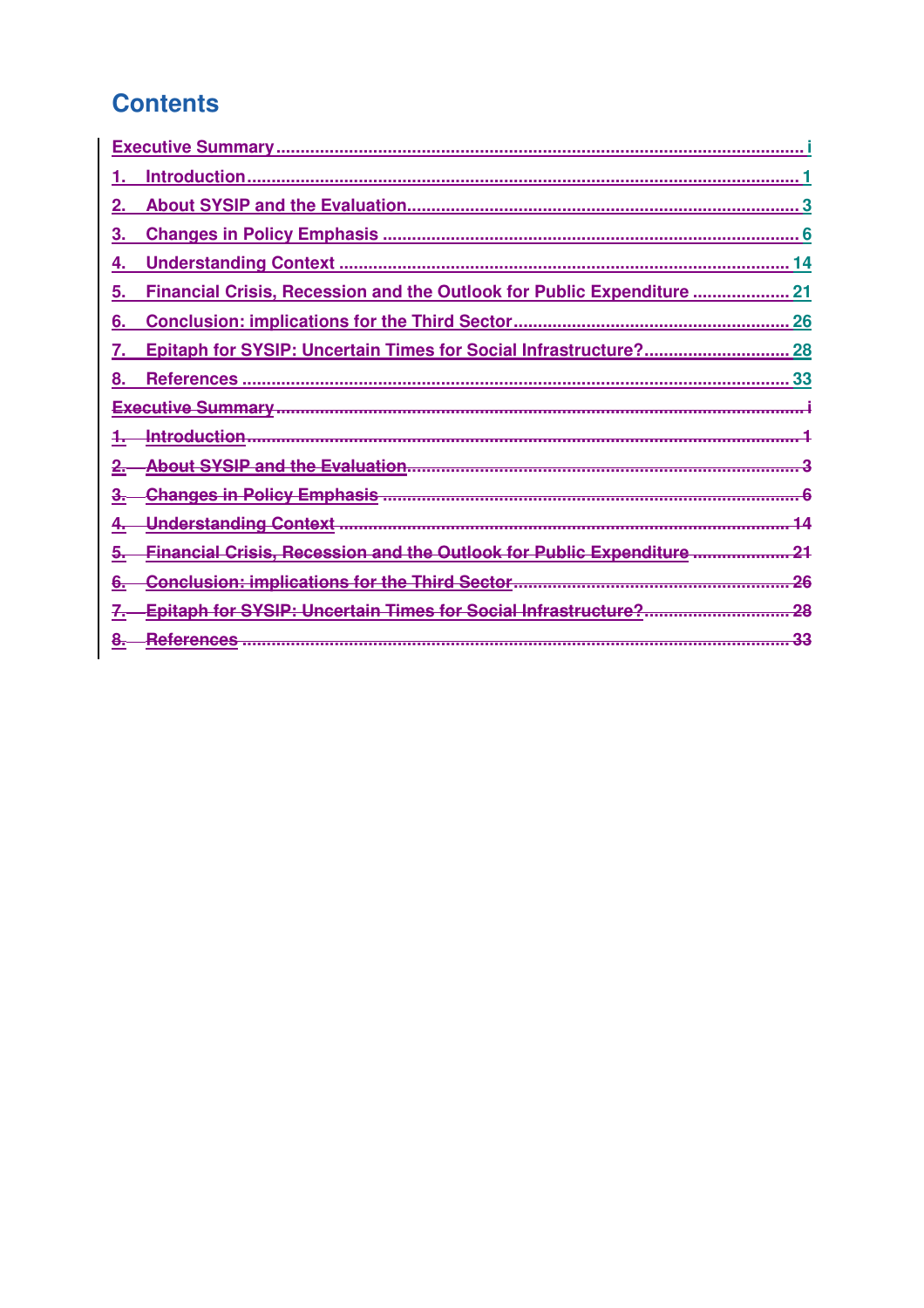

# **Executive Summary**

# **Introduction**

The South Yorkshire Social Infrastructure Programme (SYSIP) was supported by Yorkshire Forward, the South Yorkshire Objective 1 Programme and the South Yorkshire Learning and Skills Council which together committed investment funds of around £36 million to voluntary and community sector infrastructure in South Yorkshire between 2006 and 2009. This funding has now ended. A key aim of the programme was to increase the sustainability of the organisations supported.

SYSIP has been delivered against a backdrop of considerable change for the sector. This report explores these changes, in terms of policy, context and the recession.

# **Changes in Policy Emphasis**

The policy environment affecting VCS infrastructure has arguably become much more complicated in recent years. VCS infrastructure is under the spotlight, and seemingly faces an unprecedented set of issues, concerns and debates, each of which has the potential to unsettle and call into question the way it is organised and funded, particularly at local level.

Policy changes affecting the sector relate both to third sector specific policies (e.g. the Compact, the new Charity Act 2006 or ChangeUp) but also wider sets of policies (e.g. LSPs, Welfare Reform and the opening up of Public Service Delivery). Within South Yorkshire, perhaps more than any other sub-region in the United Kingdom, domestic and EU regeneration funding has since the mid 1990s actively sought to promote the role of the voluntary and community sector. This has left a legacy of a large and diverse sector. However it has also left relatively new organisations without alternative funding streams. Infrastructure organisations (at a district level) have been relatively new to regeneration funding and their involvement reflects a desire to provide support to mitigate against the 'funding cliff edge'.

# **Understanding Context**

From the National Survey of Third Sector Organisatons (NSTSO) a series of key findings can be identified:

- **third sector population: based on per capita statistics there are proportionally fewer** registered third sector organisations, employees, and directors/trustees in South Yorkshire than exist nationally
- **NI7** the National Indicator measure of a 'thriving third sector' showed that the four South Yorkshire districts received a score which was broadly in line with the national score
- grants and contracts: a higher proportion of registered third sector organisations in the four South Yorkshire districts received grants and contracts of the local authorities than do nationally
- satisfaction with funding and support available: across the four South Yorkshire areas registered third sector organisations' satisfaction with local funding and support is broadly in line with satisfaction nationally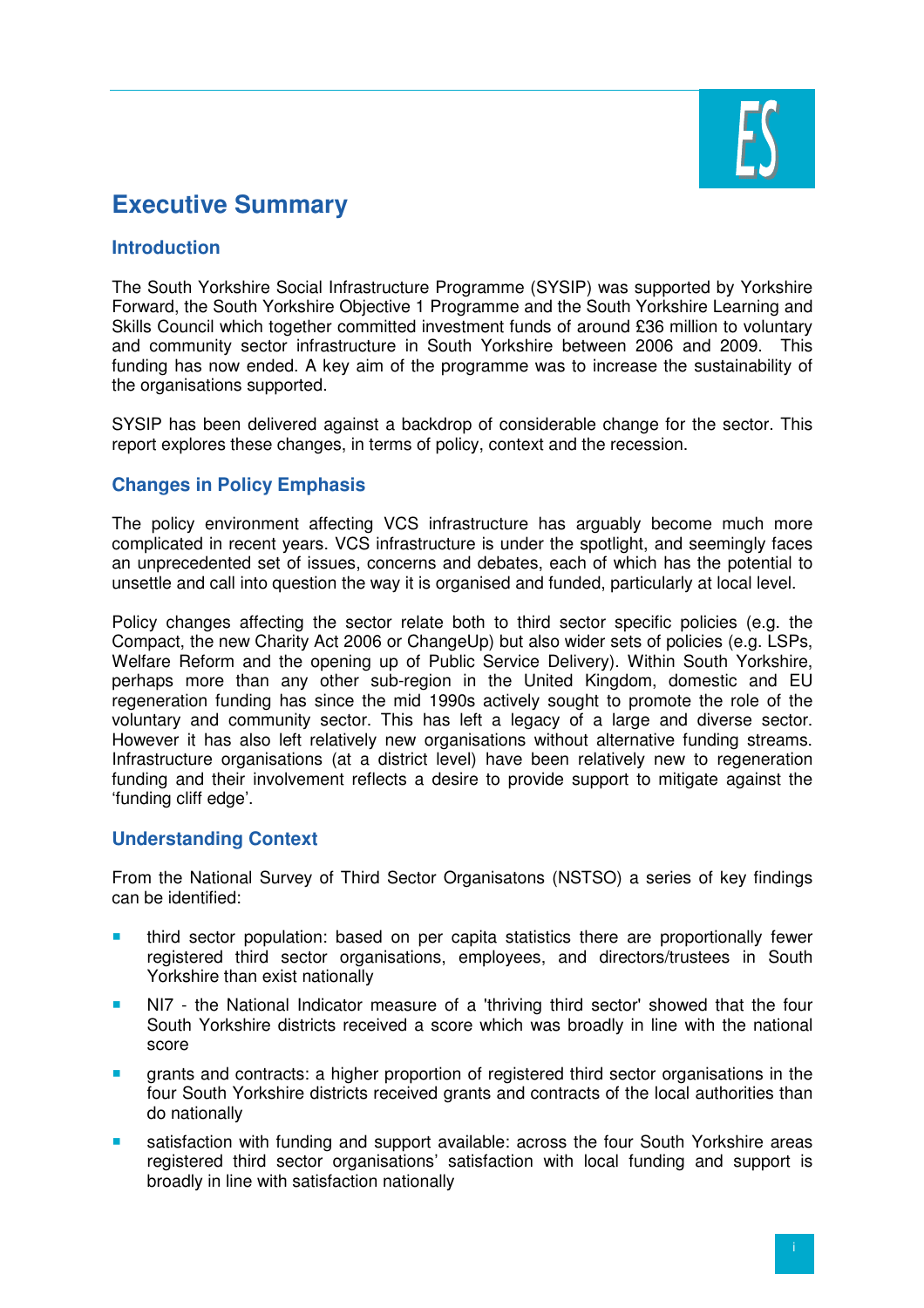third sector infrastructure: higher proportions of third sector organisations in the four South Yorkshire districts receive support from and are satisfied with their local infrastructure organisations compared to the national picture.

# **Financial Crisis, Recession and the Outlook for Public Expenditure**

The policy agenda of SYSIP and ChangeUp assumed relatively benign macroeconomic conditions and public sector investment continuing to require 'change and modernisation' from the sector, but without sudden shifts in support for infrastructure. The economic events of the last 12 months, the possibility of a new government in the next year, and speculation for future public funding have brought considerable uncertainty in the sector.

**The recession will have differential effects across the Third Sector**, as it will across other sectors in the UK economy. Moreover the effects of recession, financial crisis and tightening public expenditure will be transmitted in different ways across the sector.

The rationale for public policy support to the sector at this time is important and extends beyond simply identifying those organisations which are most financially vulnerable. **There is a strong case for supporting organisations which are experiencing rapidly increasing levels of service demand due to the recession**. Beyond this there are probably otherwise viable organisations that provide significant benefits to users but are unprepared for the effects of the recession.

**The greatest social costs of recession are caused through unemployment and its consequences for individuals, households and areas**. South Yorkshire appears to be being hard hit by recession, compounding its relative weak economy and the disproportionate levels of disadvantage many of its population face.

**The prospect of reductions in public expenditure is likely to have disproportionate effects on the third sector in South Yorkshire and will be far greater than the immediate effects of recession.** Whilst opportunities do exist for the sector around accessing funding for service delivery, these are largely outside the core remits of infrastructure organisations to deliver.

# **Conclusion: implications for the Third Sector**

As a result of the changing environmental context described in this report, the VCS, and its infrastructure, may be variously facing either or both of:

- **a** a 'shake out', with services contracting or stopping, and possibly organisations closing down altogether, and
- a 'shake up', with organisations having to:
	- **F** reshape how services are delivered
	- rethink how services are funded (including being more entrepreneurial or 'business like' in pursuing opportunities, costing and delivering services), and
	- consider options for deeper collaboration and merger to protect services and activities.

The question for VCS infrastructure, and by implication programmes such as SYSIP which invest in it, is the extent to which it can enable voluntary organisations and community groups to negotiate a landscape which is changing increasingly quickly. Risks of 'shake out' (i.e. organisational closure) currently appear to outweigh those of 'shake up' (a changing configuration of organisations).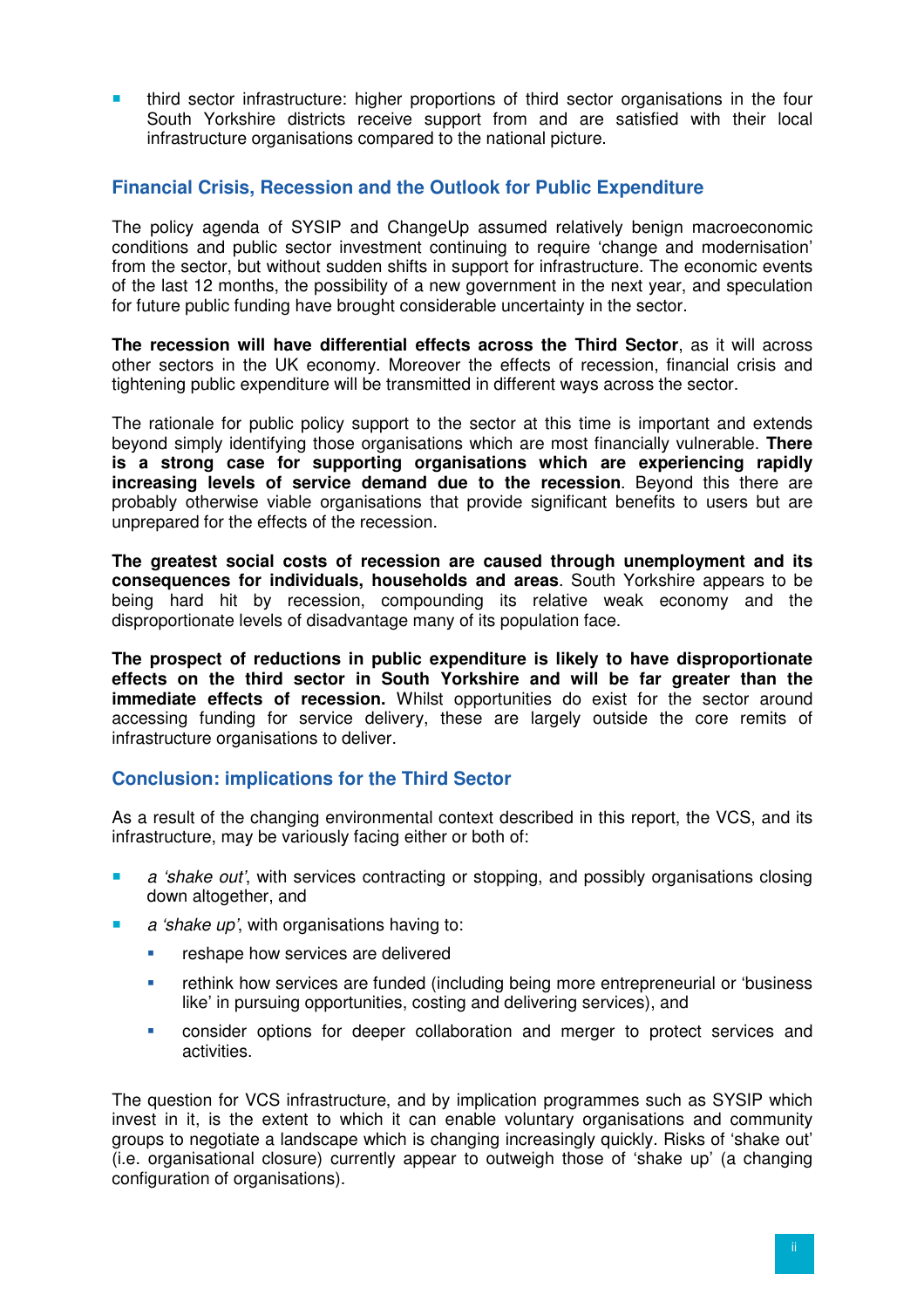# **Epitaph for SYSIP: undertain times for social infrastructure?**

The research for this report was conducted from March 2007 to October 2009. This section of the report has been added a year later: it reflects on the changes in policy terrain following the May 2010 General Election, the Coalition Agreement and the prospect of severe cuts in public expenditure. Whilst noting the emphasis placed on the Big Society, it raises concerns around the sustainability of investments made by programmes such as SYSIP.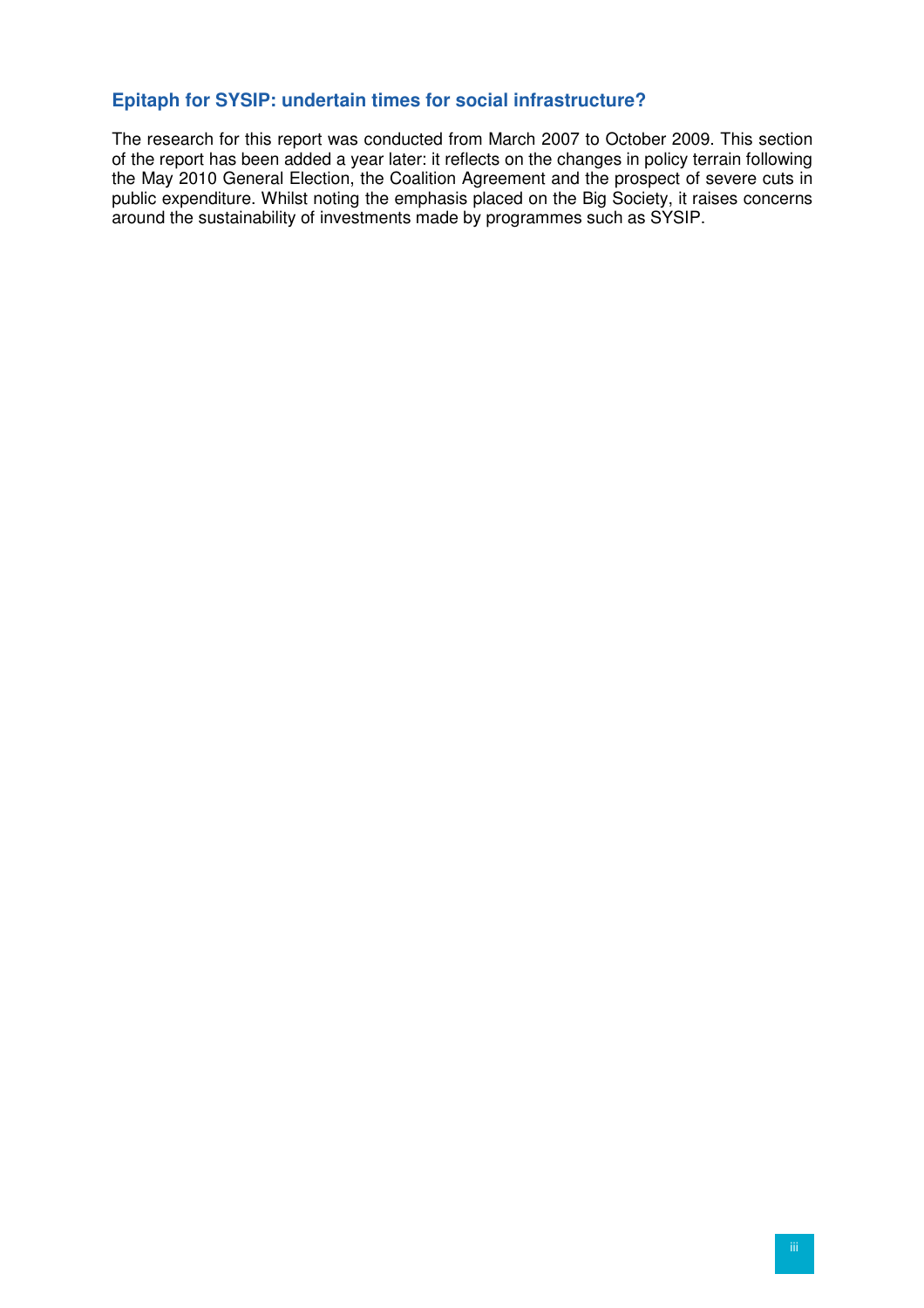

# **1. Introduction**

# **1.1. Background to SYSIP**

The South Yorkshire Social Infrastructure Programme (SYSIP) was supported by Yorkshire Forward, the South Yorkshire Objective 1 Programme and the South Yorkshire Learning and Skills Council which together committed investment funds of around £36m to voluntary and community sector infrastructure in South Yorkshire between 2006 and 2009. This funding has now ended. A key aim of the programme was to increase the sustainability of the organisations supported.

SYSIP has been delivered against a backdrop of considerable change for the sector. This has involved both changes in policy direction and emphasis (locally and nationally), shifts in the focus of funding streams as well as delivery mechanisms, and the implications wrought by the financial crisis and recession. These changes will of course have differential effects across the third sector.

# **1.2. Scope of the Evaluation**

This is one of a series of core reports produced for the evaluation of SYSIP. The other core reports include:

- evaluation summary
- programme wide assessment and district reports.

Alongside these core reports we have also produced a series of theme reports and these include:

- **EXECUTE:** investment in volunteering
- acquisition and utilisation of assets
- core infrastructure services
- Academy for Community Leadership (AfCL)
- neighbourhood infrastructure
- partnership: voice, engagement and influence.

Although we cover some policy issues within each report, the material presented here is intended to convey a more strategic assessment of the issues which have faced SYSIP and implications for future funding.

#### **1.3. Structure**

The report is structured around the following sections:

- Section 2: About SYSIP and its Evaluation
- Section 3: Changes in Policy Emphasis a review of policy changes since the design of SYSIP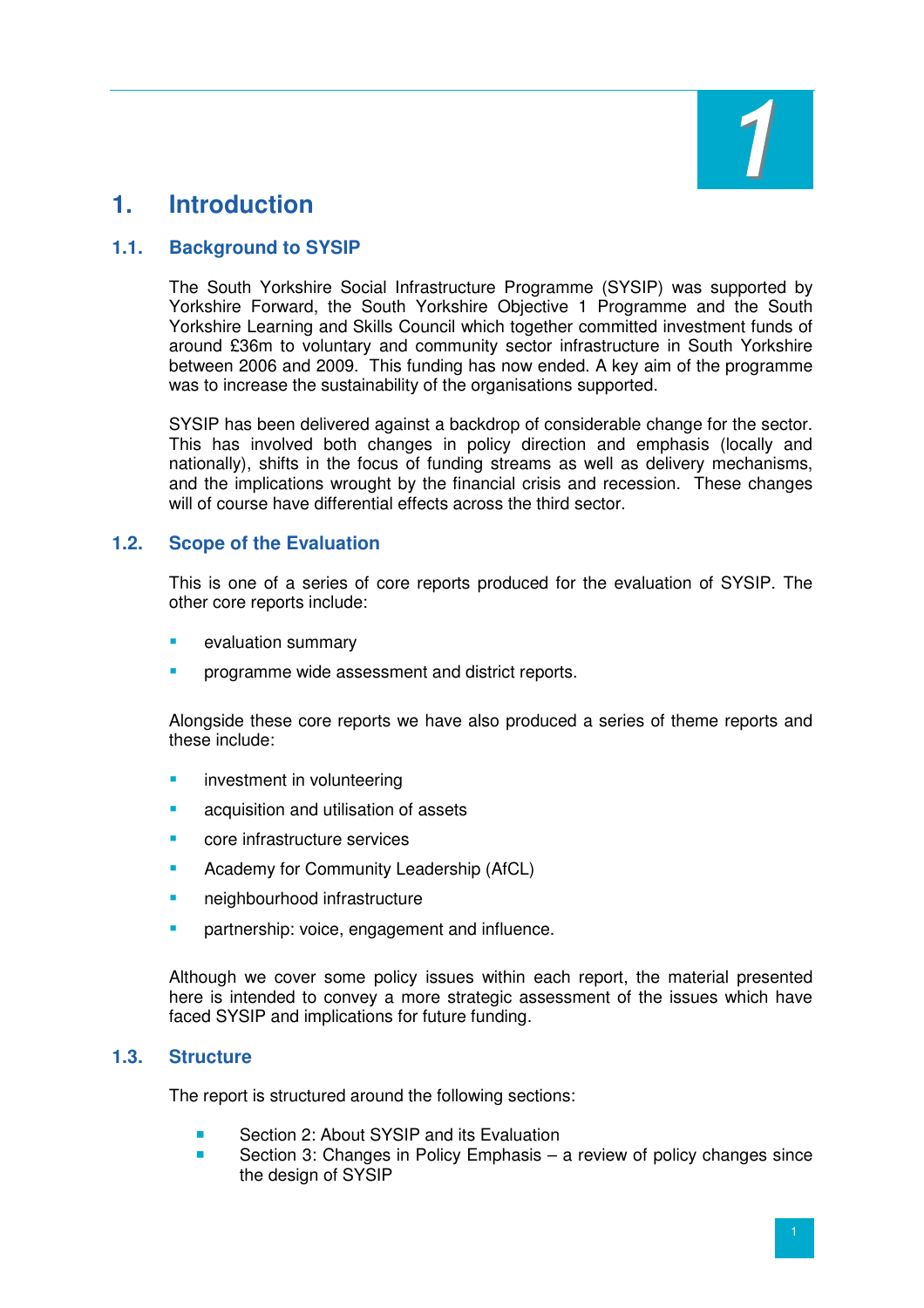- Section 4: Understanding Context an analysis of results from the National Survey of Third Sector Organisations
- **Section 5: Financial Crisis, Recession and the Outlook for Public Expenditure**
- Section 6: Conclusion: implications for the Third Sector
- Section 7: Epitaph for SYSIP: uncertain times for social infrastructure?

This review report sets the context for the other reports undertaken as part of the SYSIP evaluation. In general, this report highlights how the policy and economic environments in which Third Sector infrastructure organisations exist have changed markedly since the design of SYSIP as well as the implications of this for sector and for the delivery of the programme..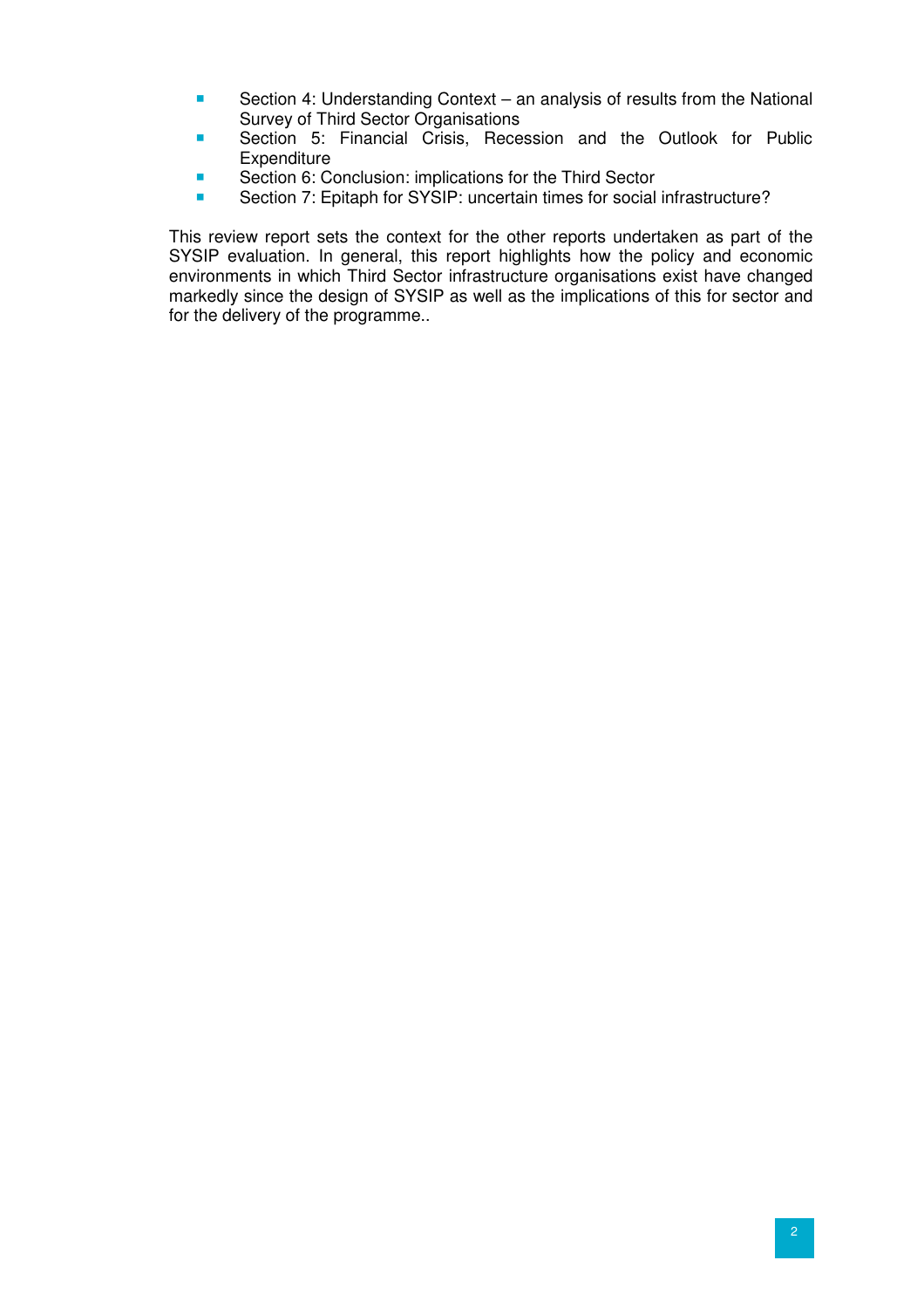

# **2. About SYSIP and the Evaluation**

# **2.1. Introduction**

The **aim of SYSIP** is to increase the sustainability of the voluntary and community sector (VCS) in South Yorkshire through support to infrastructure organisations. Through helping frontline VCS organisations become more effective, this is intended to bring wider economic and social impacts. The programme consists of six elements, each with complementary aims:

- 1. Barnsley Community Infrastructure
- 2. Doncaster Social Infrastructure
- 3. Rotherham Social Infrastructure
- 4. Sheffield Community Infrastructure
- 5. Sheffield Community Action Plan Programme
- 6. Academy for Community Leadership.

The programme was **evaluated** by researchers at Sheffield Hallam University, working in partnership with consultants mtl and COGS, in order to:

- estimate the impacts of the activities over time on VCS infrastructure and the economic regeneration of South Yorkshire as part of the Yorkshire and Humber regional economic strategy.
- help build monitoring and evaluation capacity in South Yorkshire
- capture learning and inform future action during the course of the programme.

The evaluation ran in three phases from **March 2007 to June 2009** and involved:

- reviewing the context, development and delivery of the programme
- assessing the impacts of the programme on the development of VCS organisations in South Yorkshire
- considering whether the programme is effectively meeting the needs of VCS organisations - particularly those from 'hard to reach' groups
- identifying good practice developed by the programme and individual elements
- assessing the sustainability of activities developed by the programme
- making recommendations for the future development of social and community infrastructure building programmes.

#### **2.2. Rationale for SYSIP**

The core costs of the SYSIP projects were met by Yorkshire Forward, South Yorkshire Objective 1 Programme, and the Learning and Skills Council. The investment in the SYSIP projects was made jointly by these organisations and funding from each (largely) runs concurrently.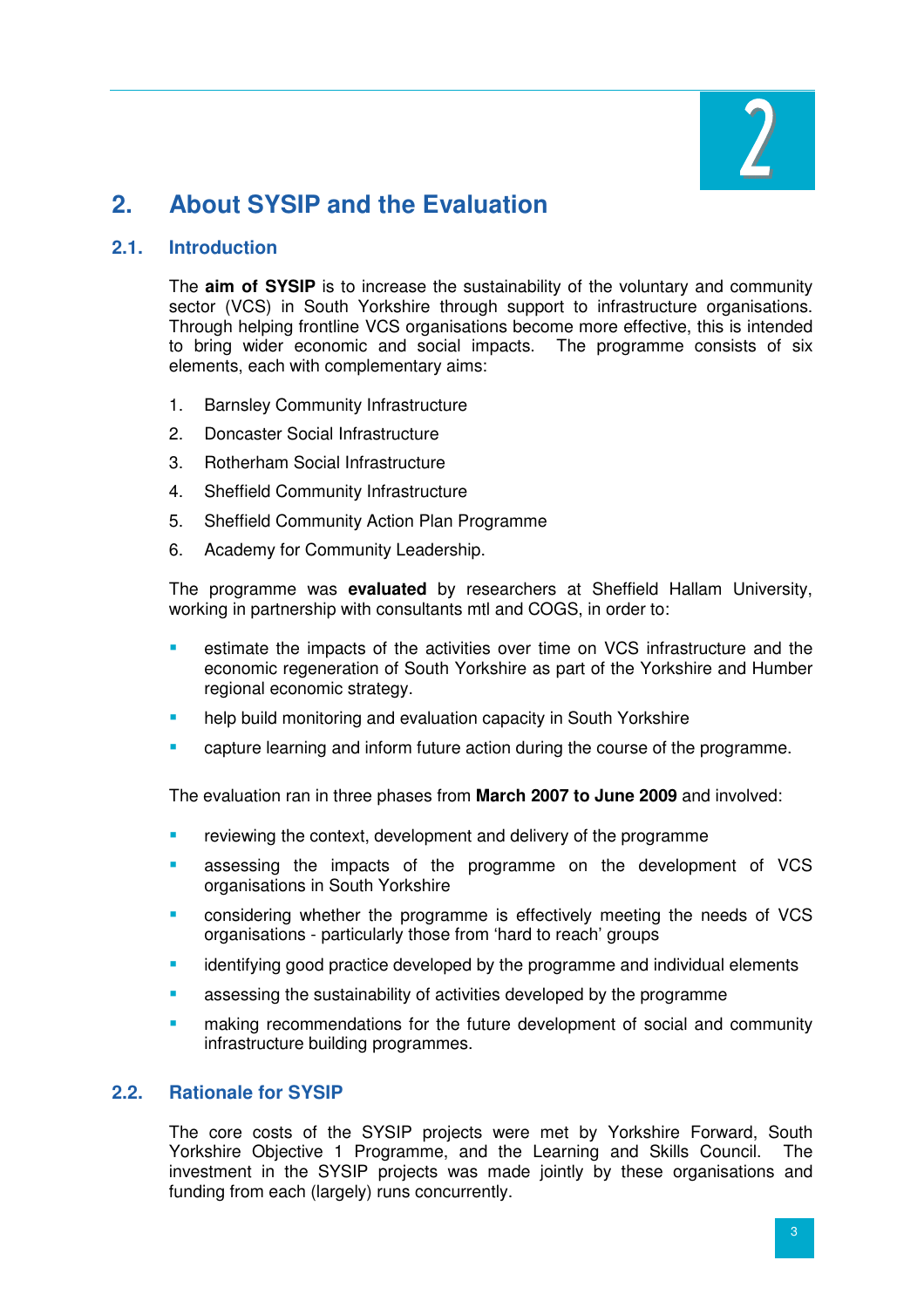The funding provided was in a range of voluntary and community sector 'infrastructure' activities and associated projects. Investment in VCS 'infrastructure' has been part of economic development programmes in the region since 1995 (as part of the EU Objective 2 programmes and linked SRB programmes of this period). Investment under the South Yorkshire Objective 1 programme extended investment, by seeking to invest funds more equitably in deprived neighbourhoods, through the support of communities of interest (e.g. organisations working with black and minority ethnic groups, and people with disabilities), as well as support to district and subregional level infrastructure organisations (e.g. local infrastructure organisations such as Councils for Voluntary Service - CVSs and to groups such as the AfCL and the South Yorkshire Open Forum).

Funding under SYSIP was made at a time when VCS organisations faced a reported 'funding cliff edge' with significant declines in UK and EU regional and regeneration funding going to VCS organisations. The **rationale** for SYSIP was therefore very much to provide support for a transitional period which allowed VCS infrastructure to be supported at an appropriate scale (for the funding available) and to seek sustainability without EU Structural Funds and SRB funding. Such sustainability it was suggested would be through VCS organisations attracting funding locally through new commissioning and procurement opportunities, through charging for services, and in some cases reconfiguring the scale/scope of organisations, through for example merger.

Under BERR (now BIS) appraisal guidance, RDAs may intervene for the following rationales: market failure (including provision of public goods, externalities, imperfect information and market power) and equity. The SYSIP projects can be seen to address these in different ways: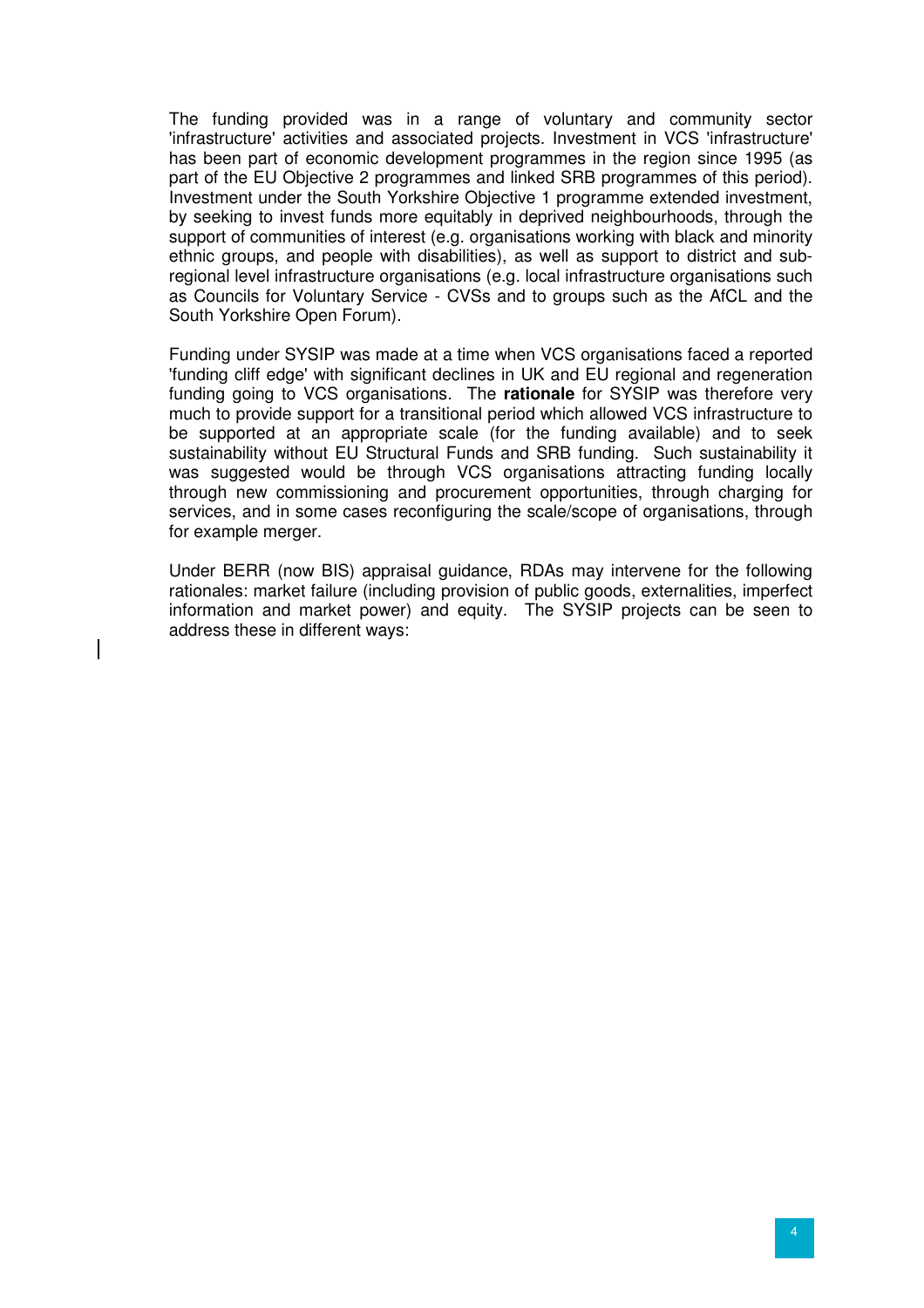| <b>Intervention</b>                                                                                                                                                                                 | <b>Market Failure</b><br><b>Equity</b>                                                                                           |                                                                                                                                                                                                                                                                                                                                                          |               |                     |                            |  |  |
|-----------------------------------------------------------------------------------------------------------------------------------------------------------------------------------------------------|----------------------------------------------------------------------------------------------------------------------------------|----------------------------------------------------------------------------------------------------------------------------------------------------------------------------------------------------------------------------------------------------------------------------------------------------------------------------------------------------------|---------------|---------------------|----------------------------|--|--|
|                                                                                                                                                                                                     | failure<br>Main<br>rationale for<br>$SYSIP -$<br>helps to<br>reduce<br>disparities<br>between<br>areas or<br>different<br>groups | Investment in VCS organisations working in deprived areas and<br>with disadvantaged groups can be seen to be seeking to address<br>myriad market failures including public good elements (e.g.<br>advice and guidance available to all residents of a community),<br>externalities (e.g. neighbourhood effects prevent employment or<br>well being) etc. |               |                     |                            |  |  |
|                                                                                                                                                                                                     | Equity                                                                                                                           | Public<br>goods                                                                                                                                                                                                                                                                                                                                          | Externalities | <b>Market Power</b> | Information<br>asymmetries |  |  |
| Investment in<br>volunteer<br>centres<br>(continuation<br>of these<br>centres<br>benefits<br>disadvantage<br>d<br>communities<br>or hard to<br>reach groups,<br>including<br>those without<br>work) |                                                                                                                                  |                                                                                                                                                                                                                                                                                                                                                          |               |                     |                            |  |  |
| Acquisition<br>and utilisation<br>of assets.<br>This covers<br>asset<br>management<br>and purchase<br>of buildings.                                                                                 |                                                                                                                                  |                                                                                                                                                                                                                                                                                                                                                          |               |                     |                            |  |  |
| Core<br>infrastructure<br>services                                                                                                                                                                  |                                                                                                                                  |                                                                                                                                                                                                                                                                                                                                                          |               |                     |                            |  |  |
| Neighbourhoo<br>d<br>infrastructure                                                                                                                                                                 |                                                                                                                                  |                                                                                                                                                                                                                                                                                                                                                          |               |                     |                            |  |  |
| Partnership                                                                                                                                                                                         |                                                                                                                                  |                                                                                                                                                                                                                                                                                                                                                          |               |                     |                            |  |  |

These issues are considered further in the thematic sections and more extensively in the section on impact.

# **2.3. Undertaking the Evaluation**

The evaluation proceeded in three phases in 2007, 2008 and 2009 respectively. The research in 2007 focused on the development of an evaluation framework, interviewing stakeholders and an initial review of data. The research in 2008 undertook to complete the substantive research tasks around five separate themes and to run a programme of masterclasses. The research in 2009 focused on the primary fieldwork around core infrastructure services, an extensive round of stakeholder interviews, analysis of final monitoring data, and analysis of an array of other data sources (notably the NSTSO and financial account data). Judgements to inform the estimate of impact have also been made.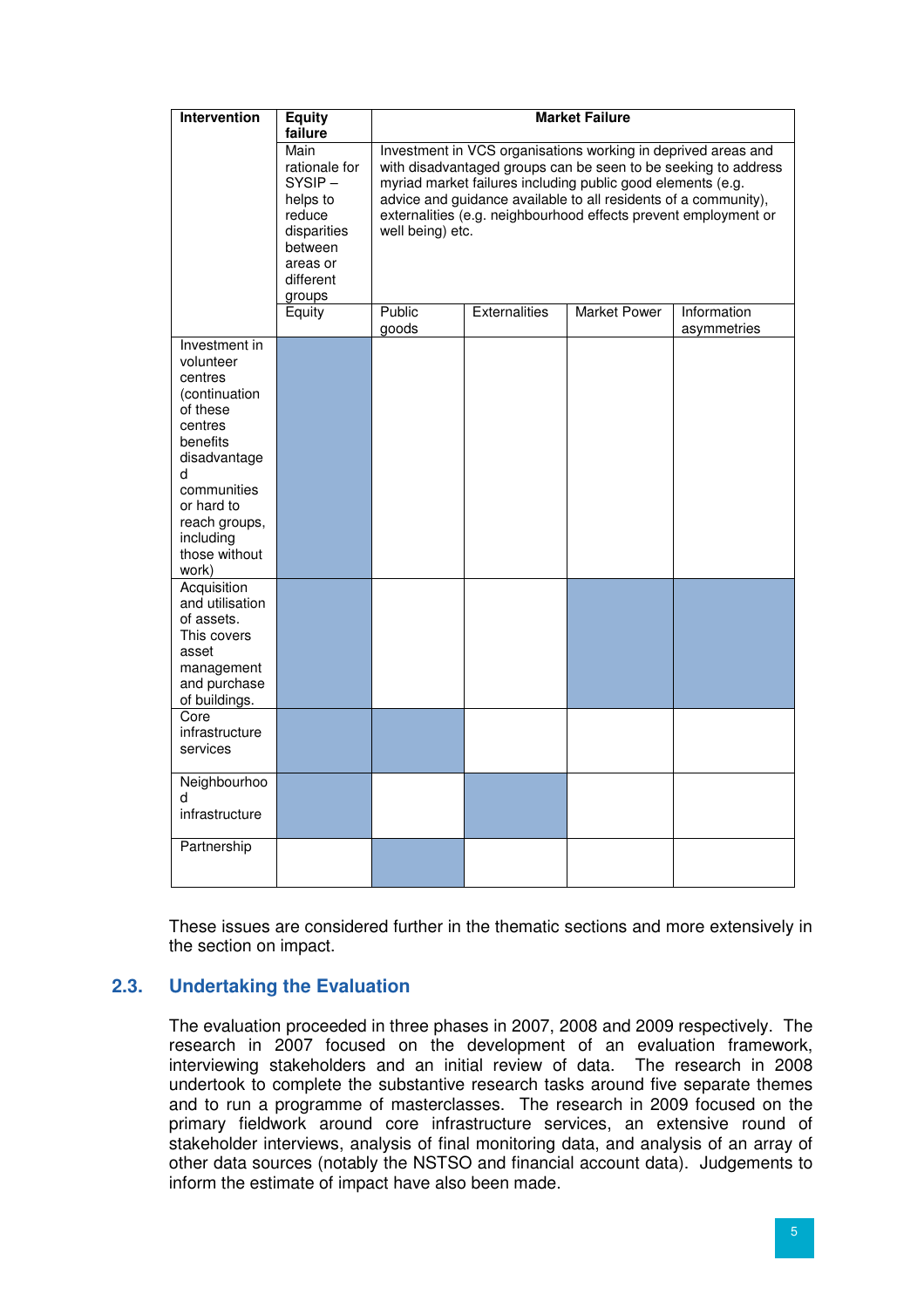

# **3. Changes in Policy Emphasis**

### **3.1. Introduction**

The policy environment affecting VCS infrastructure has arguably become much more complicated in recent years. Not only is it changing rapidly as new initiatives are rolled out and new opportunities emerge, but it is filtered through an increasingly complex institutional context operating at different geographical levels. At the same time, the wider public policy context in which VCS infrastructure may be expected to play a role, for example in sub-national governance and regeneration, is also undergoing rapid change. Alongside this, much of the way infrastructure is organised and coordinated is being reviewed and contested. The net effect for many infrastructure organisations, and their members and users, is a bewildering array of institutions, initiatives, influences and issues with which to grapple. As a result the future appears quite uncertain for many organisations. VCS infrastructure is under the spotlight, and seemingly faces an unprecedented set of issues, concerns and debates, each of which has the potential to unsettle and call into question the way it is organised and funded, particularly at local level.

In this section we discuss the changing policy context within which SYSIP operates. In turn, we discuss national and regional policy agendas, the sub-regional context and the implications for SYSIP and the third sector as a whole.

# **3.2. National Policy Agendas**

Over the last 10 to 15 years the relationship between government and the VCS has undergone a major transformation. This has been seen in a number of developments across the range of public policy areas, but perhaps stands out in six main initiatives:

- the November 1998 **launch of the national Compact** on relations between government and the voluntary and community sector (Home Office, 1998). Most local authority areas now have local Compacts, but as the  $10<sup>th</sup>$  birthday of the Compact draws near, concerns remain that implementation is patchy and there is an ongoing debate through the newly established Commission for the Compact about giving the Compact more 'teeth'
- the **establishment of Local Strategic Partnerships** (LSPs) with an expectation of VCS and community involvement in strategic decision making and the formulation of Community Strategies. In the most deprived local authority areas sector involvement was promoted by the establishment of Community Empowerment Networks (CENs), with dedicated resources to support community representation (Taylor et al 2005). Subsequent changes in funding packages have, however, led to the dissolution of many CENs (Urban Forum, 2006, 2008)
- the Cabinet Office Strategy Unit **review of charitable law** published in September 2002 (Cabinet Office, 2002), which led directly to the Charities Act 2006, designed to reduce regulation on the sector, especially for smaller charities and to provide a new definition of charity with an emphasis on public benefit
- tax changes and marketing campaigns designed to increase **charitable giving** and investment to support **volunteering opportunities**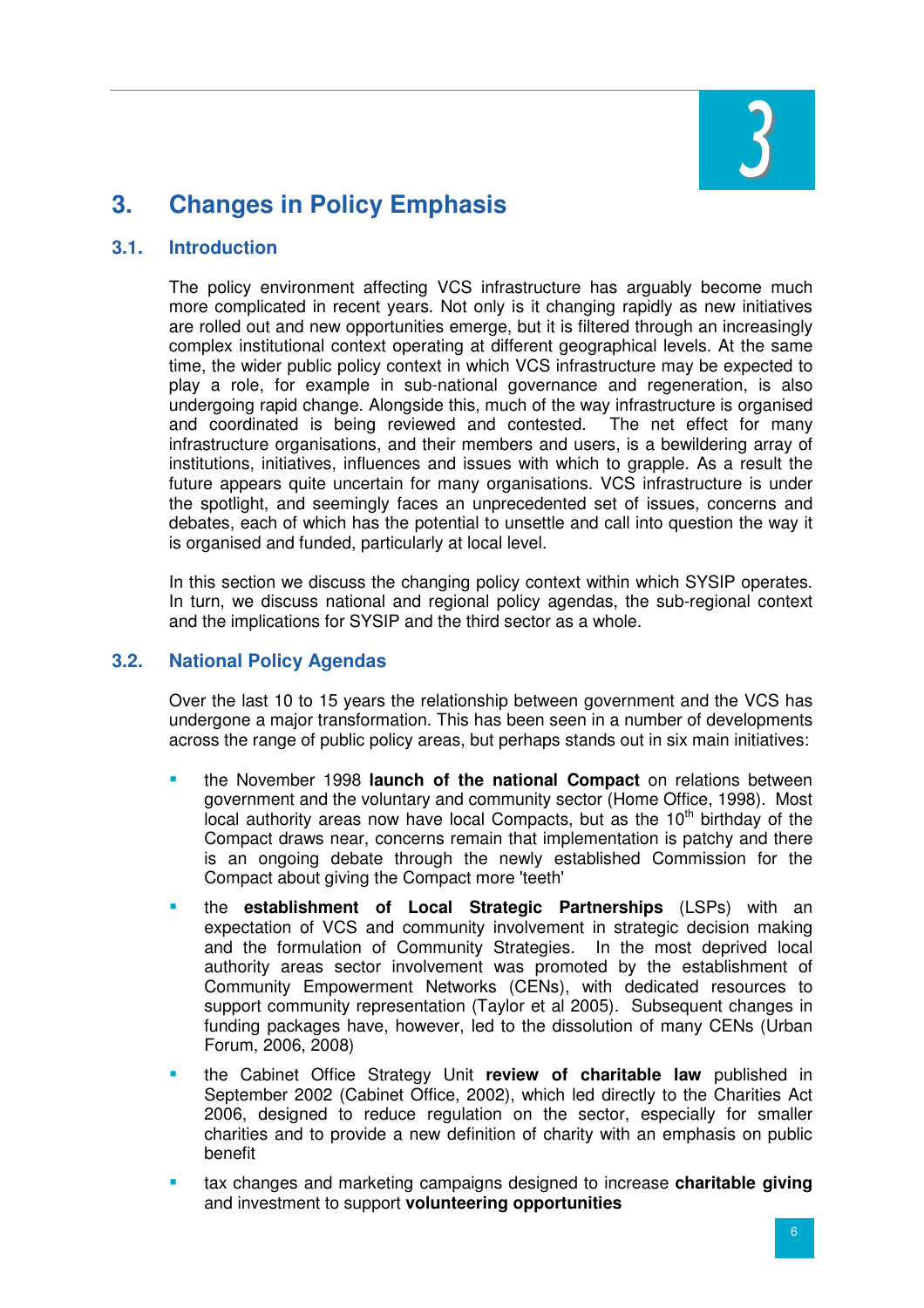- the Treasury review into **the role of the voluntary sector in the delivery of public services**, also published in September 2002 (HM Treasury, 2002), signalling an interest by government in boosting the involvement of the sector in public service delivery. Additional resources from the Comprehensive Spending Review established the Futurebuilders (loan finance to enable VCOs to win public service contracts) and ChangeUp (support to improve VCS infrastructure) programmes. Efforts to increase the sector's ability to compete for contracts, and to address commissioning and procurement blockages are ongoing (Office of the Third Sector, 2006)
- the **establishment of the Office of the Third Sector** in May 2006: a dedicated unit in the Cabinet Office set up to lead work across government to develop and support an environment which enables the 'third sector' (taken to embrace social enterprises and co-operatives alongside the VCS) to thrive.

From this central push, there are a number of existing and emerging opportunities for the VCS. The Office for the Third Sector's overall commitment to support the sector was reaffirmed through the extensive consultation during the Cabinet Office/Treasury instigated 'Third Sector Review'; its final report was published in July 2007 (HM Treasury/Cabinet Office, 2007), highlighting a range of mechanisms and resources through which the 'Third Sector' would be promoted:

- supporting voice (e.g. advocacy on behalf of disadvantaged groups) and campaigning for change
- supporting community action, for example through three new programmes: a new £30m Community Assets programme (being delivered by the Big Lottery Fund), an £80m small grants fund for community groups; and a £50m fund to develop local endowments. The latter two are being delivered together by Community Development Foundation as 'Grassroots Grants'
- promoting volunteering, especially amongst young people
- continue the support for the sector's role in public services, for example through training commissioners on the potential of the sector, and further investment in the Futurebuilders fund
- support the development of social enterprise, for example around business support and access to finance.

However, in attempting to promote 'an environment for a thriving third sector', central government has also retained a commitment to support capacity building and infrastructure, most significantly through continued investment (£88m through to 2011) in the *ChangeUp* programme.

# **3.3. ChangeUp and VCS infrastructure**

The original *ChangeUp* framework (Home Office, 2004) emerged from the focus on the role of the sector in public service delivery signalled in the 2002 Treasury 'cross cutting review' (HM Treasury, 2002). As implemented, however, the programme has moved away from an explicit focus on public services towards a more generic emphasis on improving VCS infrastructure's ability to support frontline voluntary organisations and community groups. The premise of ChangeUp is signalled in the preface by the minister: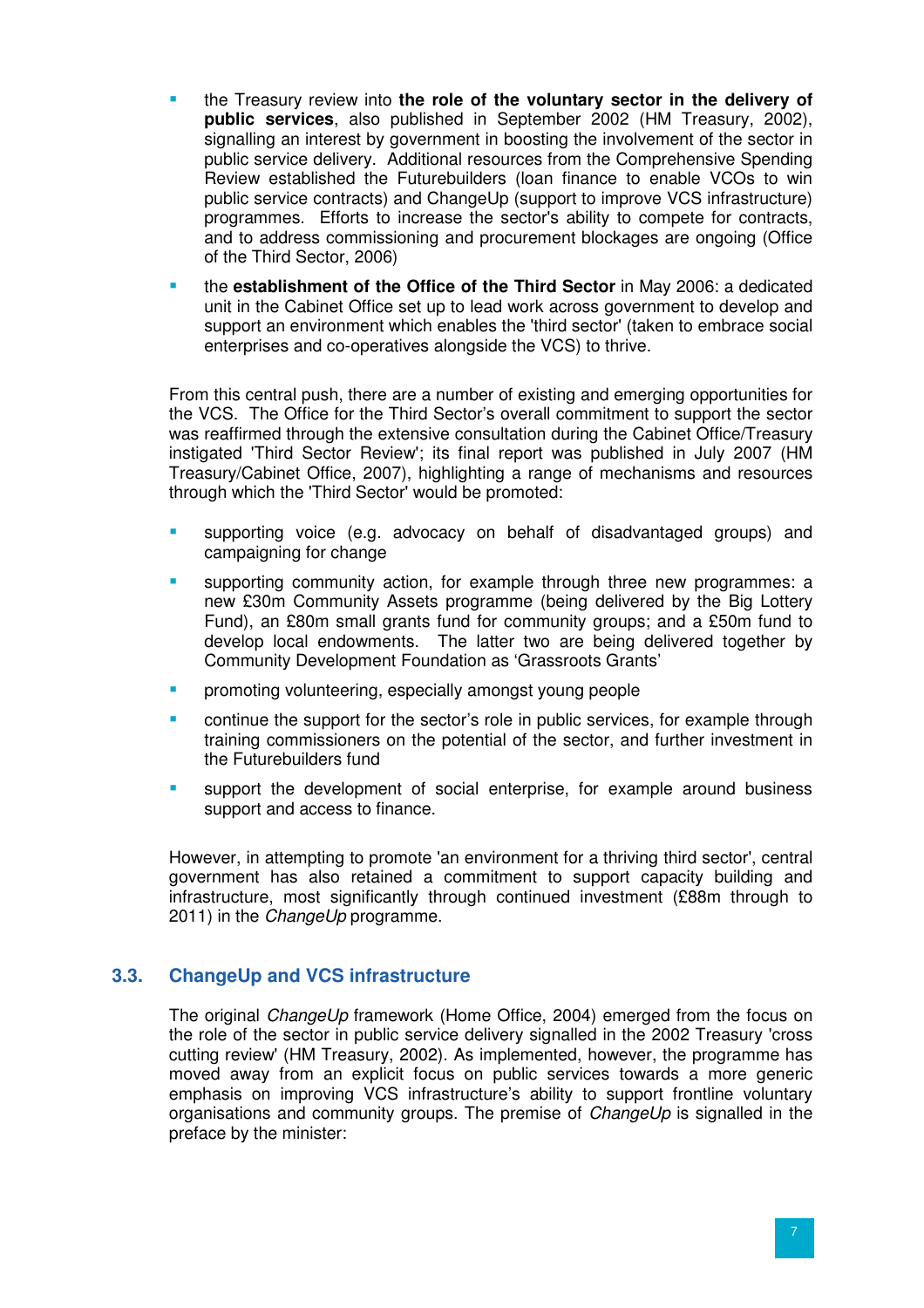Many groups and organisations, are prevented from achieving their potential because they cannot access the support and expertise they need to improve and expand

(Home Office, 2004: 5)

The high-level aim of *ChangeUp* is:

that by 2014 the needs of frontline voluntary and community organisations will be met by support which is available nationwide, structured for maximum efficiency, offering excellent provision which is accessible to all while reflecting and promoting diversity, and is sustainably funded

(Home Office, 2004: 7)

The reference to infrastructure which is 'structured for maximum efficiency' does not specify or prescribe how this might be achieved, other than by the development of 'Geographic hubs of infrastructure activity', whereby

It is envisaged that at regional, sub-regional and local levels infrastructure should gradually coalesce into geographic hubs of activity with services sharing premises, back office facilities or merging depending on needs.

(Home Office, 2004: 9)

The framework is then set out as a tool to inform more detailed local, regional and national infrastructure planning and development through to 2014. Infrastructure organisations operating within the sub-region were encouraged to form a Consortium in order to develop an 'Infrastructure Development Plan'.

The South Yorkshire ChangeUp Consortium has been in operation since 2004, led by South Yorkshire Open Forum as the accountable body. The initial Infrastructure Development Plan (Meridien Pure, 2004a) informed investment of approximately £1.5 million in South Yorkshire VCS infrastructure through to March 2008. Examples of projects undertaken through ChangeUp in South Yorkshire have included:

- access to Procurement Opportunities (SCEDU/Voluntary Action Sheffield) including publicity and training around the "Tender Readiness Toolkit"
- IT Skills for Funding (SYFAB) developing materials and training for funding advice, including the SYFAB Internet Funding Toolkit (SIFT)
- SY Quality Project (Voluntary Action Sheffield) supporting infrastructure organisations with quality management and maintaining a Quality Practitioners Network.

These were outside activities supported by SYSIP.

Until April 2006, ChangeUp was primarily delivered through regional Government Offices. However, in order to ensure greater co-ordination and more streamlined funding arrangements, a new arm's length agency – Capacitybuilders – was established to take on the responsibility for managing the *ChangeUp* programme (Home Office, 2005). Additional resources of £70 million nationally were made available from April 2006 to March 2008 (Capacitybuilders, 2006), and in the recent Spending Review a further £88m has been allocated from April 2008 to March 2011 (HM Treasury/Cabinet Office, 2007: 93). Capacitybuilders stated aims are to:

improve the quality of infrastructure support for VCOs; encourage extra investment in infrastructure through demonstrating its benefits; ensure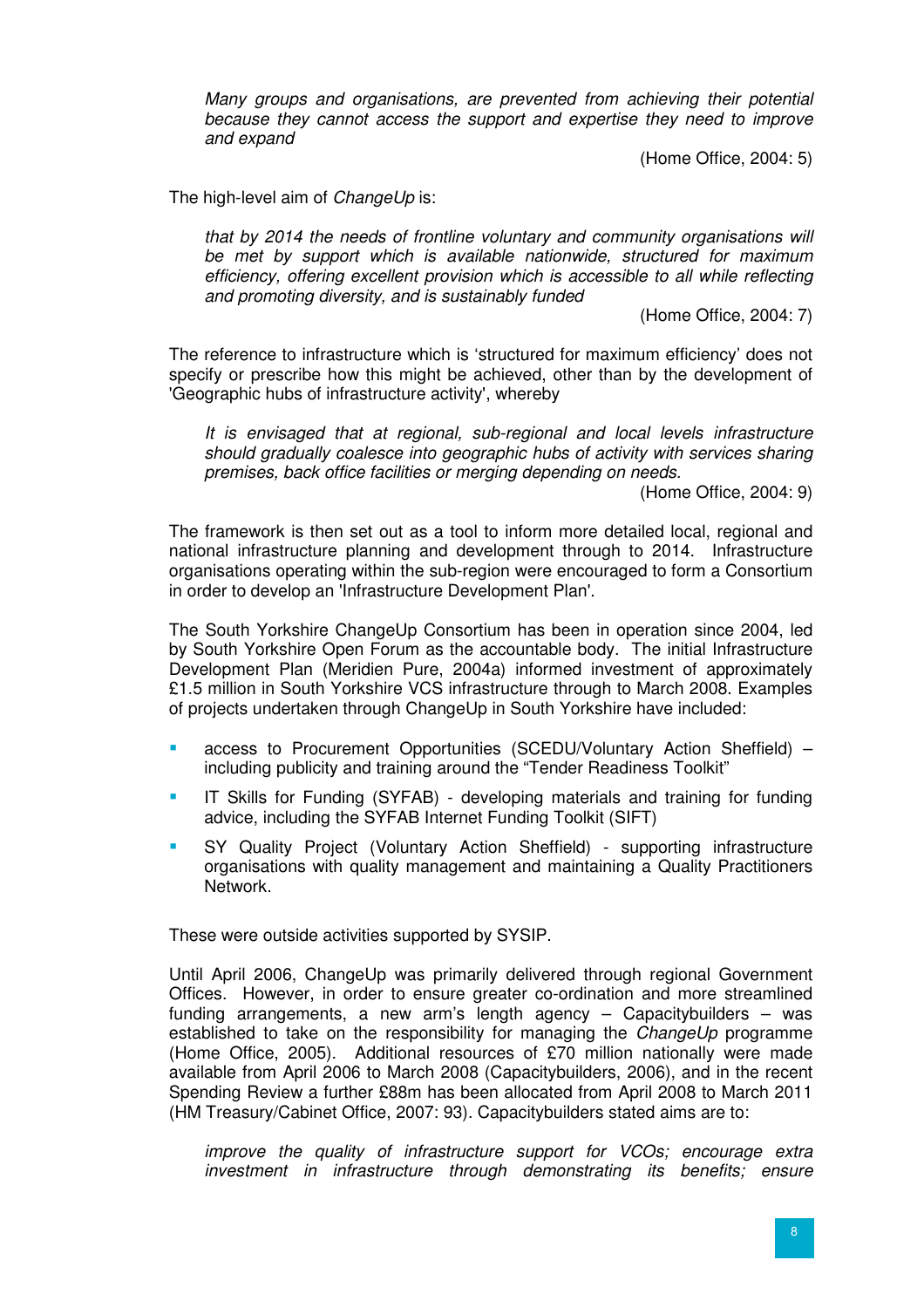investment reaches diverse organisations; and develop knowledge of other funds available and influence policy and practice of other funders

(Capacitybuilders, 2006)

During 2007-08 Capacitybuilders has facilitated a broad ranging review of regional and sub-regional consortia working, in preparation for new funding programmes introduced in April 2008. The review has included:

- a review of the Consortia model
- requesting individual Consortia to undertake self-assessment exercises, using a pre-determined template
- reviewing and updating individual 'Infrastructure Development Plans' to develop a one year Business Plan and Three year Strategic Plan operational from April 2008.

The latest South Yorkshire ChangeUp Consortium Business Plan (for 2008-2011) (SYCC, 2008: 4) has the following vision, mission and strategic objectives:

### **Box 3.1: About ChangeUp**

Vision:

 "to catalyse a step change in support available to frontline organisations for the longer term."

#### Mission

 "to weld top down leadership with bottom up concerns to the future of a vibrant voluntary and community sector (VCS) to enable an independent, innovative, flexible, responsive and sustainable voluntary and community sector which achieves its full potential".

Strategic Objectives:

- to offer strategic co-ordination, focus, leadership and linkages within South Yorkshire to enable a sustainable and supported voluntary and community sector
- to sustain a core strategic infrastructure plan adding value to local priorities and existing connections through its responsiveness to its beneficiaries at sub regional and district level and informed by impact, performance and policy developments
- to promote effective use of resources and joint working within the sector and with wider partners to enable a quality and integrated package of infrastructure support at district and sub regional level
- to facilitate and manage communication and engagement at the appropriate level and which enables strategic advocacy and frontline group understanding and input.

The ChangeUp programme in South Yorkshire, led by South Yorkshire Open Forum, has recently been awarded funding from the Capacitybuilders 'Consortia Development Fund' for 2008-2011, and at the time of writing is negotiating funds from the 'Modernisation Project Fund' in order to take forward specific project proposals outlined in the Business Plan and stated as priorities by the Consortium. These are broadly for activities which would not have been funded by SYSIP.

# **3.4. Local government change and community empowerment**

Other central government departments have been developing strategies for the role of the VCS, echoing similar themes to the OTS/Treasury 'Third Sector Review' in specific service and policy areas. Among other things, the Communities and Local Government Strategy (CLG, 2007a) focused on: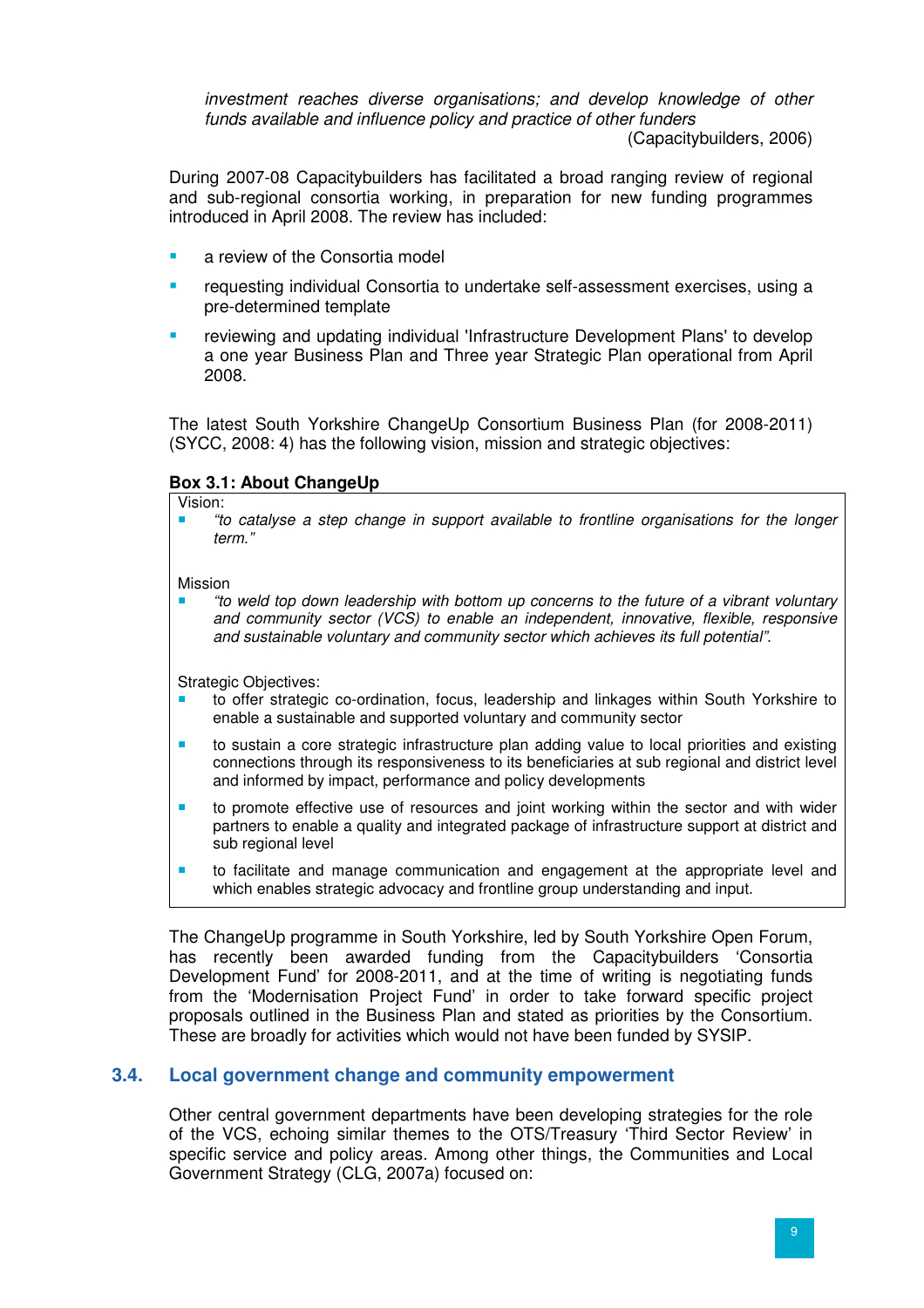- investment in Community Anchor Organisations, defined as "independent community led organisations with multi-purpose functions, which provide a focal point for local communities and community organisations, and for community services" (CLG, 2007a: 19) to develop their role in supporting community activity at a neighbourhood level, and
- the promotion of community empowerment (see also section 8.2), including an action plan (CLG, 2007b) and the forthcoming publication of proposals designed to increase active citizenship, promote community regeneration and improve local services through user involvement, in a Community Empowerment White Paper (CLG, 2008a), and the introduction of a new 'duty to involve' local people (effective from April 2009) contained in the Local Government and Public Involvement in Health Act. The draft statutory guidance (CLG, 2007c: 26) suggests three ways in which the 'third sector' may be involved:

Firstly, local third sector organisations might be affected by, or interested in, a particular authority function. As such an authority might decide that it is appropriate to inform, consult and/or involve the group in some way. Second, third sector organisations might have a role as advocates for local people (particularly marginal and/or otherwise vulnerable groups). Therefore an authority might decide to involve a third sector organisation in addition to individual citizens and groups. Finally, third sector organisations might be able to provide relevant expertise and specialist knowledge that might help the authority in reaching out to marginalised and vulnerable groups.

Central government has also encouraged the development of new local mechanisms for local strategic partners to identify local priorities and coordinate resource pooling to address them. The emerging framework, involving Local Strategic Partnerships, a Sustainable Community Strategy and a Local Area Agreement (LAA), has been evolving over the last three to five years. The reorganisation of local governance towards a more strategic approach to priority setting, and an outcomes and indicators approach to resource allocation and assessing progress, has significant implications for the role and financing of the VCS. As public sector stakeholders identify key issues and targets, and pool resources to address them, some VCOs may find themselves well positioned to respond. However, this is increasingly likely to rely on a clear articulation of the contribution voluntary organisations and community groups can make to particular LAA targets. VCS infrastructure may be able to provide a useful brokering and facilitating role for the sector as a whole in this new framework.

At the same time, the Comprehensive Area Assessment - the new framework for assessing local performance and public services - was introduced from April 2009. This involved a wider assessment of quality of life and other outcomes for residents in local areas, focusing on the role of local authorities and other partners (including the third sector). Local authorities will also be assessed through a new survey of the VCS designed to measure conditions in local authority areas that contribute towards a 'thriving third sector', including the quality of the funding relationship with the sector and the quality of consultation by statutory bodies. This is designed to assess performance of local authorities against 'National Indicator 7: An environment for a thriving third sector'. A centrally funded and nationally administered local survey of VCOs has been designed to take place in Autumn 2008, to be repeated in Autumn 2010 (Office of the Third Sector, 2008).

At central government level, therefore, there are clearly some signals of support prioritising public service delivery, assets, enterprise, involvement of sector organisations, and a renewed emphasis on community-based organisations, voice and campaigning. This would appear to suggest a range of new opportunities for the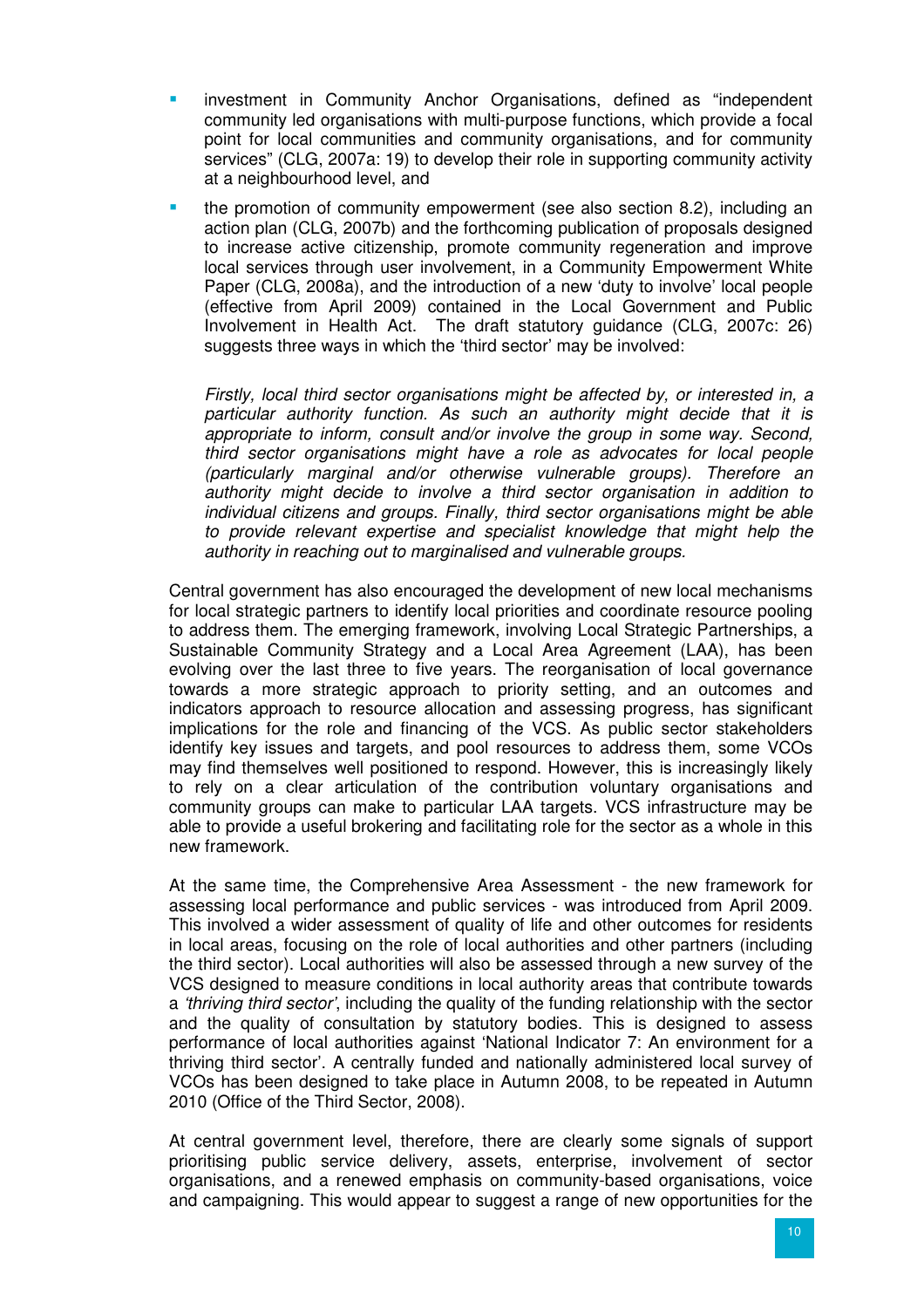sector (at least as expressed in policy terms, even if new programmes are still in development). What may be unclear, however, is how these may be translated into changed practice, particularly at local level, and whether they are enough to strengthen and sustain the role of the sector.

### **3.5. The Sub-regional Context**

#### **Background**

Regional Development Agency and Structural Funds programmes have sought to support the VCS through priorities and projects around community economic development and organisations working in and with the most disadvantaged communities since the mid 1990s, including the development of a strategic framework for enhancing the social economy. The sector has been able to use Single Regeneration Budget, Neighbourhood Renewal Funding and European Structural Funds over several years to make a significant contribution, particularly in the most deprived areas. But the extent to which this activity could be sustained has been questioned as funding regimes change, and concern about the impact of the potential loss of funding from targeted regeneration funds has been growing for some time.

The single main contextual feature affecting the VCS in South Yorkshire is the apparent spectre of the 'cliff edge' represented by the loss of major regeneration funding streams (Burnby, 2006, Macmillan, 2007). The move from SRB to 'single pot', the transition to a post 2006 EU Structural Funds regime (including the transition from Objective 1), and latterly the move from Neighbourhood Renewal Funds to the Working Neighbourhoods Fund (involving a tighter focus on activities which might address worklessness) all have implications for the ability of VCOs to continue delivering services. Research in the region estimating the potential scale of change (Shutt and Kumi-Ampofo, 2005) identified that without replacement funding the loss could be as high as £54m over a three year period to 2009, representing 5 per cent of the sector's FTE workforce. This echoes the findings of similar studies undertaken in the North East (Community Foundation serving Tyne and Wear and Northumberland, 2004) and the North West (URS, 2006).

However, there have been some doubts expressed about the projected scale of the 'funding cliff edge' (Craig, et al 2005: 4) and the extent to which it may have been mitigated by other funding streams (Local Community Sector Task Force, 2007). The projections about the 'cliff edge' identified losses for the VCS emerging from 2006 onwards. We might therefore expect to see more evidence of the effect of changing funding regimes at the moment. However, it is not clear whether anything beyond anecdotal information is being collected on these trends within the third sector. Examples of organisations restructuring, contracting or closing down may abound, but the actual impact of changing funding regimes might begin to be questioned unless more systematic information is collected and analysed.

Alongside concern that total funding available to the sector may be in decline, therefore, the funding mix is also, it seems, coming under question. In particular there is a growing recognition that the VCS is and may be funded through a range of financing options and arrangements. A recent report, for example, notes the distinction between three different funding styles: 'giving' (grants), 'shopping' (purchasing goods and services) and 'investing' - each suitable for different purposes (Unwin, 2005). However, the national Finance Hub noted, despite a favourable policy environment:

a "creeping sense of crisis" regarding voluntary sector funding and a widespread perception in the sector that funding has not only changed markedly in character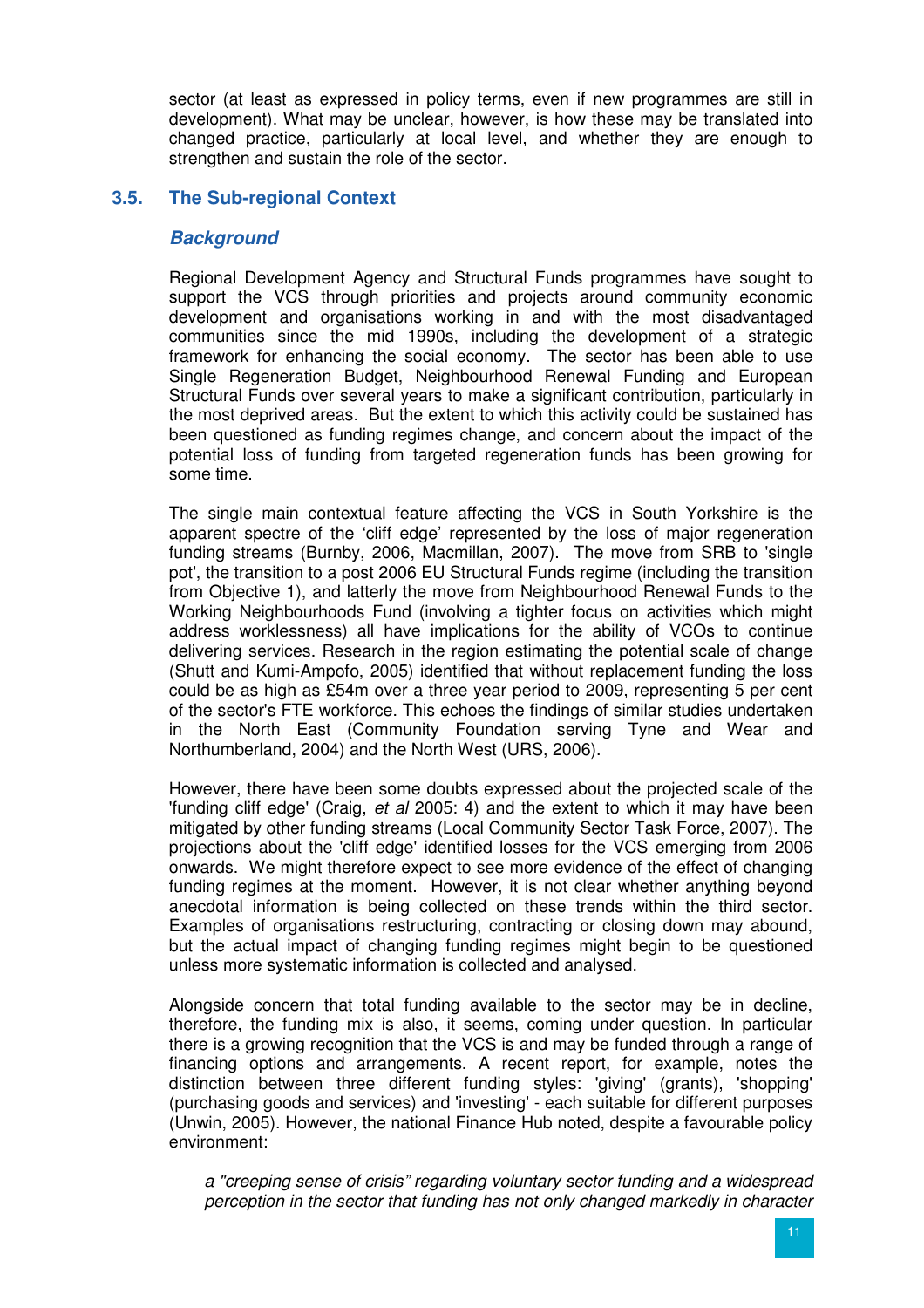in recent years but has also significantly reduced. In particular, it is felt that 'grant' funding for the third sector available from local authorities has faced the greatest decline, gradually being replaced with more 'restricted' types of funding, such as contracts and funding for the purchase of commissioned services (Finance Hub, 2008a: 4).

Responding to this concern, a group of national VCS agencies have launched a campaign to identify the value of local grant aid, with associated case study examples (NAVCA, 2007, Cooke, 2007). As well as identifying ten reasons why grant funding is important to the local VCS and local communities, this noted that:

The pressures of efficiency and LAA targets, the heavy emphasis on the role of the VCS in public service delivery, and the current wealth of generic commissioning guidance (which takes no account of the possibilities of grant funding), all seemingly deter local government officers from giving proper consideration to the purpose and the possibilities of grant funding.

(Cooke, 2007: 14)

However, recent Finance Hub research was largely unsuccessful in its attempt to assess the reality behind the concern of a decline in grant funding by local authorities (Finance Hub, 2008a, 2008b). The study found that data of suitable quality and detail was almost non-existent to identify whether grant funding was being replaced by contract funding and service commissioning. However, from those local authorities able to supply more detailed data, the study notes that contract-based funding tends to far outstrip the sums available for grant aid, that a decline of 13 per cent in grant aid was noted over a three year period<sup>1</sup>, but that it was not possible to identify whether grant aid was simply declining or being reformulated as contract funding (Finance Hub, 2008a: 5-6).

Nonetheless, the changing financial landscape within which the sector operates has generated a key concern over how VCOs might be placed on a more sustainable footing both in terms of organisational development and financial position. Having attempted to quantify the scale of the 'cliff edge', support agencies and funding bodies have looked to develop strategies in response. To the extent that this involves an enhanced emphasis on independent income generation beyond existing funding streams, it prioritises the development of VCS capabilities in business planning and entrepreneurial strategies, including tendering for public service contracts and trading.

At the same time, these issues raise questions about whether VCS infrastructure is equipped to support the sector to respond to these challenges. A range of initiatives designed to support the sector through a transition to a new funding climate are currently underway. Broadly, four kinds of strategic response have been adopted:

- developing campaigns to highlight the issues at stake (for example, the Invest 2006 campaign in the North East)
- using ChangeUp resources locally to advance agendas around procurement and commissioning (for example the South Yorkshire "Sustainability Route Map" (Dawson and Hedley, 2008), which attempts to offer realistic information and guidance for organisations exploring routes to sustainability, and the work undertaken to develop VCS consortia by Voluntary Action Sheffield)

 $\overline{a}$ 1 This figure is derived from 27 local authorities (from a stratified sample of 90 across the nine English regions) able to provide precise figures for grant aid, and a further 10 where estimates were supplied. The period in question covered the three years 2004/5, 2005/6 and 2006/7. In this period the aggregate grant aid figure declined from £37.65m to £32.93m (Finance Hub, 2008a: 21).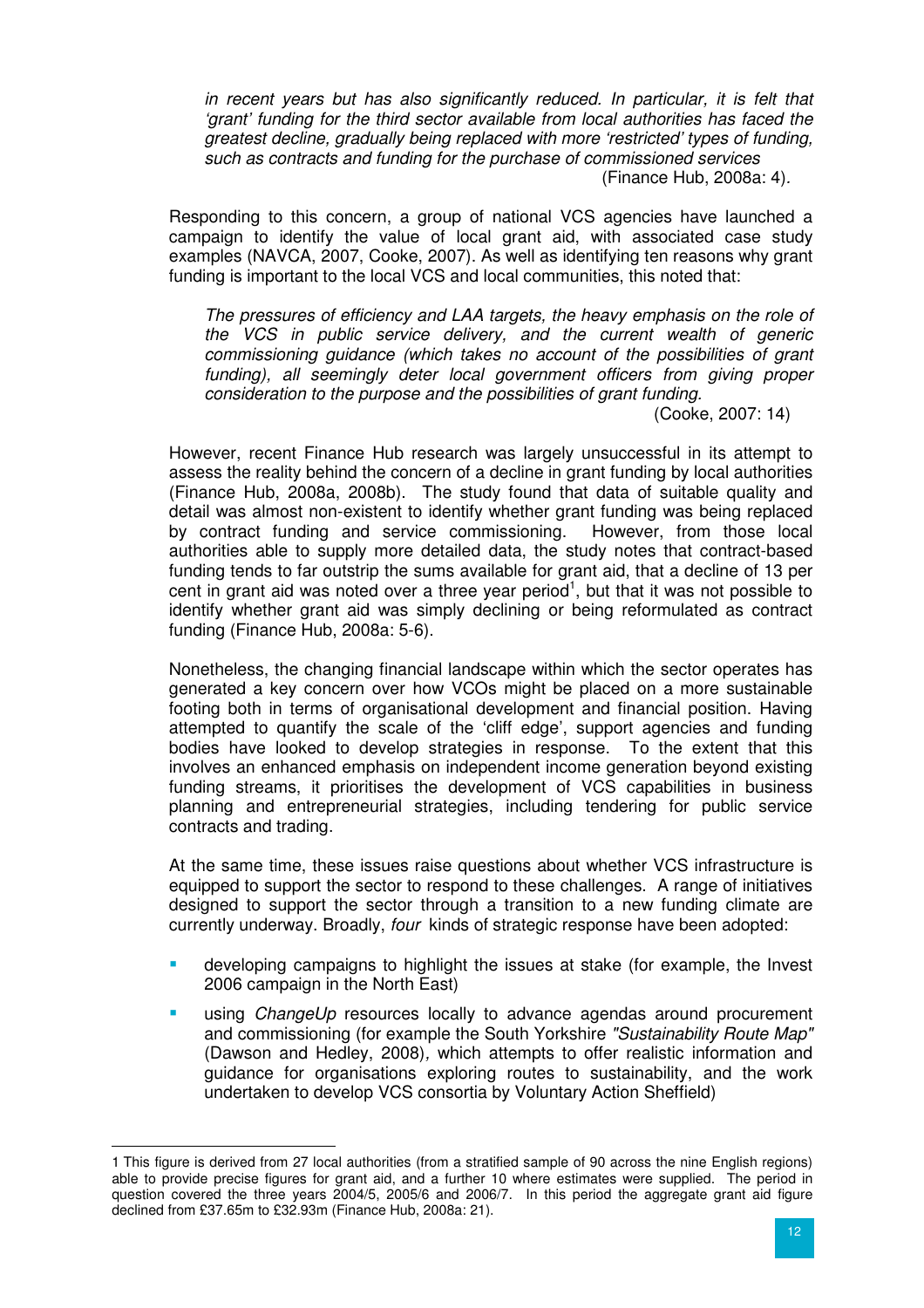- initiatives at national level designed to broaden the range of approaches to finance and funding the sector. These include: the establishment in 2000, and subsequent expansion, of NCVO's Sustainable Funding Project, with the aim of: "encouraging and enabling voluntary and community organisations to explore and exploit a full range of funding options to develop a sustainable funding mix" through seminars, the website, books, guidance notes and diagnostic tools. The ChangeUp programme also supported the development of the national Finance Hub (2006-2008), aiming to develop resources for supporting frontline third sector organisations in funding and finance issues. This has been replaced by a new 'national support service' focusing on 'Income Generation' from April 2008 (to March 2011), to be run by a partnership led by the national VCS umbrella organisation for chief executives, ACEVO. NAVCA has also just launched a new 'Local Commissioning and Procurement Unit', funded by the Big Lottery Fund's BASIS programme, to support its member local infrastructure organisations in developing the procurement and commissioning agenda. Other national initiatives include the Futurebuilders programme, designed to increase the capacity of the sector to deliver public services, which joins an array of new financial instruments aimed at enhancing the range of finance options available to the sector in a climate of grant restraint
- the development of more strategically focused funding programmes to increase the sustainability of the sector (such as, for example, One North East's Third Sector Capacity Fund and Yorkshire Forward's investment in Charity Bank). It is arguable that SYSIP might also be regarded in the same light as part of this more 'strategic' response to issues facing the sector.

A key challenge, for third sector infrastructure organisations and funders alike, is how to coordinate these efforts strategically in order to avoid a sense of crowded and bewildering support for the sector in transition.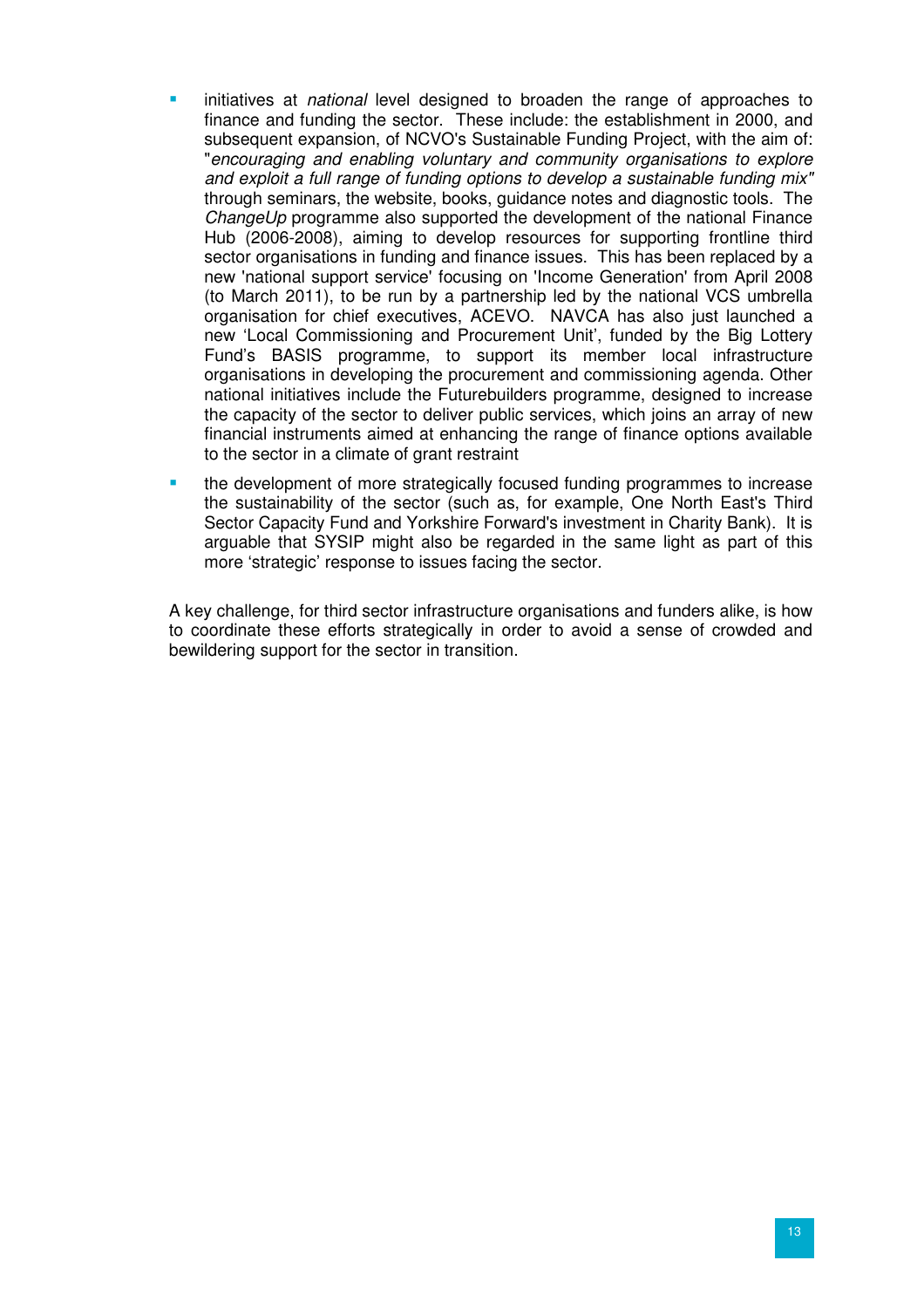

# **4. Understanding Context**

# **4.1. Introduction**

The recently published National Survey of Third Sector Organisations (NSTSO) provides useful data on the third sector across South Yorkshire and enables comparison between the four local authority areas and the national picture.<sup>2</sup> Some of the key findings are summarised in the following sections.

Alongside the publication of the NSTSO headline findings Guidestar UK provided a range of summary statistics for the third sector in each area. The South Yorkshire data are outlined below.

### **a) Registered third sector organisations**

Table 4.1 below outlines the total number of registered third sector organisations and the per capita number of third sector organisations (per 1,000 people) in each area of South Yorkshire.

|                                                                                        | <b>Sheffield</b> | Rotherham | <b>Barnsley</b> | <b>Doncaster</b> | <b>Nationally</b> |
|----------------------------------------------------------------------------------------|------------------|-----------|-----------------|------------------|-------------------|
| Total number of<br>registered third sector<br>organisations                            | 1,455            | 485       | 465             | 569              | 170,552           |
| Per capita number of<br>registered third sector<br>organisations (per 1,000<br>people) | 2.79             | 1.92      | 2.09            | 1.96             | 3.28              |

#### **Table 4.1: Registered third sector organisations**

Source: Guidestar UK, Ipsos MORI

This shows that there are 2,974 registered TSOs in South Yorkshire - around 1.7per cent of the total national TSO population. Almost half are located in Sheffield with the remainder distributed relatively evenly between Rotherham, Doncaster and Barnsley. It also shows that South Yorkshire has fewer registered TSOs per capita than exist nationally. Rotherham (1.92 per 1,000 people), Barnsley (2.09) and Doncaster (1.96) are significantly lower than the national figure (3.28), while Sheffield (2.79) is closer.

# **b) New and dissolved third sector organisations**

Table 4.2 below outlines the proportion of new third sector organisations registered or incorporated in the last 12 months (i.e. 'births') and the proportion of registered charities dissolved in the last 12 months (i.e. 'deaths') for each area of South Yorkshire.

 2 The NSTSO was conducted from September to December 2008. In total 104,391 TSOs in England, were invited to participate with a total response of 48,939. The survey did not cover 'under the radar' TSOs (i.e. those organisations operating at a community level which are 'unincorporated'). Estimates suggest that this may be as many as 70% of all TSOs - over 500,000 organisations and groups.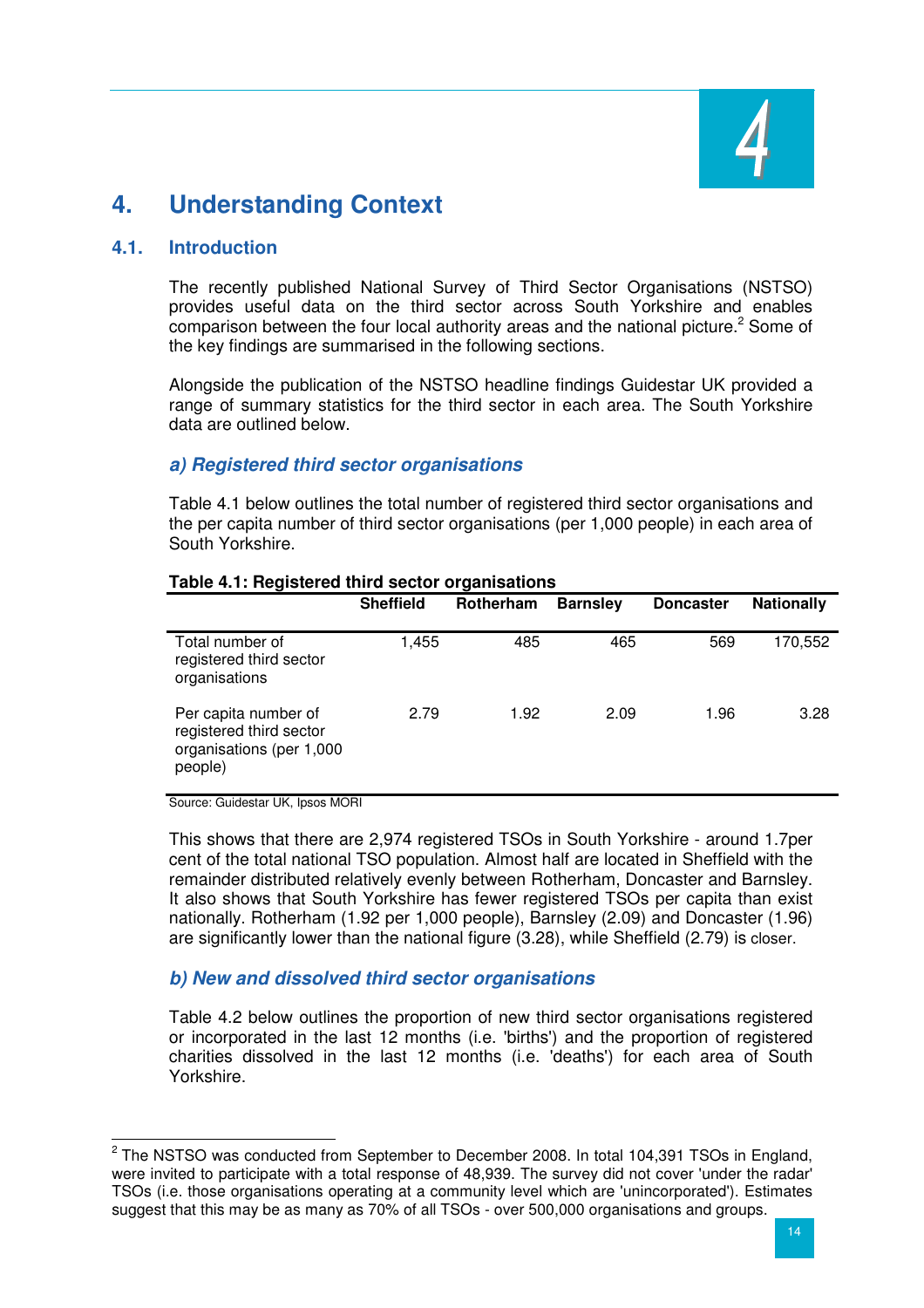|                                                                                                                      | <b>Sheffield</b> | Rotherham | <b>Barnsley</b> | <b>Doncaster</b> | <b>Nationally</b> |
|----------------------------------------------------------------------------------------------------------------------|------------------|-----------|-----------------|------------------|-------------------|
| Proportion of new third<br>sector organisations<br>registered/incorporated<br>in the previous 12<br>months           | 3%               | 2%        | 2%              | 3%               | 3%                |
| Proportion of registered<br>third sector<br>organisations (charities<br>only) dissolved in the<br>previous 12 months | 3%               | 3%        | 5%              | 3%               | 3%                |

#### **Table 4.2: New and dissolved third sector organisations**

Source: Guidestar UK, Ipsos MORI

This shows that the 'birth' and 'death' rates of TSOs in South Yorkshire are broadly in line with the national picture. Only Barnsley has significantly fewer new registrations/ incorporations (2 per cent) than removals/dissolutions (5 per cent).

### **c) Employees working for third sector organisations**

Table 4.3 below outlines the total number of employees working for third sector organisations and the per capita number of employees working for third sector organisations (per 1,000 people) for each South Yorkshire area.

|                                                                                                      | <b>Sheffield</b> | Rotherham | <b>Barnsley</b> | <b>Doncaster</b> | <b>Nationally</b> |
|------------------------------------------------------------------------------------------------------|------------------|-----------|-----------------|------------------|-------------------|
| Total number of<br>employees working for<br>third sector<br>organisations (FTEs)                     | 5,225            | 1,095     | 974             | 1,867            | 640,198           |
| Per capita number of<br>employees working for<br>third sector<br>organisations (per 1,000<br>people) | 10.03            | 4.33      | 4.38            | 6.45             | 12.69             |

#### **Table 4.3: Employees working for third sector organisations**

Source: Guidestar UK, Ipsos MORI

This shows that there are 9,161 third sector employees in South Yorkshire - 1.4 per cent of the national third sector workforce. More than half (57 per cent) work for Sheffield based organisations while a further 20 per cent work for Doncaster based TSOs, 12 per cent work in Rotherham and 11 per cent work in Barnsley. It also shows that Sheffield has the highest per capita third sector employees (10.03 per 1,000 people) in South Yorkshire when compared to Rotherham (4.33), Barnsley (4.38) and Doncaster (6.45) but that all of South Yorkshire lags behind the national figure (12.69).

#### **d) Trustees and directors of third sector organisations**

Table 4.4 below shows the total number of trustees and directors of third sector organisations and the per capita number of trustees and directors of third sector organisations (per 1,000 people) for each area in South Yorkshire.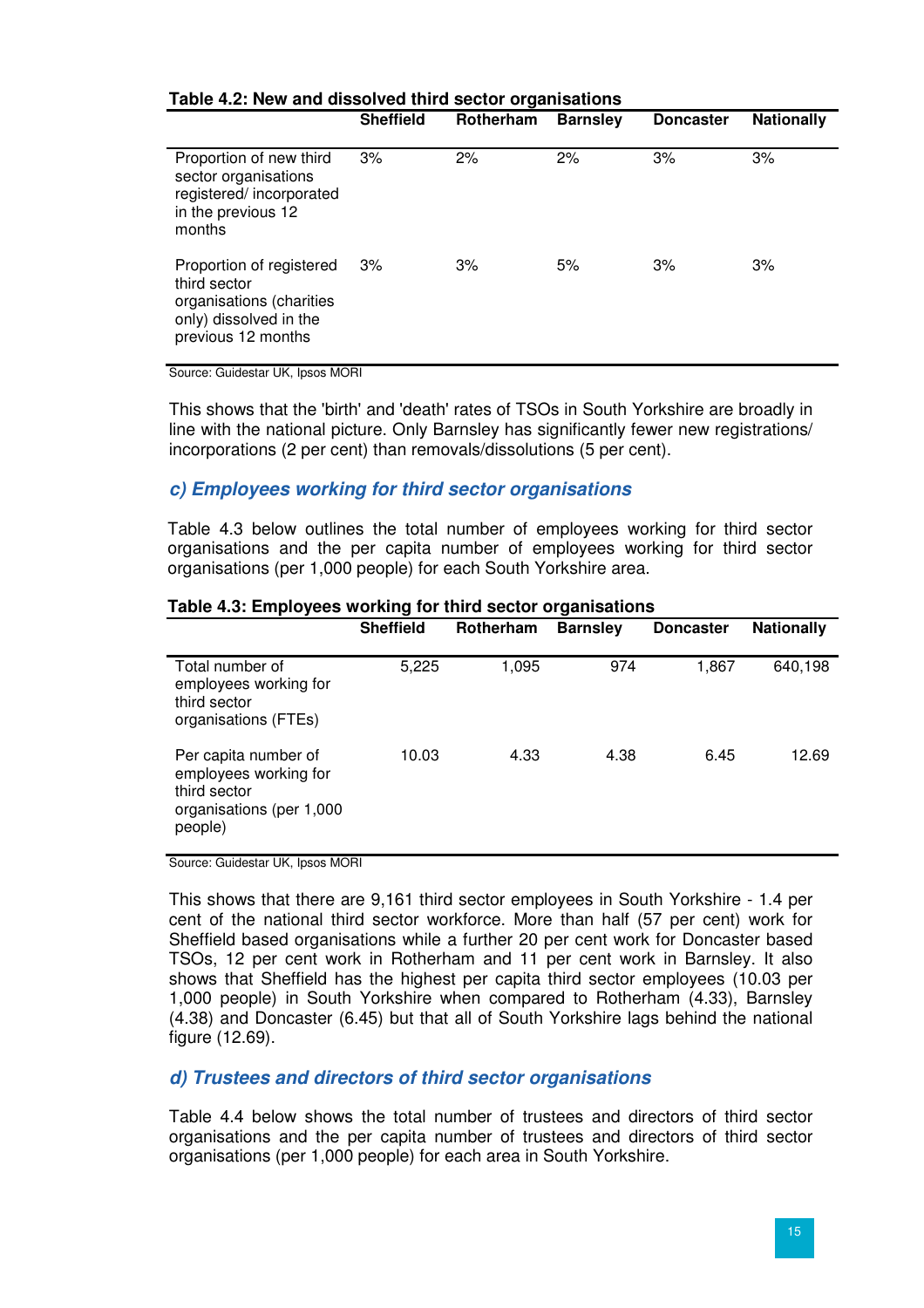|                                                                                                  | <b>Sheffield</b> | Rotherham | <b>Barnsley</b> | <b>Doncaster</b> | <b>Nationally</b> |
|--------------------------------------------------------------------------------------------------|------------------|-----------|-----------------|------------------|-------------------|
| Total number of<br>trustees/directors of third<br>sector organisations                           | 6,120            | 1,984     | 1.670           | 2,278            | 772,173           |
| Per capita number<br>trustees/directors of third<br>sector organisations (per<br>$1,000$ people) | 11.75            | 7.84      | 7.52            | 7.87             | 15.31             |

### **Table 4.4: Trustees/directors of third sector organisations**

Source: Guidestar UK, Ipsos MORI

This shows that there are 12,052 third sector trustees and directors of third sector organisations in South Yorkshire - 1.6 per cent of the national total. Around half (51 per cent) work for TSOs based in Sheffield while 19 per cent work in Doncaster, 16 per cent work in Rotherham and 14 Per cent work in Barnsley. It also shows that Sheffield has the highest per capita third sector directors and trustees (11.75 per 1,000 people) compared to Rotherham (7.84), Barnsley (7.52) and Doncaster (7.87) but that all of South Yorkshire lags behind the national figure (15.31).

### **4.2. National Indicator 7 (NI7) in South Yorkshire**

National Performance Indicator 7 (NI7) - 'an environment for a thriving third sector' is one of the 188 indicators which cover the priority outcomes for which Local Authorities and their strategic partners are responsible for delivering between 2008- 11. NI7 is intended to measure the contribution that local government and its partners make to the environment in which local third sectors can operate independently and successfully. Three South Yorkshire Local Authorities Three South Yorkshire Local Authorities (Rotherham, Barnsley and Doncaster), have included NI7 as an indicator in the Local Area Agreement (LAA) performance framework as a priority target.

NI7 is based on responses to the following question:

"Taking everything into account, overall, how do the statutory bodies in your area influence your organisation's success?"

The NI7 figure is taken as the percentage of respondents who answer either "very positive influence" or "positive influence" to this question.

Headline findings for NI7 were published in February 2009. The data for South Yorkshire are outlined in table 4.5 below.

|                 | Verv<br>positive<br>influence | <b>Positive</b><br>influence | <b>Neither</b><br>positive<br>nor<br>negative<br>influence | <b>Negative</b><br>influence | Verv<br>negative<br>influence | Don't<br>know/no<br>answer |
|-----------------|-------------------------------|------------------------------|------------------------------------------------------------|------------------------------|-------------------------------|----------------------------|
| National        | $1\%$                         | 15%                          | 51%                                                        | 9%                           | 5%                            | 19%                        |
| Rotherham       | 4%                            | 12%                          | 48%                                                        | 15%                          | 6%                            | 15%                        |
| Sheffield       | $1\%$                         | 13%                          | 51%                                                        | 9%                           | 5%                            | 19%                        |
| <b>Barnsley</b> | $1\%$                         | 12%                          | 45%                                                        | 16%                          | 10%                           | 15%                        |
| Doncaster       | 2%                            | 14%                          | 52%                                                        | 15%                          | 5%                            | 12%                        |

# **Table 4.5: NI7 South Yorkshire comparison**

Source: Ipsos MORI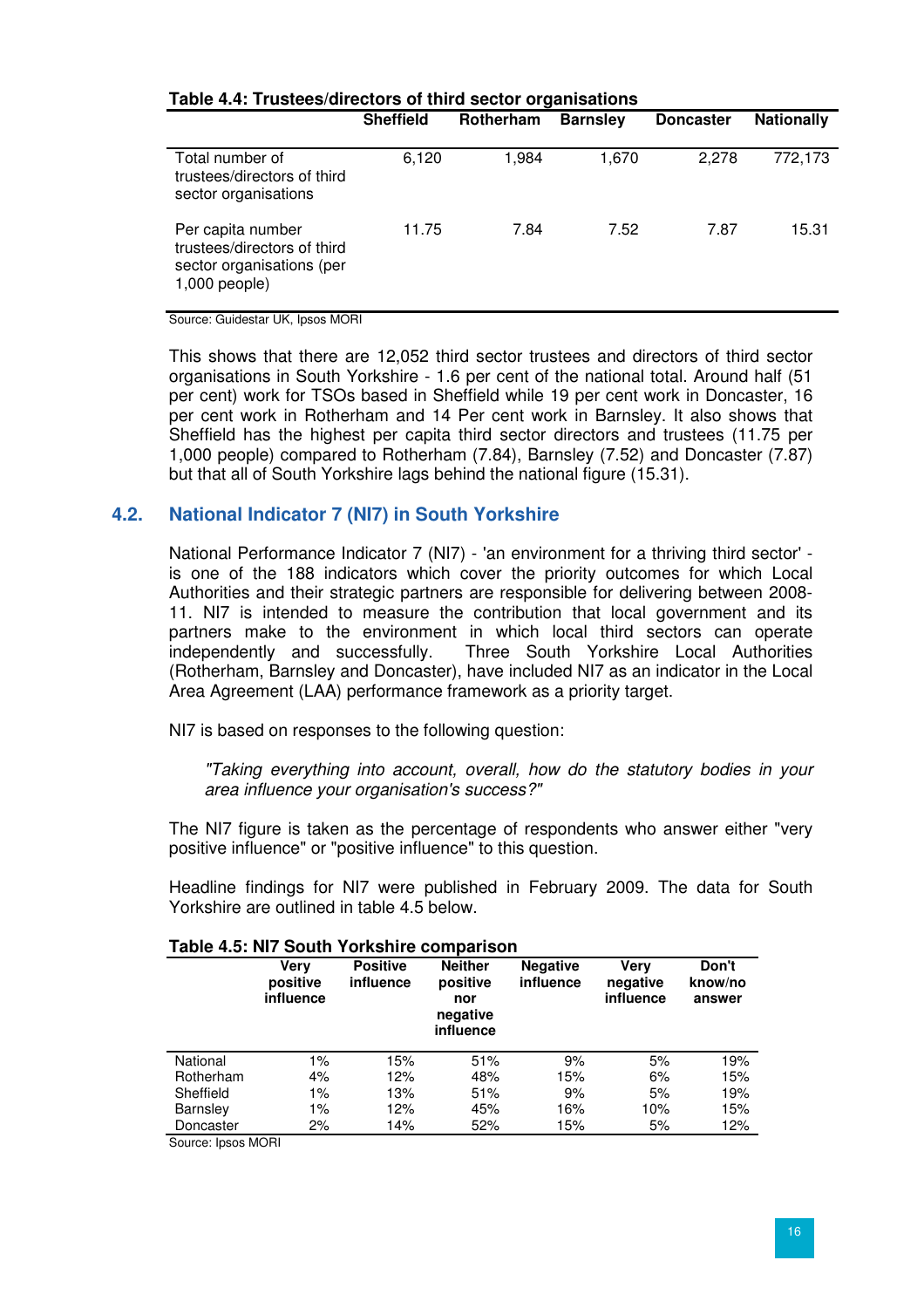This shows that the NI7 scores for Sheffield (14 per cent), Rotherham (16 per cent), Barnsley (13 per cent) and Doncaster (16%) were broadly in line with the national figure (16 per cent).

The NSTSO asks a number of questions regarding TSOs views of funding and support available at a local level. The results of these are outlined below.

# **a) Local sources of grant funding**

Table 4.6 below outlines the proportion of TSOs in receipt of grant funding from key local statutory bodies in each area of South Yorkshire.

| grants)                           |                  |           |                 |                  |                   |
|-----------------------------------|------------------|-----------|-----------------|------------------|-------------------|
|                                   | <b>Sheffield</b> | Rotherham | <b>Barnsley</b> | <b>Doncaster</b> | <b>Nationally</b> |
| <b>Local Authority</b>            | 21%              | 19%       | 15%             | 20%              | 11%               |
| Local NHS body                    | 5%               | 4%        | 5%              | 5%               | 3%                |
| Development<br>Regional<br>Agency | 4%               | 3%        | 5%              | 3%               | 2%                |
| Other statutory bodies            | 10%              | 12%       | 12%             | 14%              | 10%               |

**Table 4.6: Local sources of grant funding in 2008/09 (percentage in receipt of grants)** 

Source: Ipsos MORI

This shows that third sector organisations across South Yorkshire appear to receive higher levels of grant funding from their local authority compared to the national picture. 21 per cent of TSOs in Sheffield, 19 per cent in Rotherham, 16 per cent in Barnsley and 20 per cent in Doncaster identified local authorities as a source of grant funding compared to only 11 per cent nationally. Grant funding from other statutory sources, including the NHS and RDA, was broadly in line with the national picture across the four South Yorkshire areas.

#### **b) Local sources of contract income**

Table 4.7 below outlines the proportion of TSOs in receipt of contract income from key local statutory bodies in each area of South Yorkshire.

| of contracts)                     |                  |           |                 |                  |                   |
|-----------------------------------|------------------|-----------|-----------------|------------------|-------------------|
|                                   | <b>Sheffield</b> | Rotherham | <b>Barnsley</b> | <b>Doncaster</b> | <b>Nationally</b> |
| <b>Local Authority</b>            | 15%              | 14%       | 10%             | 14%              | 7%                |
| Local NHS body                    | 7%               | 3%        | 4%              | 6%               | 4%                |
| Development<br>Regional<br>Agency | $1\%$            | $1\%$     | $1\%$           | 2%               | $1\%$             |
| Other statutory bodies            | 7%               | 5%        | 7%              | 7%               | 4%                |

#### **Table 4.7: Local sources of contract income in 2008/09 (percentage in receipt of contracts)**

Source: Ipsos MORI

This shows that third sector organisations in South Yorkshire appear to receive higher levels of contract income from their local authority compared to the national picture. 15 per cent of TSOs in Sheffield, 14 per cent in Rotherham, 10 per cent in Barnsley and 14 per cent in Doncaster identified local authorities as a source of contract income compared to only 7 per cent nationally. Contract income from other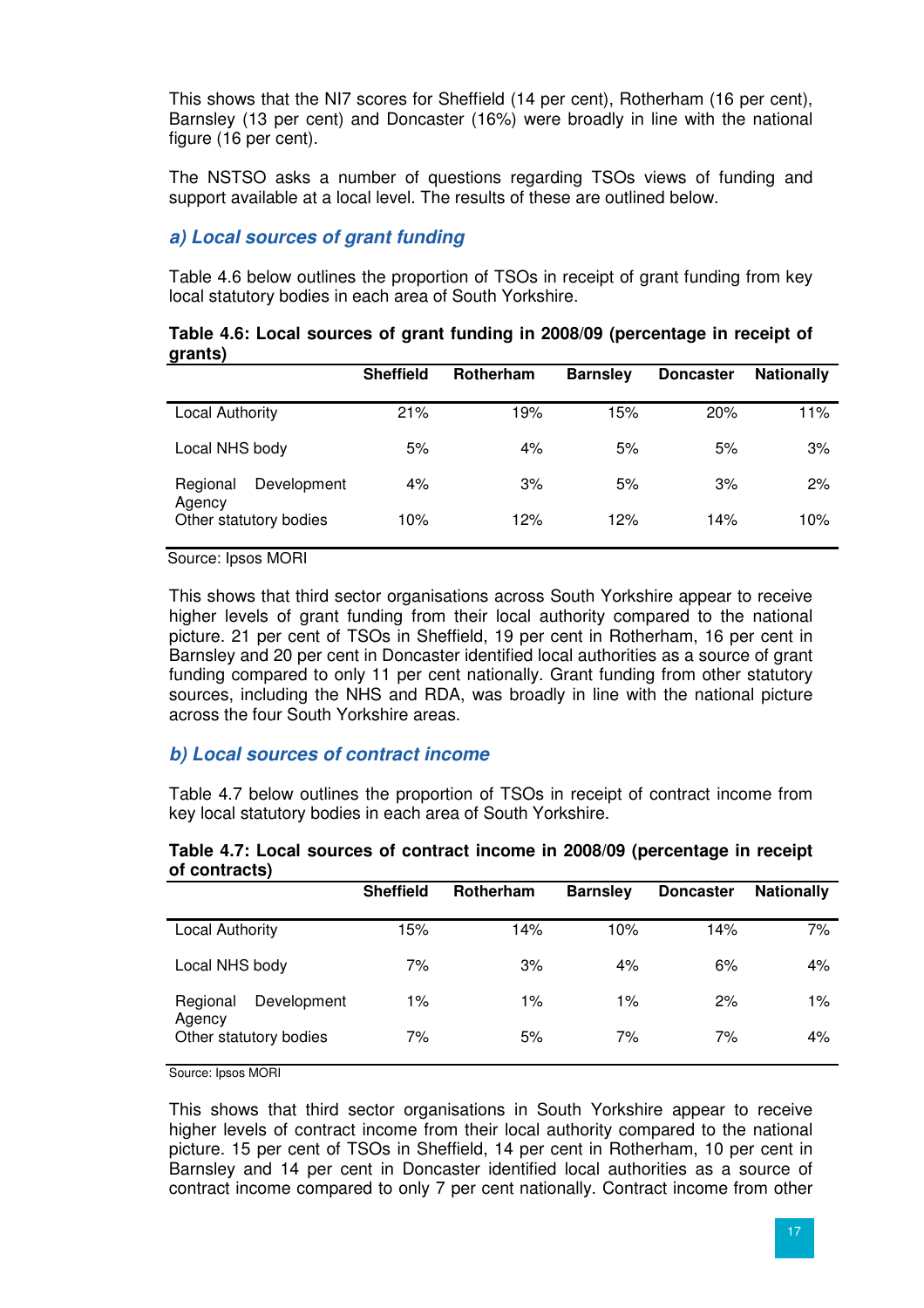statutory sources such as the NHS and RDA was broadly in line with the national picture across the four South Yorkshire districts.

#### **c) Satisfaction with local funding arrangements**

Table 4.8 below outlines TSOs' satisfaction with local funding arrangements across the four South Yorkshire areas.

#### **Table 4.8: Satisfaction with local funding arrangements (percentage very satisfied or satisfied)**

|                                                                                       | <b>Sheffield</b> | Rotherham | <b>Barnsley</b> | <b>Doncaster</b> | <b>Nationally</b> |
|---------------------------------------------------------------------------------------|------------------|-----------|-----------------|------------------|-------------------|
| The range of grants<br>available                                                      | 12%              | 11%       | 18%             | 16%              | 15%               |
| The range of contracts<br>available                                                   | 5%               | 6%        | 5%              | 8%               | 6%                |
| Access to loan finance                                                                | 9%               | 8%        | 8%              | 10%              | 6%                |
| The process involve in<br>applying for<br>funding/bidding for<br>contracts            | 10%              | 13%       | 11%             | 13%              | 10%               |
| The opportunity for 3<br>year or longer<br>funding/contracts                          | 5%               | 7%        | 4%              | 6%               | 6%                |
| The ability to recover<br>overheads as well as<br>direct costs (full cost<br>recovery | 5%               | 6%        | 3%              | 7%               | 5%                |
| Overall satisfaction with<br>grant/contract<br>arrangements                           | 11%              | 11%       | 14%             | 16%              | 13%               |

Source: Ipsos MORI

This shows that in South Yorkshire third sector organisation's satisfaction the various aspects of local funding arrangements was broadly in line with the national picture. However, overall satisfaction with grant and contract arrangements was slightly higher than the national picture (13 per cent) in Barnsley (14 per cent) and Doncaster (16 per cent) and slightly lower in Sheffield and Rotherham (both 11 per cent).

# **d) Satisfaction with local support available**

Table 4.9 below outlines TSOs' satisfaction with local support available from all bodies for each area of South Yorkshire.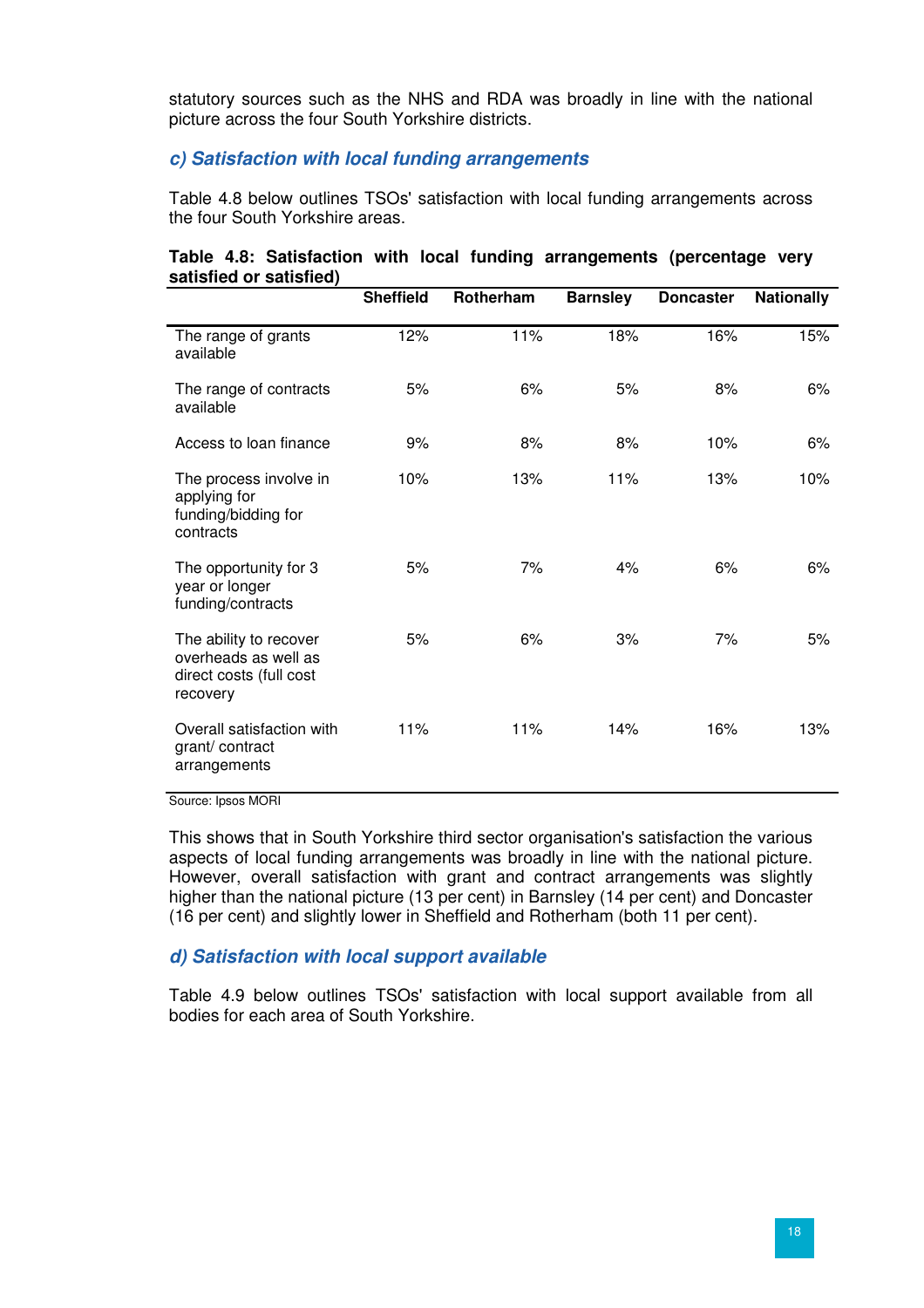|                                                          | <b>Sheffield</b> | Rotherham | <b>Barnsley</b> | <b>Doncaster</b> | <b>Nationally</b> |
|----------------------------------------------------------|------------------|-----------|-----------------|------------------|-------------------|
| Recruit and retain<br>management and<br>leadership staff | 16%              | 14%       | 14%             | 19%              | 11%               |
| Recruit and retain paid<br>staff                         | 16%              | 14%       | 12%             | 15%              | 9%                |
| Find volunteers                                          | 17%              | 22%       | 14%             | 20%              | 14%               |
| Find<br>trustees/management<br>committee members         | 18%              | 17%       | 16%             | 22%              | 14%               |
| Access advice and<br>support                             | 32%              | 30%       | 27%             | 35%              | 26%               |
| Have enough space to<br>operate                          | 15%              | 23%       | 22%             | 21%              | 12%               |
| Maintain sufficient<br>financial reserves                | 9%               | 15%       | 12%             | 16%              | 10%               |
| Apply for funding/bid for<br>contracts                   | 13%              | 14%       | 14%             | 15%              | 11%               |
| Access training                                          | 29%              | 28%       | 21%             | 29%              | 18%               |
| Work with other TSOs to<br>influence local decisions     | 21%              | 19%       | 16%             | 14%              | 14%               |
| Work with other TSOs to<br>deliver local services        | 17%              | 16%       | 15%             | 13%              | 13%               |
| Overall satisfaction with<br>local support available     | 22%              | 20%       | 22%             | 27%              | 22%               |

### **Table 4.9: Satisfaction with local support available from all bodies (percentage very satisfied or satisfied)**

Source: Ipsos MORI

This shows that across South Yorkshire third sector organisation's satisfaction with the local support available was generally higher than the national picture but that overall satisfaction with local support available was in line with the national picture.

# **e) Local infrastructure support**

Table 4.10 below outlines the percentage of TSO who receive support from local infrastructure organisations (e.g. CVS, Voluntary Actions) in each of the four South Yorkshire areas.

#### **Table 4.10: Percentage of organisations who receive support from local infrastructure organisations**

| <b>Sheffield</b> | -<br>Rotherham | <b>Barnsley</b> | <b>Doncaster</b> | <b>Nationally</b> |
|------------------|----------------|-----------------|------------------|-------------------|
| 28%              | 27%            | 23%             | 24%              | 18%               |

Source: Ipsos MORI

This shows that third sector organisations in South Yorkshire were more likely to receive support from a local infrastructure organisation compared to the national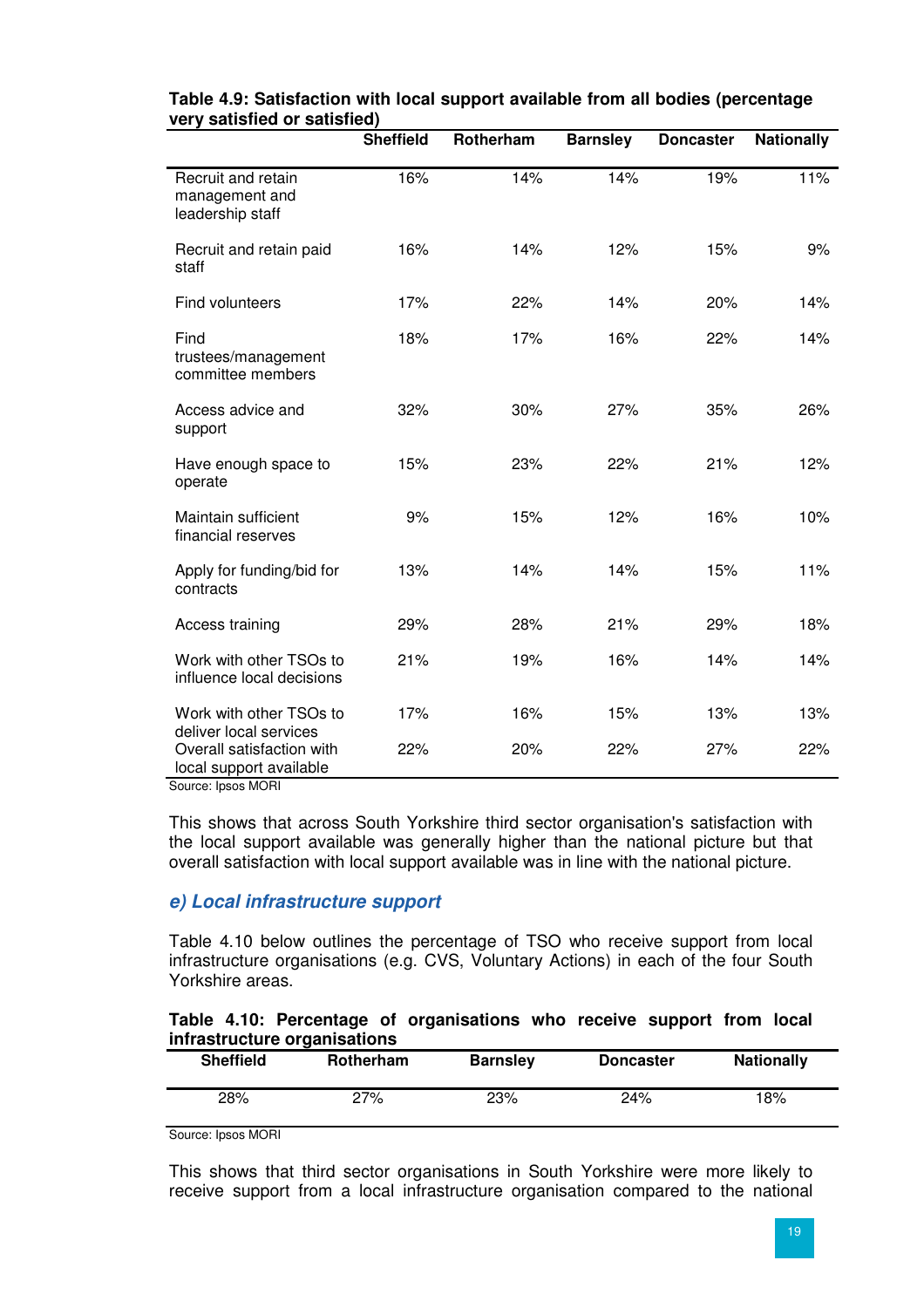picture. 28 per cent of TSOs in Sheffield, 27 per cent in Rotherham, 23 per cent in Barnsley and 24 per cent in Doncaster, had received support compared to only 18 per cent nationally.

Table 4.11 below outlines TSOs' satisfaction with local infrastructure organisations across the four South Yorkshire areas.

#### **Table 4.11: Satisfaction with support available from local infrastructure organisations (percentage very satisfied or satisfied)**

| <b>Sheffield</b> | Rotherham | <b>Barnsley</b> | <b>Doncaster</b> | <b>Nationally</b> |
|------------------|-----------|-----------------|------------------|-------------------|
| 25%              | 20%       | 17%             | 20%              | '5%               |

Source: Ipsos MORI

This shows that satisfaction with support available from local infrastructure organisations was generally higher in South Yorkshire compared to the national picture. 25 per cent of TSOs in Sheffield, 20 per cent in Rotherham, 17 per cent in Barnsley and 20 per cent in Doncaster, were satisfied with the support compared to only 15 per cent nationally.

# **4.3. Conclusion**

From the NSTSO results presented here a number of key findings can be identified:

- **third sector population:** based on per capital statistics there are proportionally fewer registered third sector organisations, employees, and directors/trustees in South Yorkshire than exist nationally
- **NI7:** the four South Yorkshire districts received an NI7 score which was broadly in line with the national score
- **gants and contracts:** a higher proportion of registered third sector organisations in the four South Yorkshire districts received grants and contracts from the local authorities than do nationally
- **satisfaction with funding and support available:** across the four South Yorkshire areas registered third sector organisation's satisfaction with local funding and support is broadly in line with satisfaction nationally
- **third sector infrastructure:** higher proportions of third sector organisations in the four South Yorkshire districts receive support from and are satisfied with their local infrastructure organisations compared to the national picture.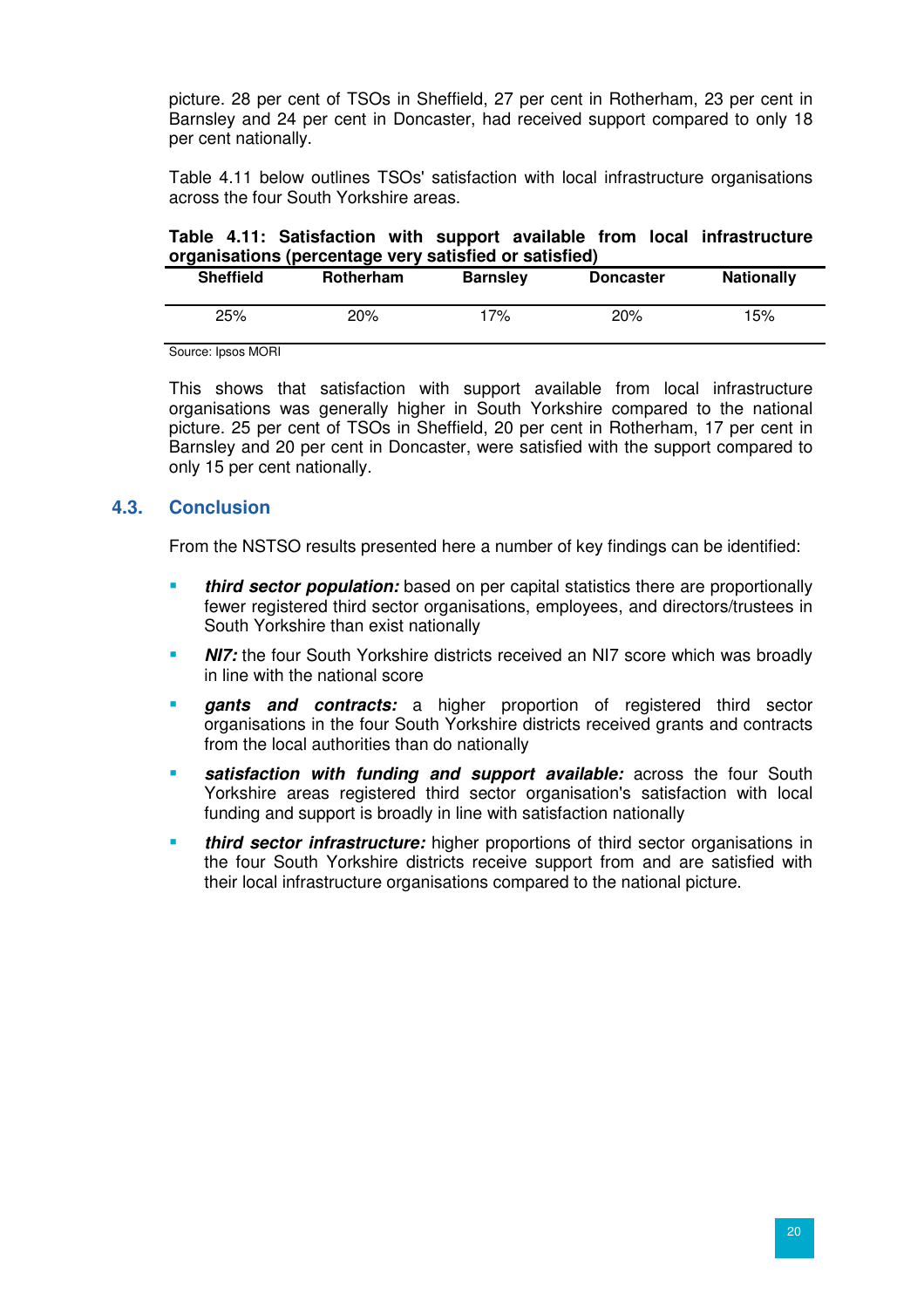

# **5. Financial Crisis, Recession and the Outlook for Public Expenditure**

#### **5.1. Introduction**

The policy agenda around ChangeUp and SYSIP assumed relatively benign macroeconomic conditions and public sector investment continuing to require 'change and modernisation' from the sector but without sudden shifts in support for infrastructure. The impact of the 'funding cliff' was anticipated to fall heaviest on smaller organisations working at community and neighbourhood levels.

The economic events of the last 12 months, the possibility of a new government in the next year, and speculation for future public funding have brought considerable uncertainly in the sector. It is worth considering three elements in turn: the likely impact of recession on the sector; the longer term outlook for public expenditure; and the response by government to the recession, and the role the third sector plays in this.

### **5.2. Impact of the Recession on the Third Sector**

The current recession is having uneven effects across the United Kingdom.<sup>3</sup> The following two figures show the current level of claimant unemployment and changes in claimant unemployment over the last 24 months.

 $\overline{a}$ 3 There has been considerable speculation in the Third Sector media about the impact of the recession on the sector. Whilst some trends are becoming clearer (for instance around demand for advice services) the recession's full impact will only be fully revealed after unemployment begins to fall. A more detailed analysis of the impact of the recession can be found in: Wells, P., Dayson, C., Wilson, I. and Hems, L. (2009), Third Sector and recession: an initial quantitative assessment, (Birmingham: Capacitybuilders).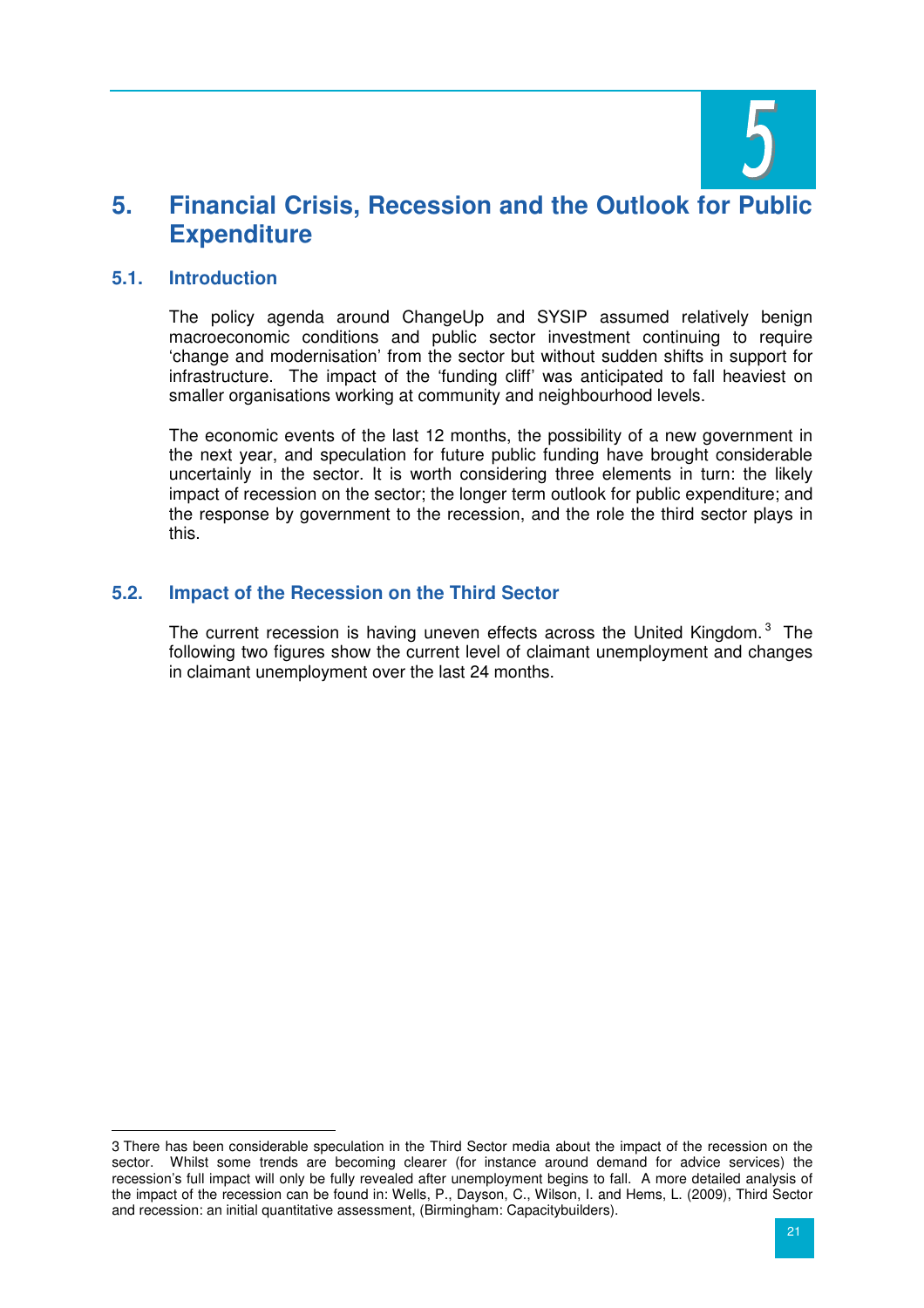

# **Figure 5.1: Claimant Unemployed in England and Wales (rate and annual change)**

Source: NOMIS/ONS

The implication for the third sector of recession is that it tends to lead to increasing demand for services, particular around welfare rights and housing. The inference is that demand is likely to be rising fastest in areas of high and quickly rising unemployment – which includes Barnsley and Rotherham.

The third sector receives funding from different sources. These include the public sector through grants and contracts (the latter has become of increasing importance), from grant making trusts and foundations, through donations and legacies, from trading income and from investment income. The following figure compares charities in South Yorkshire to regional and national average by the proportion of their income from different sources. It shows the relative significance of public sector funding sources.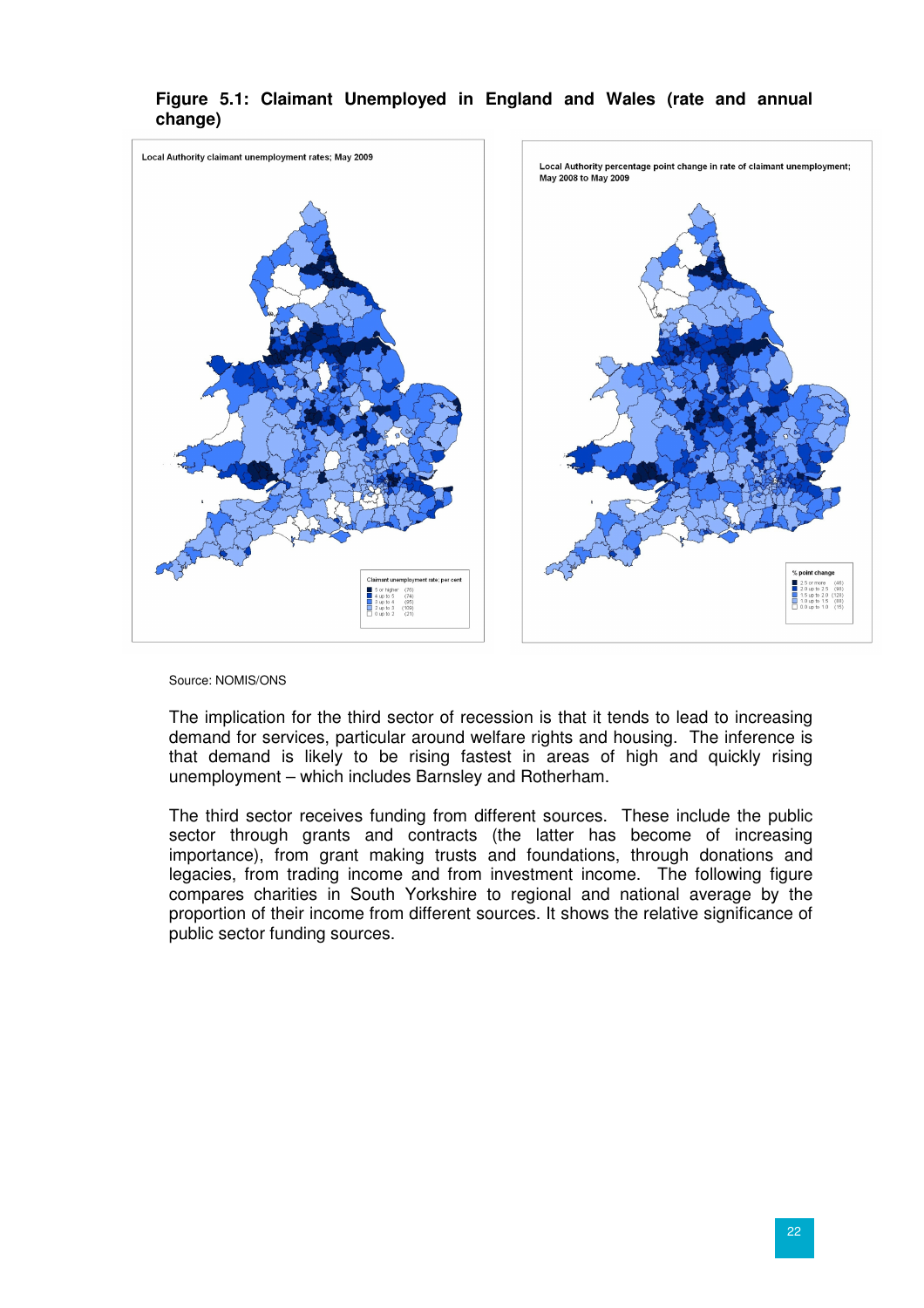

# **Figure 5.2: Sources of Income for General Charities**

Source: GuideStar Data Services/ Northern Rock Foundation Third Sector Trends study

Unlike the private sector, trends in the third sector tend to lag behind changes in the national economy.

T<sub>T</sub>he following give some indication of the resilience (or otherwise) of the third sector to the recession:

- **stock market and property market falls**: reduction in Grant Making Trust and Foundation income and grants are likely to occur. These changes tend not to be immediate to feed through into the availability of grants over two-five years after a recession commences. Other changes also mean that competition for grants increases. These trends have been confirmed through discussions with SYFAB
- **organisational demography**: number of VCS organisations, births/death/mergers and acquisitions. Unlike the private sector, trends in the stock of third sector organisation do not appear to follow trends in GDP. Looking at the stock of third sector over organisations since 1960 (when an official registrar of charities was created), the behaviour the regulator (in purging the register of moribund charities) and the government (for example the establishment of the National Lottery) have had far more significant effects. Nonetheless, recent analysis of the Charity Commission register suggests that the death rate of charities (those being excised from the register) has increased markedly since quarter four last year
- **income, expenditure and reserve levels across organisations and service areas.** The figure below shows that external financial pressures may have an uneven effect on charities in the different places. The slide suggests that charities in South Yorkshire, and especially Sheffield, have relatively few reserves to draw on if there is a disruption to any income streams
- **paid workforce and volunteering**. Paid employees form the major cost for the majority of third sector organisations with staff. The behaviour of third sector organisations facing cost pressures tends to differ here from the private sector. They (generally) seek to maintain levels of service delivery and their staff base for far longer, before making job cuts. Historic evidence on volunteering suggests that it either stagnates or falls in recession. However, evidence from Volunteer Centres and the Institute for Volunteering Research suggest that volunteering levels are currently rising. This may in part be due to the recession, but also due to welfare reform agendas which place a greater requirement on the unemployed to take training, volunteering or other opportunities at an earlier stage of unemployment.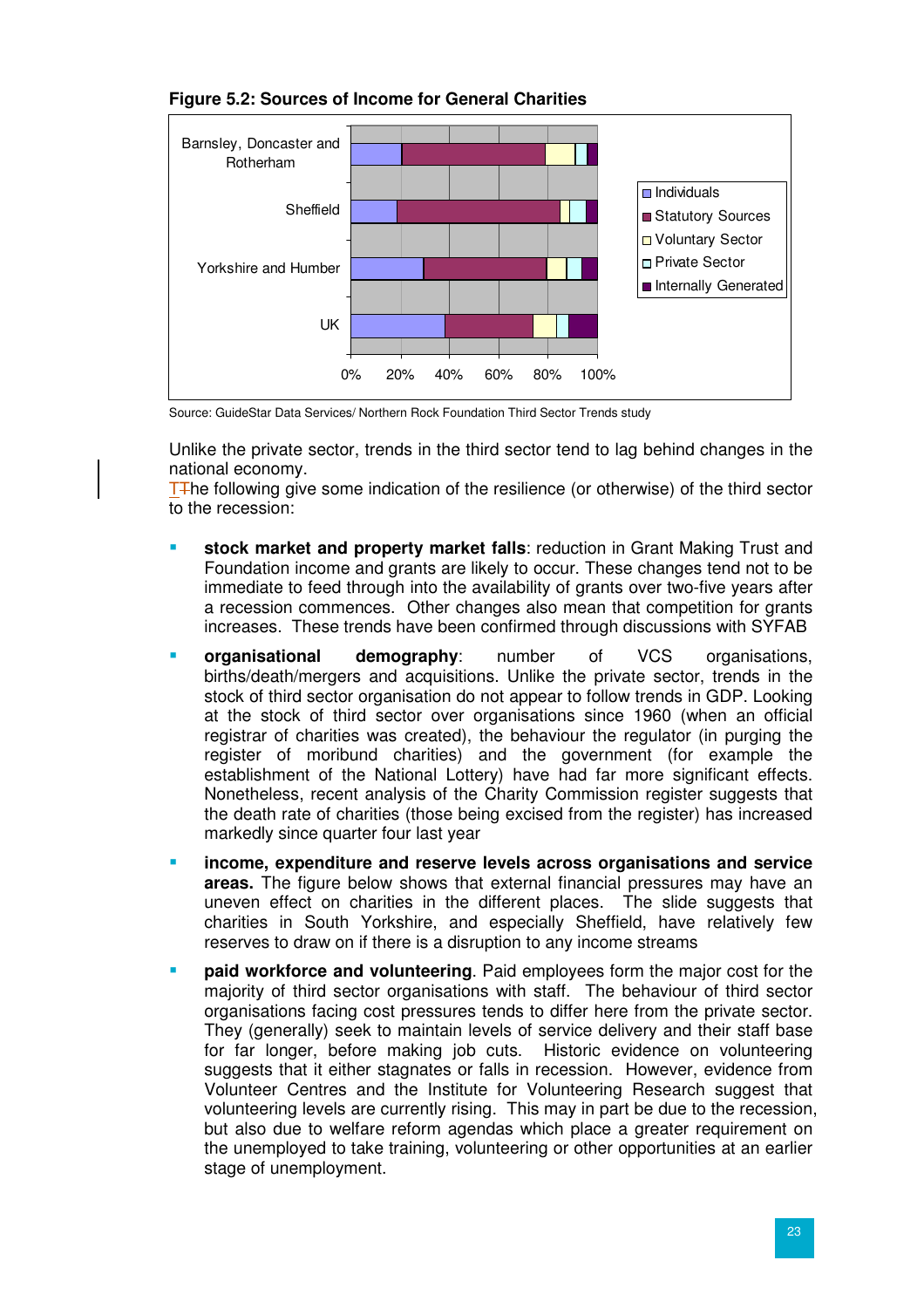

**Figure 5.3 Reserve Levels of Registered Charities: years of expenditure** 

Source: GuideStar Data Services/ Northern Rock Foundation Third Sector Trends study

# **5.3. Outlook for Public Expenditure**

The Budget 2009 and associated commentaries by organisations such as the Institute for Fiscal Studies and the National Institute for Economic and Social Research suggest that public expenditure (revenue and capital) will come under considerable pressure in the periods 2011-2014 and 2014-2017/18, with national debt only returning to 'sustainable levels' towards the end of this period.<sup>4</sup> The implication for the third sector, which has experienced rapid and sustained rises in public funding, is that some of this will be vulnerbale either through budgets being frozen or cut. Prior to the next Spending Review anticipating the effects on the sector is difficult, but the evidence here suggests that charities in South Yorkshire may be more vulnerable than elsewhere (see figures 3.2 and 3.3).

# **5.4. Public Policy Responses to the Recession**

National third sector organisations (notably NCVO and ACEVO) have been active in highlighting the impacts of the financial crisis and recession on the third sector. This included identifying third sector funds which were at risk because they were deposited in Icelandic banks. Two Recession Summits have been held to date between the OTS, NCVO and other organisations. Funding responses have been brought together under Real Help for Communities, sponsored by the OTS. It includes the Modernisation Fund delivered through Futurebuilders and Capacitybuilders, which places a strong emphasis on merger and collaboration between third sector organisations; the Hardship Fund delivered by the Community Development Foundation in areas identified as experiencing financial difficulties; the Targeted Support Fund in areas deemed most at risk from the recession; together with a series of activities to alert the third sector to these funding streams. Whilst the Targeted Support Fund focuses on small and medium sized organisations, there has been some speculation that the Modernisation Fund will be of most benefit to larger service delivery charities. The focus of all funds is on frontline rather than second or third tier infrastructure organisations. Third sector organisations may also benefit from the Future Jobs Fund which is funded by DWP.

 $\overline{a}$ 4 For a detailed analysis of Public Expenditure see Chote, R. et al (2009), Britain's fiscal squeeze: the choices ahead, (London: Institute for Fiscal Studies).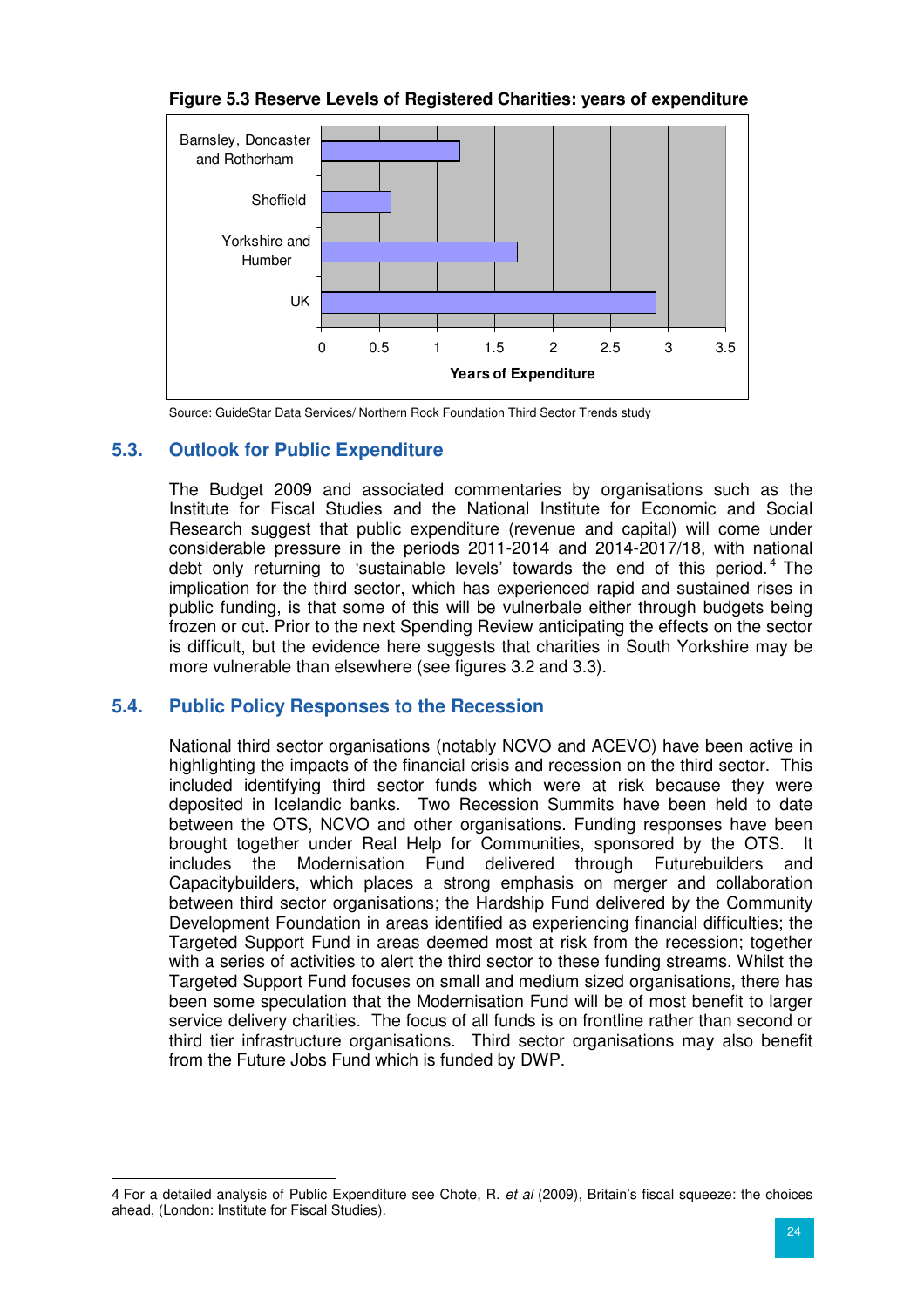# **5.5. Conclusion**

**The recession will have differential effects across the Third Sector**, as it will across other sectors in the UK economy. Moreover the effects of recession, financial crisis and tightening public expenditure will be transmitted in different ways across the sector. Indeed considerable caution should be shown suggesting that all changes occurring in the sector will be wrought by recession. They will not.

The rationale for public policy support to the sector at this time is important and extends beyond simply identifying those organisations which are most financially vulnerable. **There is a strong case for supporting organisations which are experiencing rapidly increasing levels of service demand due to the recession**. Beyond this there are probably otherwise viable organisations that provide significant benefits to users but are unprepared for the effects of the recession. Both these groups may require a range of short term financial (grants and loans) and nonfinancial support. Assessing the financial vulnerability of these organisations is a logical next step, as organisational closure here may have the greatest social costs.

**The greatest social costs of recession are caused through unemployment and its consequences for individuals, households and areas**. Increasing unemployment is uneven with some localities and groups (the young and those with fewest qualifications) worst affected. South Yorkshire appears to be being hard hit by recession, compounding its relative weak economy and the disproportionate levels of disadvantage many of its population faces.

**Reductions in public expenditure are likely to have disproportionate effects on the third sector in South Yorkshire**. Whilst opportunities do exist for the sector around accessing funding for service delivery, these are largely outside the core remits of infrastructure organisations to deliver.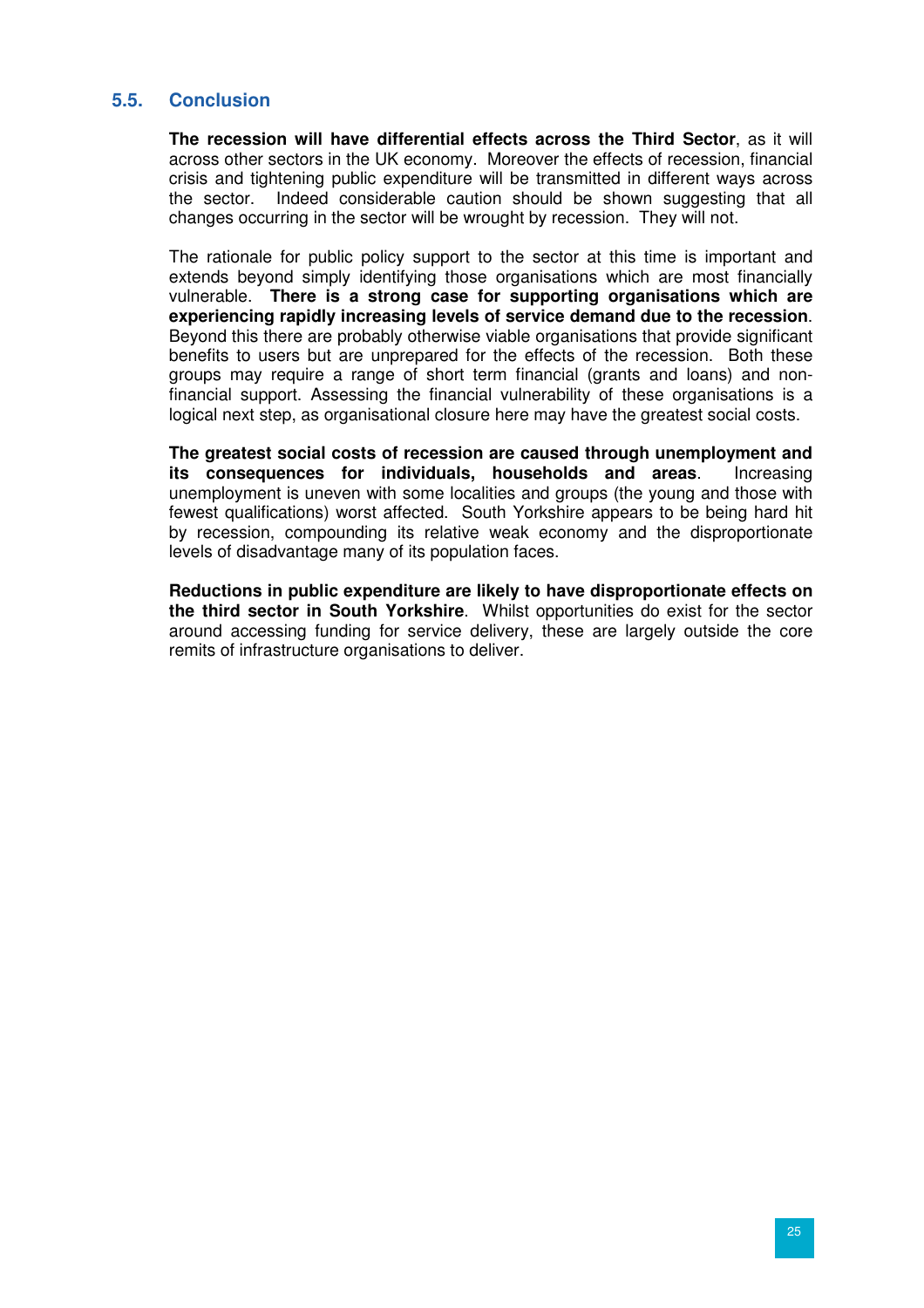

# **6. Conclusion: implications for the Third Sector**

Many of the proposals emanating from the Third Sector Review aim to respond in some way to the changing funding landscape by offering new opportunities, even if they are unlikely to compensate for the demise of other funding streams. Within the sector, smaller local groups and organisations may face greater competition for work from larger voluntary organisations, some operating at regional and national levels. In particular there are concerns for ordinary voluntary organisations and community groups around complexity, being 'business like' and impact:

- complexity: The task of establishing new groups, or re-funding successful initiatives, or growing organisations through new contracts and complex funding packages, is becoming ever more demanding. This may make the task of encouraging more people into the sector, including new volunteers and community activists, more challenging
- being 'business like': The ability to survive and flourish in the new funding environment may require organisations to become more 'business like' and entrepreneurial, and may therefore demand the encouragement of new skills and approaches
- impact: Organisations may have to become much clearer in their articulation of what they do, what contribution this might make to local strategies, and what difference the work makes.

In summary, the VCS, and its infrastructure, is facing a complex new environment of 'threats' (changing funding regimes and expectations around being 'business like' and identifying outcomes and impact) and emerging 'opportunities' (new policy developments and funding programmes potentially reaffirming government's support for the sector in terms of voice, community empowerment and public services). These debates have been amplified by the recession and prospects of public expenditure cuts.

A wide ranging conversation is now taking place about the role of finance in the sector, including discussion of the impact of different forms of funding on the resilience and capacity of individual organisations. As a result of the changing environmental context described in this report, the VCS, and its infrastructure, may be variously facing either or both of:

- a 'shake out', with services contracting or stopping, and possibly organisations closing down altogether, and
- a 'shake up', with organisations having to: reshape how services are delivered; rethink how services are funded (including being more entrepreneurial or 'business like' in pursuing opportunities, costing and delivering services); and consider options for deeper collaboration and merger to protect services and activities.

The question for VCS infrastructure, and by implication programmes such as SYSIP which invest in it, is the extent to which it can enable voluntary organisations and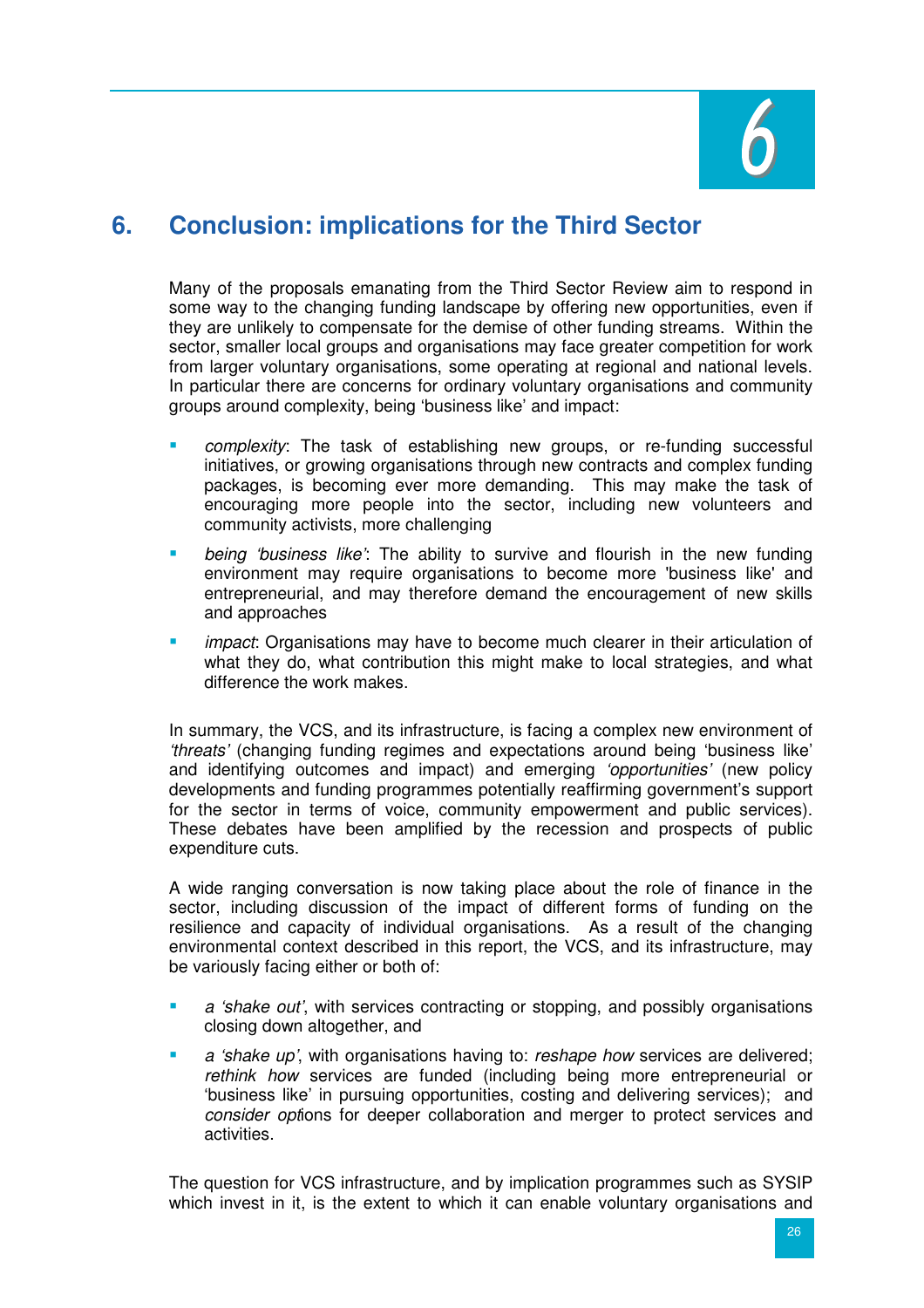community groups to negotiate a landscape which is changing increasingly quickly. Risks of 'shake out' currently appear to outweigh those of 'shake up'.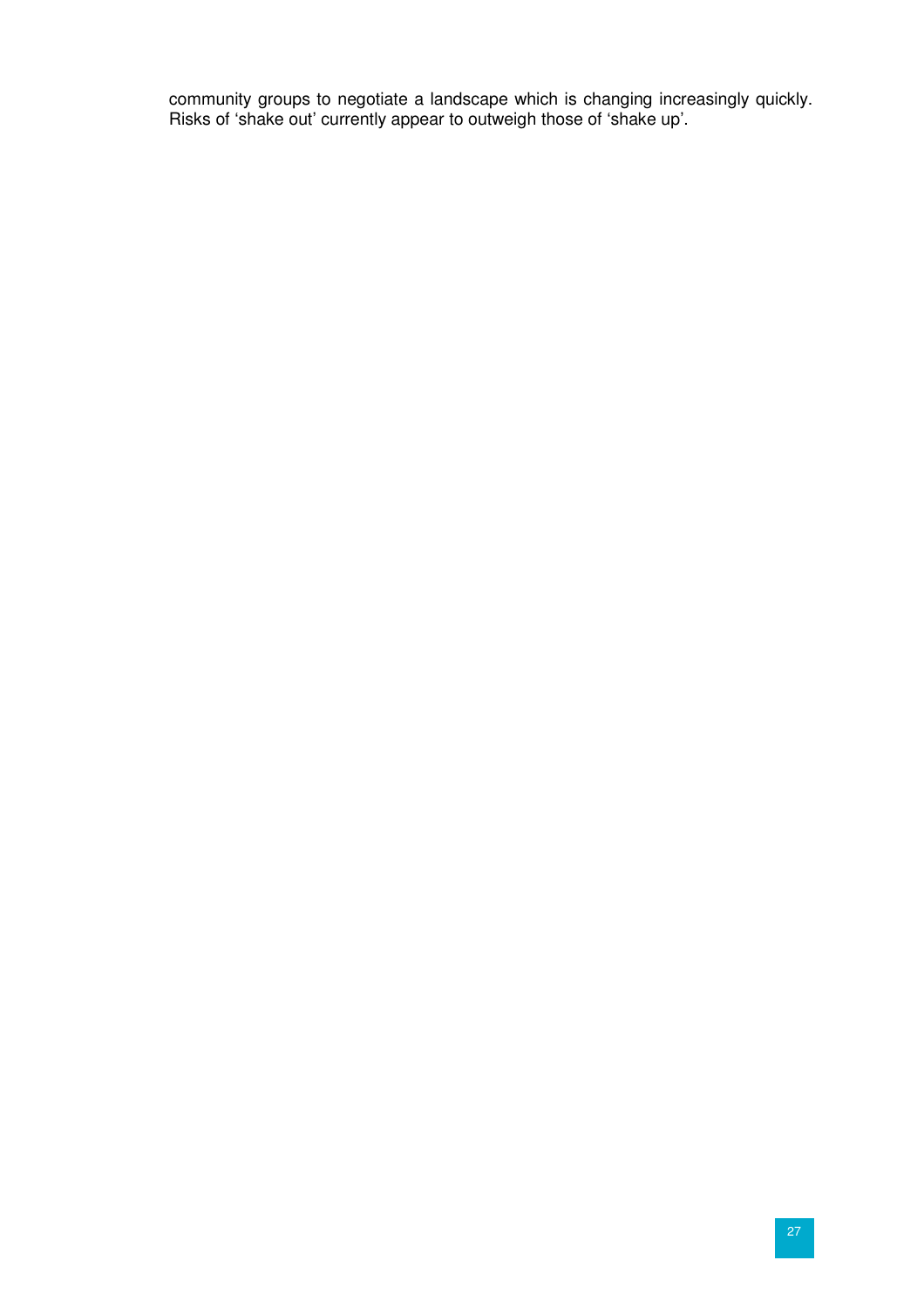

# **7. Epitaph for SYSIP: Uncertain Times for Social Infrastructure?**

#### **7.1 Setting the Scene**

The policy, economic and public expenditure climates in 2010 are very different from 2000. Senior commentators on the VCS have referred to the last 10 years as a golden decade for the sector. The annual Almanac on the state of the voluntary and community sector published by the National Council for Voluntary Organisations (NCVO, 2010) has charted the growth of the sector through the last decade which has only reversed in the last couple of years. Much of this growth has been driven by state funding of the sector, to some extent through grants but largely through its growing role in the delivery of public services.<sup>5</sup>

Any commentary on the sector must emphasise its diversity: it ranges from major NGOs such as Oxfam and Shelter through to charities operating at local and regional levels and to often uncrystalised community groups of individuals. Although the NCVO estimate that there are around 170,000 charities in the United Kingdom, wider civil society may include upwards of 900,000 groups in total. There is also no singular legal form of voluntary and community sector organisation: it includes registered charities but also not-for-profit companies, industrial societies, housing associations, mutual organisations (such as some building societies) and newly created legal forms such as companies limited by guarantee; as well of course groups of individuals coming together for a common purpose and requiring no registered legal status to do so. Although there has been considerable interest in social enterprise, largely as a means for delivering public services, it is not a distinct legal form and may take many of the forms discussed above: to this end it is as much a verb as a noun.

The role of the VCS in the delivery of public services has dramatically increased over the last 10 years - something which has also increased its vulnerability to public expenditure cuts. How these effects play out will be uneven and effects will be transmitted through myriad mechanisms. It is also notable that there is considerable variation in income sources across charities, for instance with many major charities able to raise substantial income through donations. Although there are high profile employment cuts by major charities, there is also some consensus that smaller and medium sized charities (often with incomes from £50,000 to £1 million) and with relatively small numbers of paid staff will be hardest hit. Conversely, small organisations which operate on a purely voluntary basis are far less vulnerable; there may also be some contraction back into the use of volunteers by some small charities.

<sup>&</sup>lt;u>.</u><br><sup>5</sup> This section draws significantly from a previously published paper :Crowe, M., Dayson, C. and Wells, P. (2010) Prospects for the Third Sector, ppp-online v 4 n. 1 pp 29-32., which considered the election manifestos for the 2010 General Election of the Labour and Conservative Parties. See PPP Online, for more information: http://extra.shu.ac.uk/ppp-online/issue\_1\_260410/documents/prospects\_third\_sector.pdf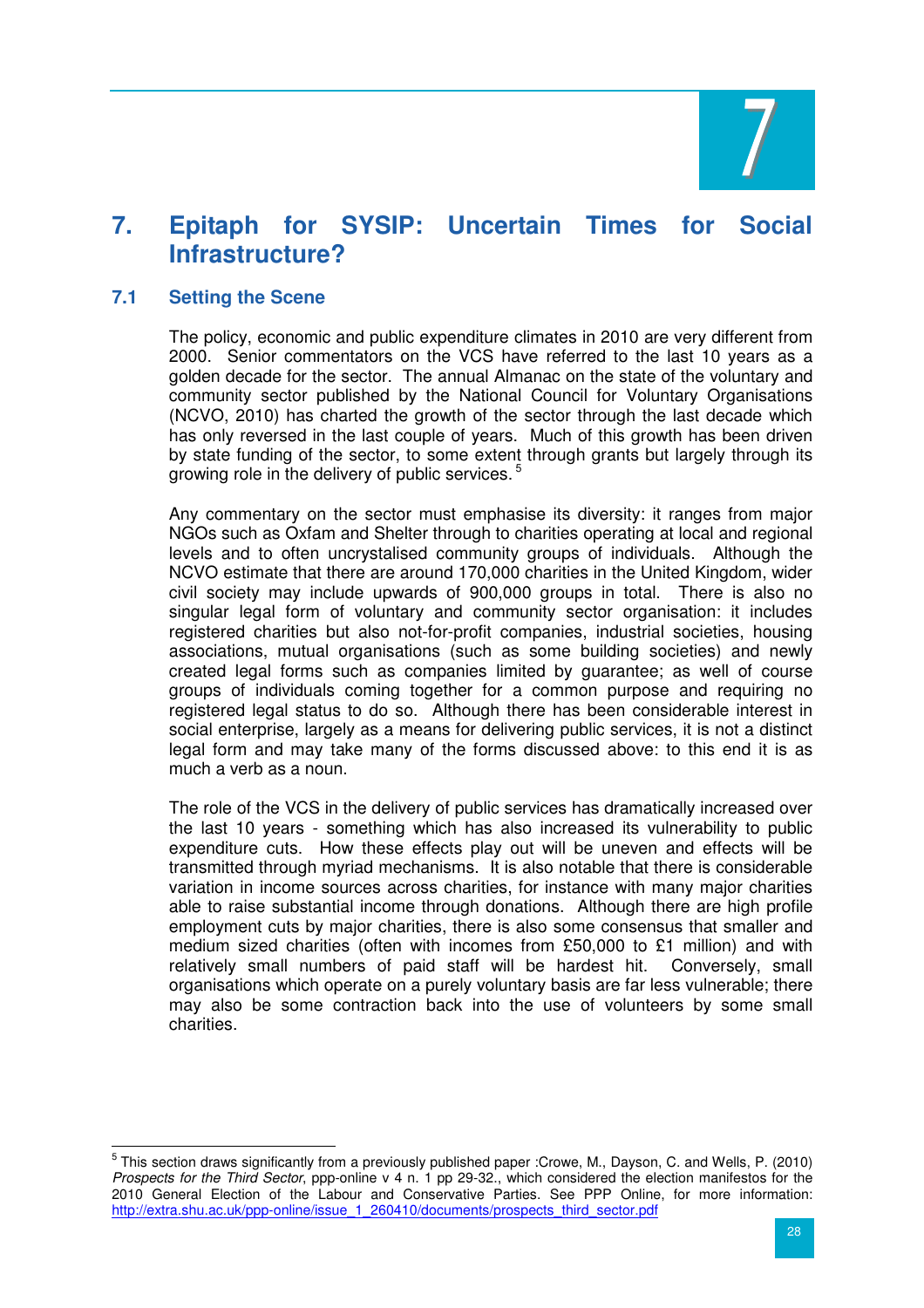# **7.2 The VCS Policy Terrain after the Election**

At both national and local levels the following issues and agendas have shaped policy discourse. First, the position of the VCS in the delivery of public services remains high on the agenda. How this is achieved is reflected on below, but it seems likely that services in areas such as health and social care, education and learning, and crime will place considerable emphasis on the role of the VCS. The Conservative Party emphasis on the 'Big Society' marks something of a clear break with the Labour Governments: in theory and rhetoric it shifts the locus for action away from the state to 'civil society', including but not exclusively charities and other VCS organisations.

Second, and as signified above the sector will undergo a further period of rationalisation and contraction. Effects due to the recession and public expenditure cuts are anticipated to fall most heavily on smaller and medium sized charities. It can also be anticipated that there may also be geographic variations, with the sector in northern regions of England, Scotland and Wales facing particular pressures with dramatic reductions in funding from domestic and European Union regeneration programmes. These effects may be most acute for organisations working in disadvantaged neighbourhoods.

Third, there will be continued reworking of (public) funding models for the sector. These are in terms of direct funding (primarily through grants) but also indirectly with a continuation of larger scale public service contracts with requirements for the voluntary and community sector to enter into sub-contracting agreements with public, private and large voluntary and charity sector contractors but also agendas such as personalisation (or co-production) of services. Both bring challenges to the sector, albeit top-down commissioning model likely to remain a key agenda. Funding agendas informed by the principles of social investment will also continue, and notably the use of combined loan funding.

Fourth, agendas around localism have become more dominant with central government powers ceded to local authorities but also with greater civil engagement in an array of arenas. These may present new opportunities to the VCS and especially to locally based and connected organisations. However, requirements for local authorities to cut expenditure may mean some withdrawal from what are seen as riskier and more experimental forms of co-production of services with the preference for large scale commissioning. Similarly, the raison d'être of the sector around preventative work may be marginalised as local funders have to focus on core (e.g. care and curative) provision.

Finally, there will be increasing scrutiny of value for money and in particular cost efficiency (more outputs for less) but also cost effectiveness (more outcomes for less) issues. On the one hand embedding outcome measurement within organisations is seen as a necessary part of the modern voluntary and community sector organisation, but on the other, the terrain voluntary and community sector organisations often work with (e.g. individuals with complex needs) can make outcome measurement far from straightforward.

Each of these issues or agendas will have differential effects across the sector. This will bring opportunities for many individuals and organisations but also increasing and untenable pressures for others. There will be considerable pressure on individuals and organisations in the sector to navigate these new agendas in what will is likely to be a highly charged and competitive environment for resources.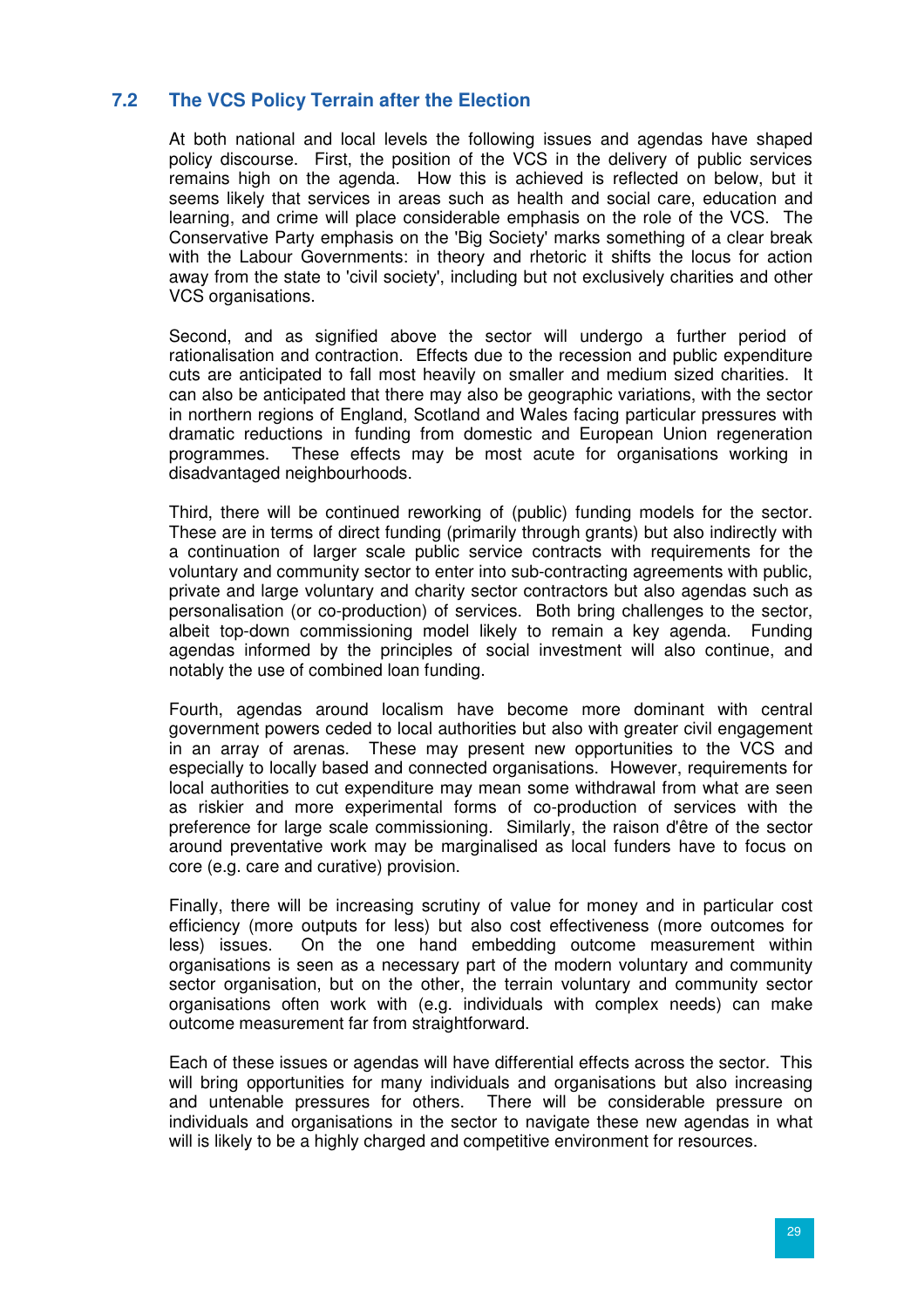# **7.3 General Election as Disjuncture and Continuum: introducing the Big Society**

Both major political parties have placed emphasis on civil society, although it is notable that there are differences in language here. Labour actively used the term third sector in all policy announcements, reflecting its policy commitments and the establishment of an Office of the Third Sector. However, notions of a sector have diminished in Conservative Party announcements, with the term "Big Society" used as an expression of civil society and with the third sector only referred to when discussing the Labour Government's policies. The OTS has been reformed as the Office for Civil Society and remains within the Cabinet Office. Emphasis on community and neighbourhood action has remained since the election, as well as a commitment to social investment; the latter primarily in discussions around the "Big Society Bank".

The areas of difference come from three substantive areas: the relationship between state and society, resources and scale, and equity and disadvantage. The Labour Government placed considerable emphasis on the role of the third sector in the delivery of the public services; and this is reflected in its positions in the lead up to the election. Reforms and changes to public service delivery, and delivery of programmes such as Sure Start and New Deal for Communities, have placed a strong emphasis on the voluntary and community sector. By contrast the Conservative Party, and Coalition Government, focuses much more on facilitating voluntary and community organisations to play roles in arenas which should be vacated by state intervention. These include proposals around the support of social enterprise, the stimulation of neighbourhood groups and the creation of a national (societal) commitment to social action, reflected in David Cameron's demands for mass engagement through a "broad culture [of] … responsibility, mutuality and obligation."<sup>6</sup>

In terms of resources and scale, as discussed, the New Labour government had been instrumental in the growth of the sector and it is anticipated that in a climate of public expenditure cuts, this growth will reverse. Nonetheless, future public expenditure commitments are now greatly diminished and the July 2010 Budget and October 2010 Spending Review will have far reaching implications. Proposals to support social enterprises and neighbourhood groups from the Coalition Government do not appear to include considerable redirection of resources, rather the role of the state would be to enable and steer such social action. Again, this is a strong theme of the "Big Society" agenda which reduces, and reforms, the role of the state.

Finally there are agendas around equity and disadvantage. Although the New Labour government shifted its emphasis towards equality of opportunity and personal responsibility (especially in terms of employment policy), this was combined with large social programmes and addressing spatial and individual inequalities. The Conservative Party critique of New Labour on these issues is that it has fostered these are state-led solutions, and that the scale of the state should be both smaller but also act to enable social action.

# **7.4 Local and Regional Implications**

Our discussion highlights key platforms of the Coalition Government agenda, notably around localism but more generally the context of significant cuts to public expenditure. This is likely to shape policy agendas (discussed below) at a local level. The Coalition Government will also abolish the Regional Development

<sup>&</sup>lt;u>.</u><br><sup>6</sup> See David Cameron's Big Society speech (www.number10.gov.uk/news/speeches-and-transcripts/2010/07/bigsociety-speech-53572)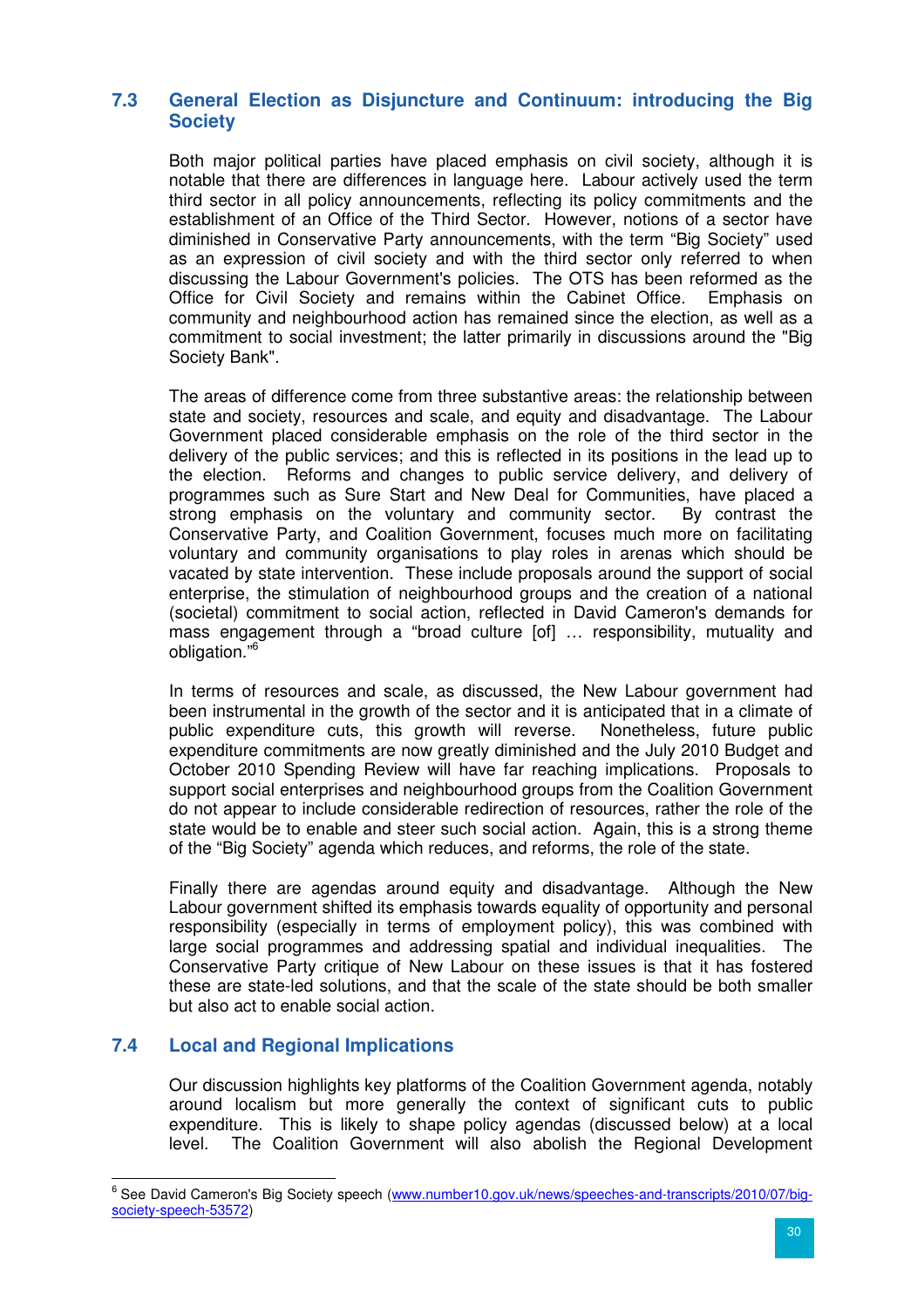Agencies, as well as in principle support to abolish regional Government Offices. Except for locally led voluntary arrangements for partnerships and the administration of some programmes, in particular European Structural Funds programmes until 2013, the regional governance tier will effectively be removed from the English regions.

The Labour Government enacted a series of legislation to strengthen the role of local authorities in local economic policy making, to develop wide ranging Sustainable Community Strategies for their local areas, and to form partnerships across authorities to deliver shared priorities (through Multi Area Agreements). This included a duty on unitary authorities and top tier local authorities to prepare a Local Economic Assessment. The focus for the Local Democracy, Economic Development and Construction Bill placed a new duty on county councils and unitary authorities to assess the economic conditions of their area. Local Economic Assessments, required to be completed by September 2010 are required to:

- identify the economic linkages, including the links between the urban and rural economies, within the area of the assessment and between it and the wider economy
- **EXECT** identify the comparative strengths, weaknesses, opportunities and threats facing the local economy
- review the key ways in which local authorities and their partners influence local economic development and their impact
- review the regeneration challenges of the area
- analyse causes of worklessness
- consider the impact of local economic development on the environment, and how the local economy will be affected by the transition to a low-carbon economy.

Assessments should form a significant element of the evidence base underpinning local strategies, notably the Sustainable Community Strategy. See reports and guidance by CLG (2008), CLES (2009), and Rocket Science (2009) for a further discussion around Local Economic Assessments.

In terms of engagement, the Local Government and Public Involvement in Health Act 2007 which came into force in April 2009 placed a duty to involve on local authorities. This requires local authorities to take those steps they consider appropriate to involve representatives of local persons in the exercise of their functions.Within the context of this duty, "local persons" includes local citizens, local third sector groups and businesses. Local authorities will need to take account of this duty in determining who they should consult on any economic assessment.

It is unclear how local economic assessments and sustainable community strategies will fit into the Coalition Government's framework for local policy making. It is likely that they may inform and become part of policies for Local Enterprise Partnerships. On 29 June 2010, the government departments BIS and CLG wrote to upper tier authorities and asked them to consider how they might like their Regional Development Agencies to evolve into Local Enterprise Partnerships (LEPs), $^7$  with outline proposals requested by 6 September 2010. LEPs will have a stronger emphasis on private sector leadership and it is unclear how this may manifest itself, indeed there is potential, under the localism agenda, for considerable variation between localities

 $\overline{a}$ 

<sup>7</sup> www.communities.gov.uk/documents/localgovernment/pdf/1626854.pdf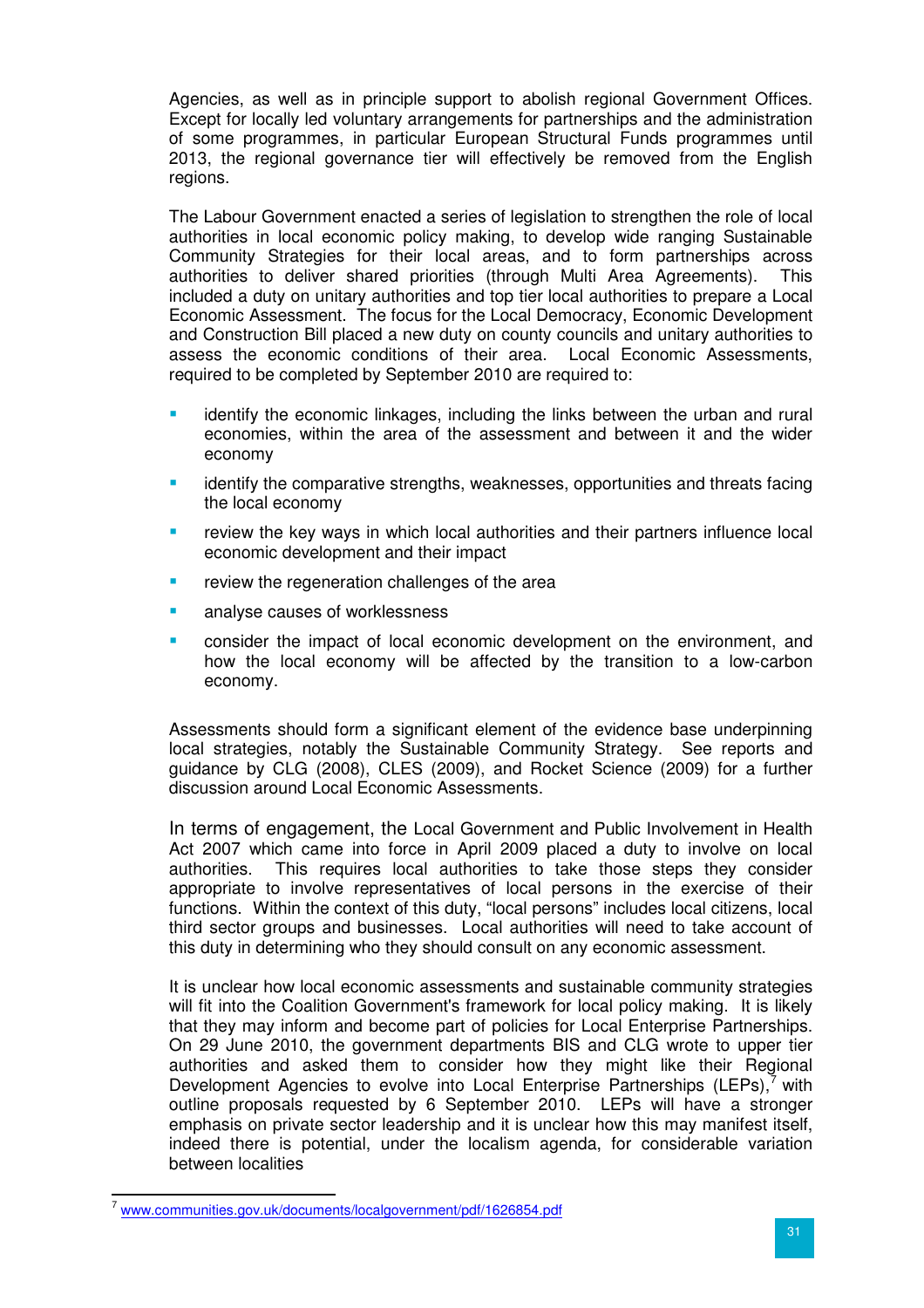BIS and CLG anticipate that local enterprise partnerships (LEPs) will wish to provide the strategic leadership in their areas to set local economic priorities and create the right conditions for business growth. Whilst CLG and BIS would expect there to be strong private sector support for a local enterprise partnership, it is up to local authorities and local businesses to decide on the exact governance structures. CLG and BIS would expect though that the arrangements will be sufficiently robust and deliver clear accountability.

However, there are concerns for the VCS, and NAVCA in particular highlight that<sup>8</sup>:

No mention is made of involving the local voluntary and community sector (VCS) in these partnerships, although the VCS has a hugely significant economic impact on local areas ... VCS representatives on local public partnerships (such as LSPs, PCTs and Children's Trusts), and local VCS organisations who have effective relationships with public sector partners, are well-placed to promote the case for the sector's involvement. A White Paper will be published later this summer, setting out the Government's economic development plans in more detail.

### **7.5 Conclusion**

 $\overline{a}$ 

This section highlights some of the contextual issues for local infrastructure following the General Election 2010. On balance the combination of severe public expenditure cuts and the recasting of local and regional policy institutions (the abolition of RDAs and GOs and the establishment of LEPS) suggest a period of considerable change and policy disjuncture. The Coalition Government's political strategy of localism is also likely, contra the previous Labour Government, to bring sharper differences between localities in the way in which local economic policies are formed. Whilst there remain certain legal requirements around Local Economic Assessments, and the duty to involve, there will be a common requirement for engagement with the VCS. The LEPs agenda it is presumed will have a key role in shaping local economic strategies in the future, and these have implications for other policy areas, for instance around engagement, volunteering and the economy of the wider VCS (for instance social enterprise). However, as the title of this section signals, these are uncertain predictions.

<sup>&</sup>lt;sup>8</sup> www.navca.org.uk/localvs/infobank/ilpunews/sectorinvolvementinleps.htm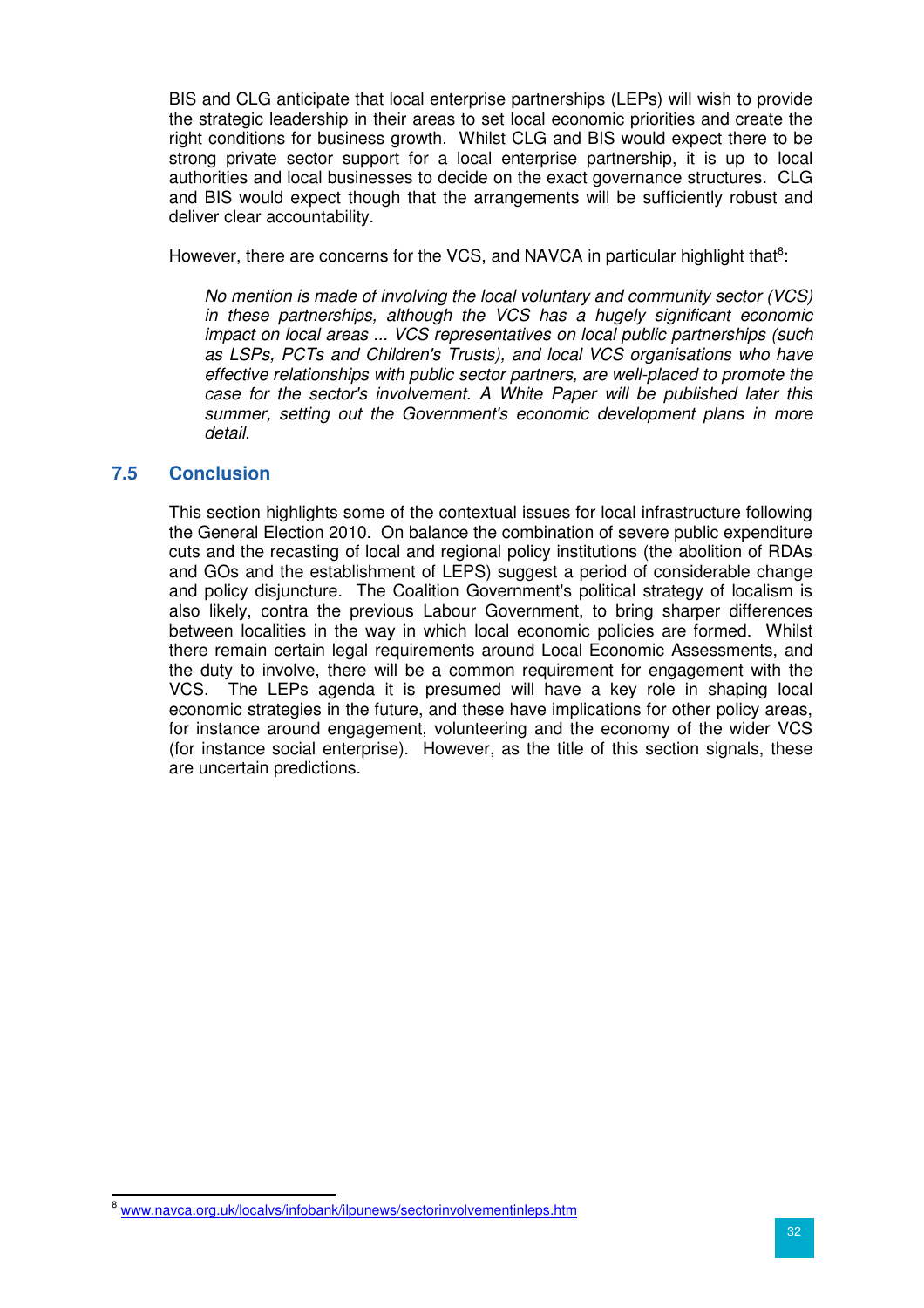

# **8. References**

Burnby, D. (2006) Learning the Lessons: A snapshot of high performing voluntary and community organisations in South Yorkshire. Report summarising the findings from an exercise commissioned by the Objective 1 Directorate for South Yorkshire, December 2006.

Cabinet Office (2002) Private Action, Public benefit: A Review of Charities and the Wider Not-For-Profit Sector Strategy Unit Report. London: Cabinet Office.

Capacitybuilders (2006) Fit for Growth: Building sustainable voluntary and community organisations. Capacitybuilders' Strategy 2006. Birmingham, Capacitybuilders.

Commission on the Future of Volunteering (2008) Report of the Commission on the Future of Volunteering and Manifesto for Change. London: Volunteering England.

Communities and Local Government (2007a) Third sector strategy for Communities and Local Government: Discussion Paper. London: CLG.

Communities and Local Government (2007b) An Action Plan for Community Empowerment: Building on Success. London: CLG.

Communities and Local Government (2007c) Creating Strong, Safe and Prosperous Communities: Statutory Guidance Draft for Consultation. London: CLG.

Communities and Local Government (2007d) The New Place Survey: Consultation. London: CLG.

Communities and Local Government (2008a) Unlocking the talent of our communities. London: CLG.

Communities and Local Government (2008b) National Indicators for Local Authorities and Local Authority Partnerships: Handbook of Definitions. London: CLG.

Community Foundation (2004) VCS Funding Post 2006. Newcastle, Tyne & Wear and Northumberland Community Foundation, produced by European Economic Development Services Limited.

Cooke, S. (2007) Why grants are important for a healthy local VCS: A study of four local authorities' policies. London: Finance Hub.

Coombes, S. (2007). The Modernisation Agenda: Volunteer Development Agencies and ChangeUp. London: IVR.

Coule, T. and Morgan, G.G. (2008), Towards a Volunteering Strategy for Sheffield. Sheffield: Centre for Voluntary Sector Research, Sheffield Hallam University.

Craig, G et al., (2005)  $A21CVCS4Y+H$ : The future contribution of the voluntary and community sectors to the Yorkshire and Humber region. Hull: University of Hull.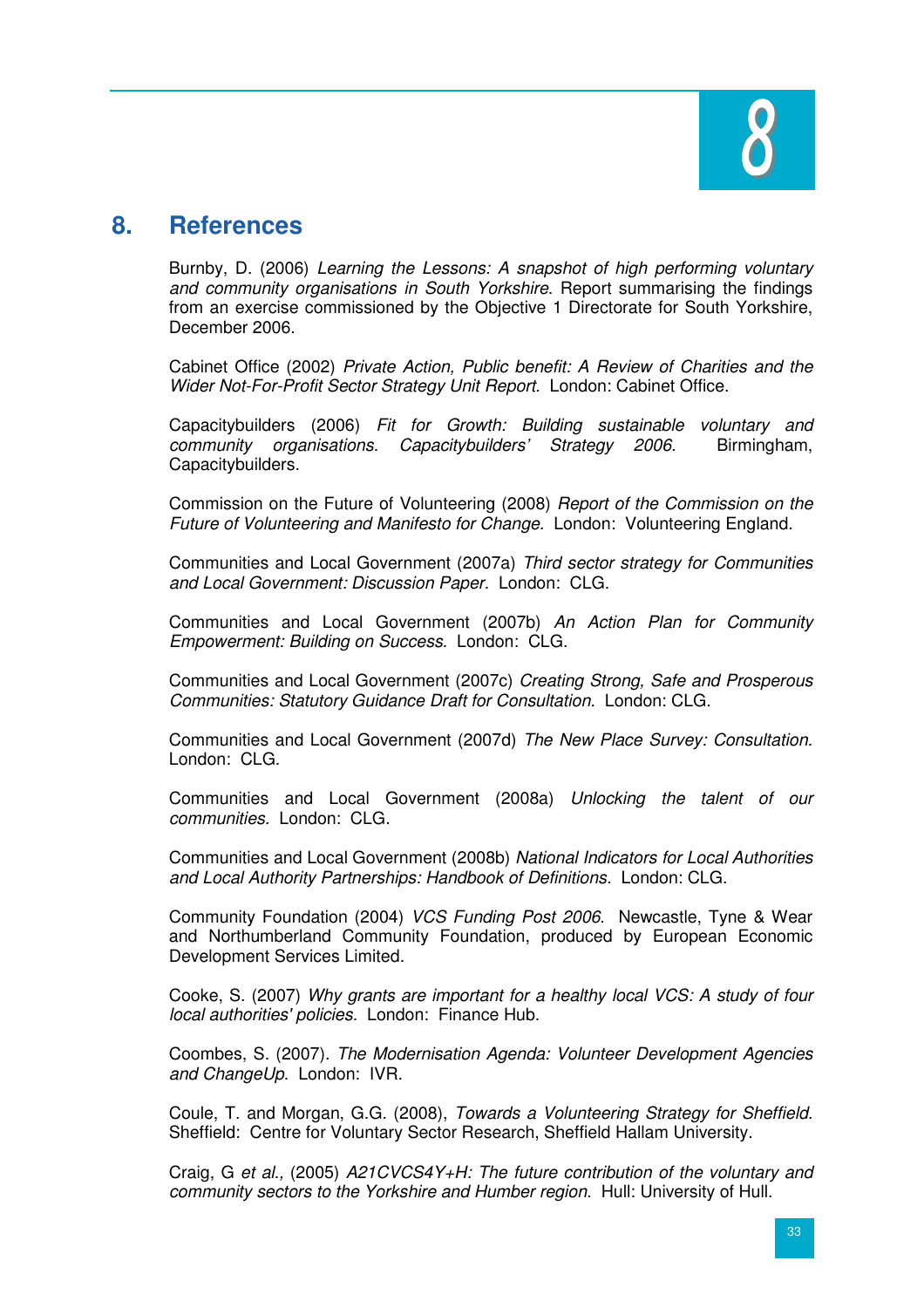Dawson, J. and Hedley, N. (2008) A Sustainability Route Map for South Yorkshire's Third Sector. Rotherham: South Yorkshire Open Forum.

England Volunteering Development Council. (2005) Building on Success: strategy for volunteering infrastructure in England 2004–2014; First annual report. London: EVDC.

ERS/BACP (2006) Future Directions Study: Final Report, Barnsley, BACP, November 2006.

Finance Hub (2008a) The Decline of Local Authority Grants for the Third Sector: Fact or Fiction? London: Finance Hub.

Finance Hub (2008b) The Decline of Local Authority Grants for the Third Sector: Fact or Fiction? Case Studies. London: Finance Hub.

HM Treasury (2002) The Role of the Voluntary and Community Sector in Service Delivery: A Cross Cutting Review. London: HM Treasury.

HM Treasury/Cabinet Office (2007) The future role of the third sector in social and economic regeneration: final report. London: HM Treasury/Cabinet Office.

Home Office (1998) Compact: Getting Right Together. Compact on Relations between Government and the Voluntary Sector in England. London: Home Office.

Home Office (2004) ChangeUp: Capacity Building and Infrastructure Framework. London: Home Office.

Home Office (2005) Developing Capacity: Next steps for ChangeUp. London: Home Office Active Communities Directorate.

Home Office (2006). New boost for volunteering. London, Home Office (www.gnn.gov.uk).

Institute for Volunteering Research (2004). Volunteering for All? Exploring the link between volunteering and social exclusion. London: IVR.

Local Community Sector Task Force (2007) Report from the Local Community Sector Task Force. London: CLG.

Low, N., Butt, S., Ellis Paine, A. and Davis Smith, J. (2007). Helping Out: A national survey of volunteering and charitable giving. London: Office of the Third Sector, Cabinet Office.

Macmillan, R. (2007) SYSIP Evidence Review. Sheffield: CRESR/Sheffield Hallam University.

Macmillan, R. (2006) Part of the Picture: The Voluntary and Community Sector across South Yorkshire. Sheffield: CRESR, Sheffield Hallam University.

Meridien Pure (2004a) Voluntary and Community Sector Infrastructure Support in South Yorkshire: Infrastructure Investment Plan. Warrington: Meridien Pure for the South Yorkshire VCS Infrastructure Consortium.

Meridien Pure (2004b) Report. Warrington, Meridien Pure for Barnsley Community and Voluntary Network/Community Empowerment Team.